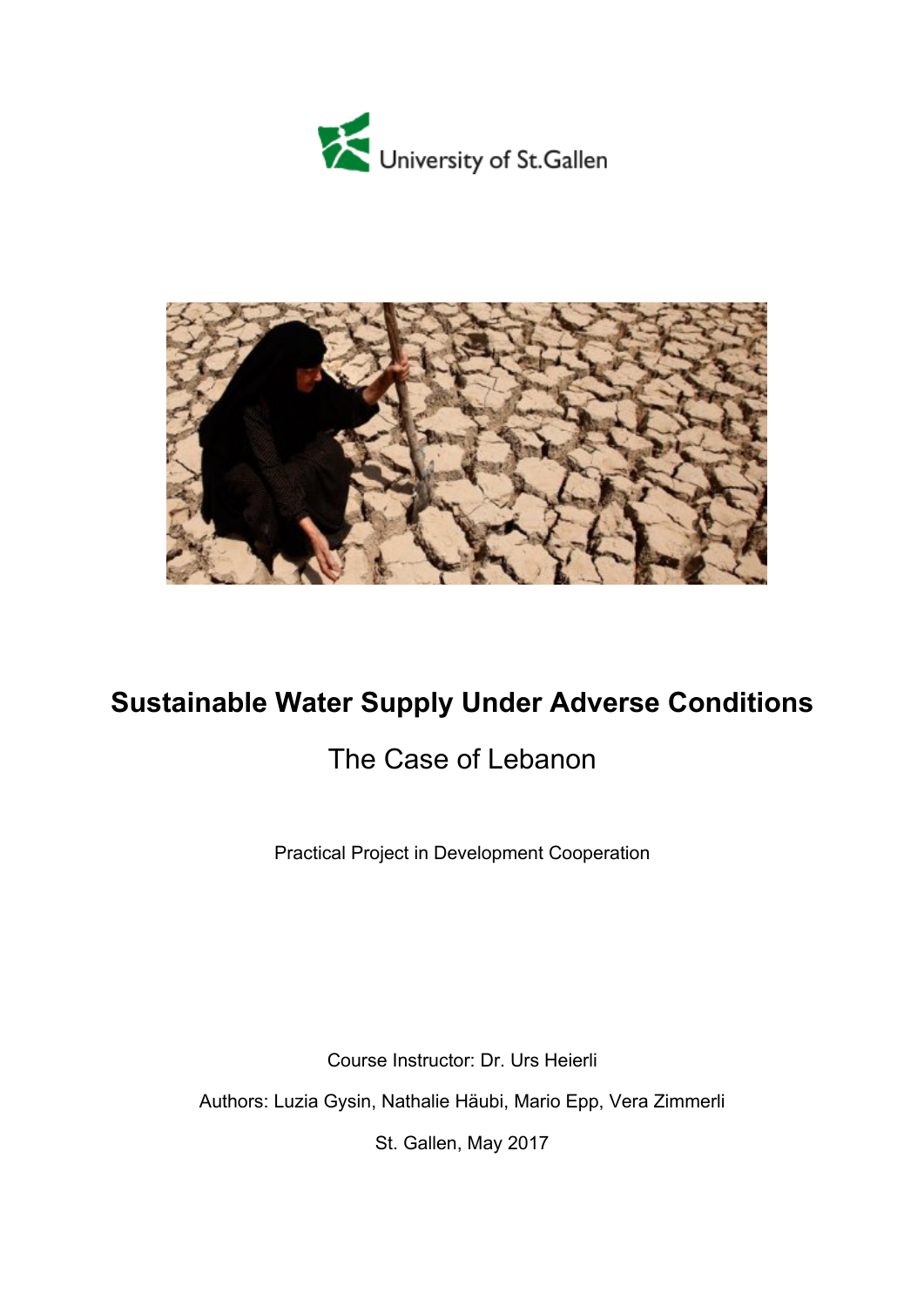#### **Abstract**

This paper aims at analyzing what the private sector can contribute to overcome the large flows of refugees. Regarding this objective, the paper focuses on the sustainable water supply in Lebanon. The analysis of the current refugee situation in Lebanon and the needs and problems in the water sector identified the lack of coordination between private and public actors as the main obstacle to a sustainable supply of water. Therefore, the paper focuses on different approaches of how the coordination between public and private sector can be facilitated. Not only conferences but also creating associations, thereby institutionalizing the dialogue between the public and private actors, are seen as a viable approach. However, Public Private Development Partnerships are assumed to be the most efficient response to the problems in the Lebanese water sector. Therefore, the paper suggests on the one hand to support concrete Private Public Development Partnerships and on the other hand to alter the general framework in order to make Private Public Development Partnerships more appealing.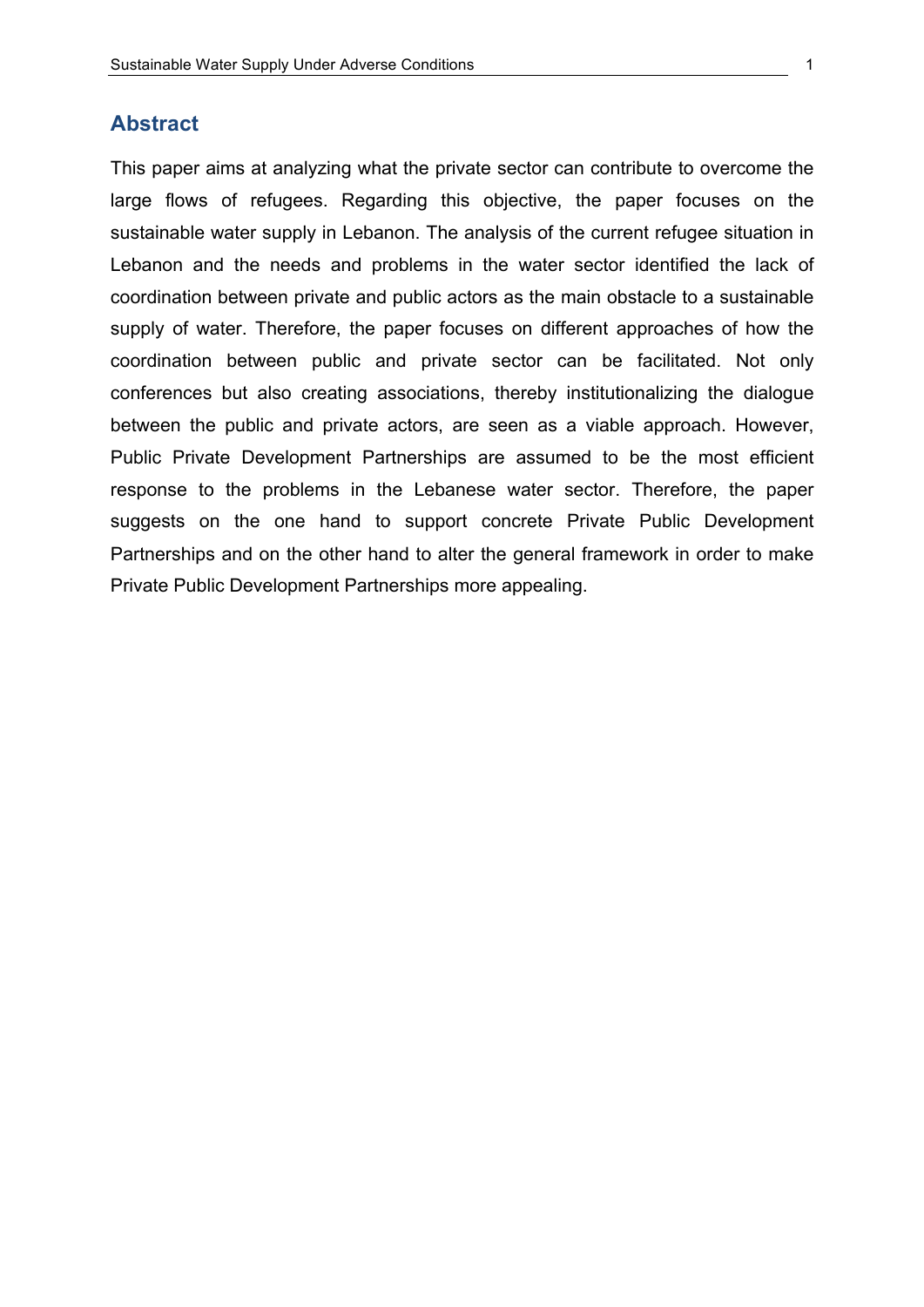## **1** Table of Content

| $\mathbf 2$ |              |                                                                       |  |  |
|-------------|--------------|-----------------------------------------------------------------------|--|--|
| 3           |              |                                                                       |  |  |
|             | 3.1          |                                                                       |  |  |
|             | 3.1.1        |                                                                       |  |  |
|             | 3.1.2        | Fragile social stability in a multi-confessional country  8           |  |  |
|             |              | Palestinian experience and legal status of Syrian refugees 9          |  |  |
|             | 3.1.3<br>3.2 |                                                                       |  |  |
|             |              |                                                                       |  |  |
|             | 3.2.1        |                                                                       |  |  |
|             | 3.2.2        |                                                                       |  |  |
|             | 3.3          |                                                                       |  |  |
| 4           |              |                                                                       |  |  |
|             | 4.1          |                                                                       |  |  |
|             | 4.1.1        |                                                                       |  |  |
|             | 4.1.2        |                                                                       |  |  |
|             | 4.2          |                                                                       |  |  |
|             | 4.2.1        |                                                                       |  |  |
|             | 4.2.2        |                                                                       |  |  |
|             | 4.3          |                                                                       |  |  |
|             |              |                                                                       |  |  |
|             | 4.3.2        |                                                                       |  |  |
|             | 4.3.3        | Access to the local market and "the Art of Collecting Money"  20      |  |  |
| 5           |              |                                                                       |  |  |
|             | 5.1          |                                                                       |  |  |
|             | 5.1.1        | Alter the general framework in order to make PPDPs more appealing. 22 |  |  |
|             | 5.1.2        |                                                                       |  |  |
|             |              |                                                                       |  |  |
|             | 5.1.3        |                                                                       |  |  |
|             | 5.1.4        | Institutionalized dialogue through establishing association  29       |  |  |
|             | 5.1.5        |                                                                       |  |  |
|             | 5.1.6        |                                                                       |  |  |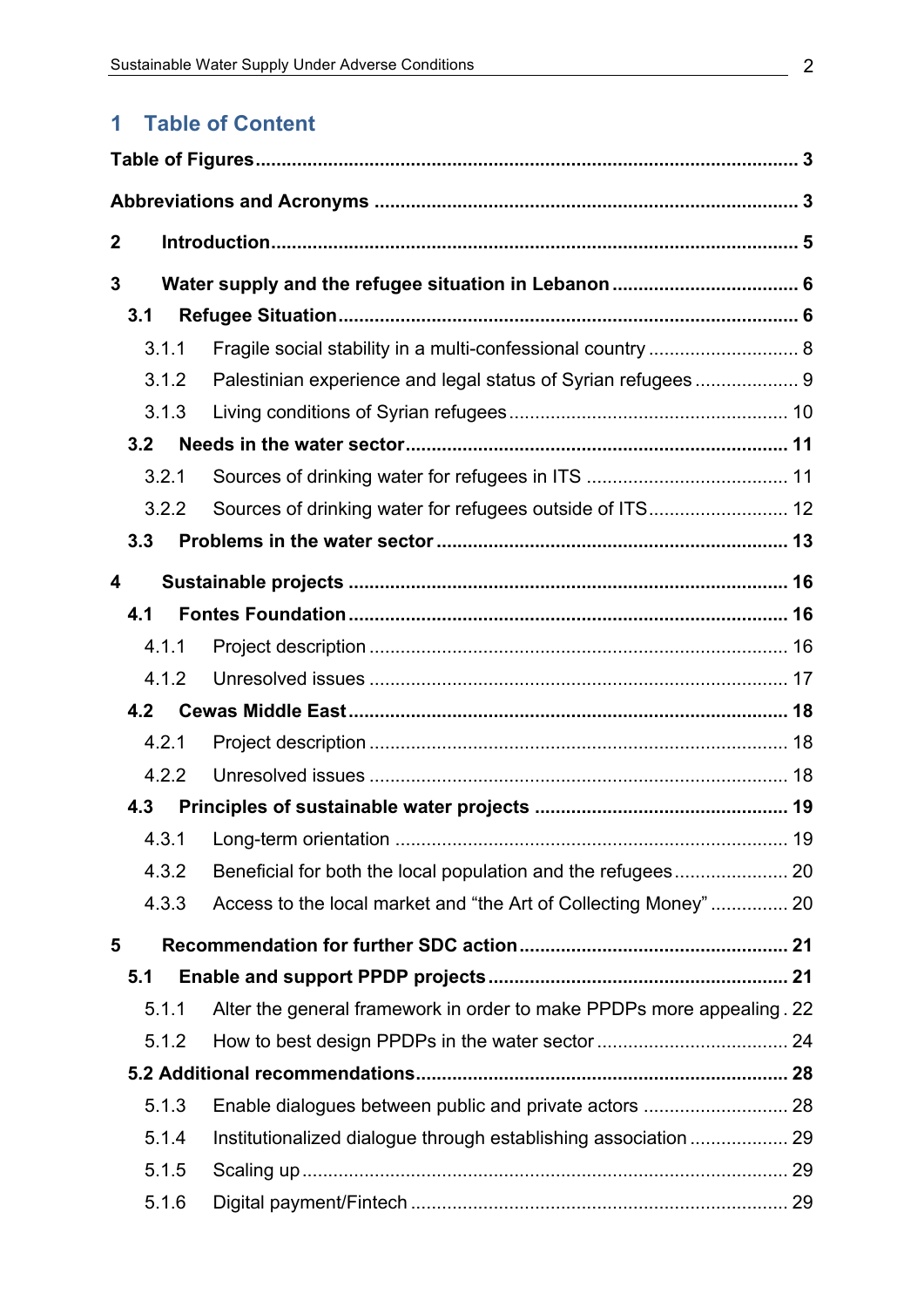| 6              |     |                                                                           |  |
|----------------|-----|---------------------------------------------------------------------------|--|
|                | 6.1 |                                                                           |  |
|                | 6.2 |                                                                           |  |
| $\overline{7}$ |     |                                                                           |  |
| 8              |     |                                                                           |  |
| 9              |     |                                                                           |  |
|                | 9.1 |                                                                           |  |
|                | 9.2 |                                                                           |  |
|                | 9.3 | Skype Call Philipp Beutler & Dalia Lakiss, SDC National Programme Officer |  |
|                |     |                                                                           |  |
|                | 9.4 | Discussion at the Swiss Agency for Development and Cooperation  45        |  |
|                | 9.5 | Interview Lukas Rüst, Assistant Program Officer - Lebanon, Jordan & Iraq  |  |
|                | SDC |                                                                           |  |
| 10             |     |                                                                           |  |

## **Table of Figures**

| Figure 2: Main problems related to drinking water, Akkar Governorate, UNHCR     |  |  |  |
|---------------------------------------------------------------------------------|--|--|--|
|                                                                                 |  |  |  |
| Figure 3: The extent of private sector participation, The World Bank (2011)  25 |  |  |  |
|                                                                                 |  |  |  |

## **Abbreviations and Acronyms**

| IDP.        | <b>Internally Displaced Person</b> |
|-------------|------------------------------------|
| <b>ITS</b>  | Informal tented settlements        |
| <b>MoEW</b> | Ministry of Energy and Water       |
| n.d.        | No date                            |
| NGO         | Non-governmental Organization      |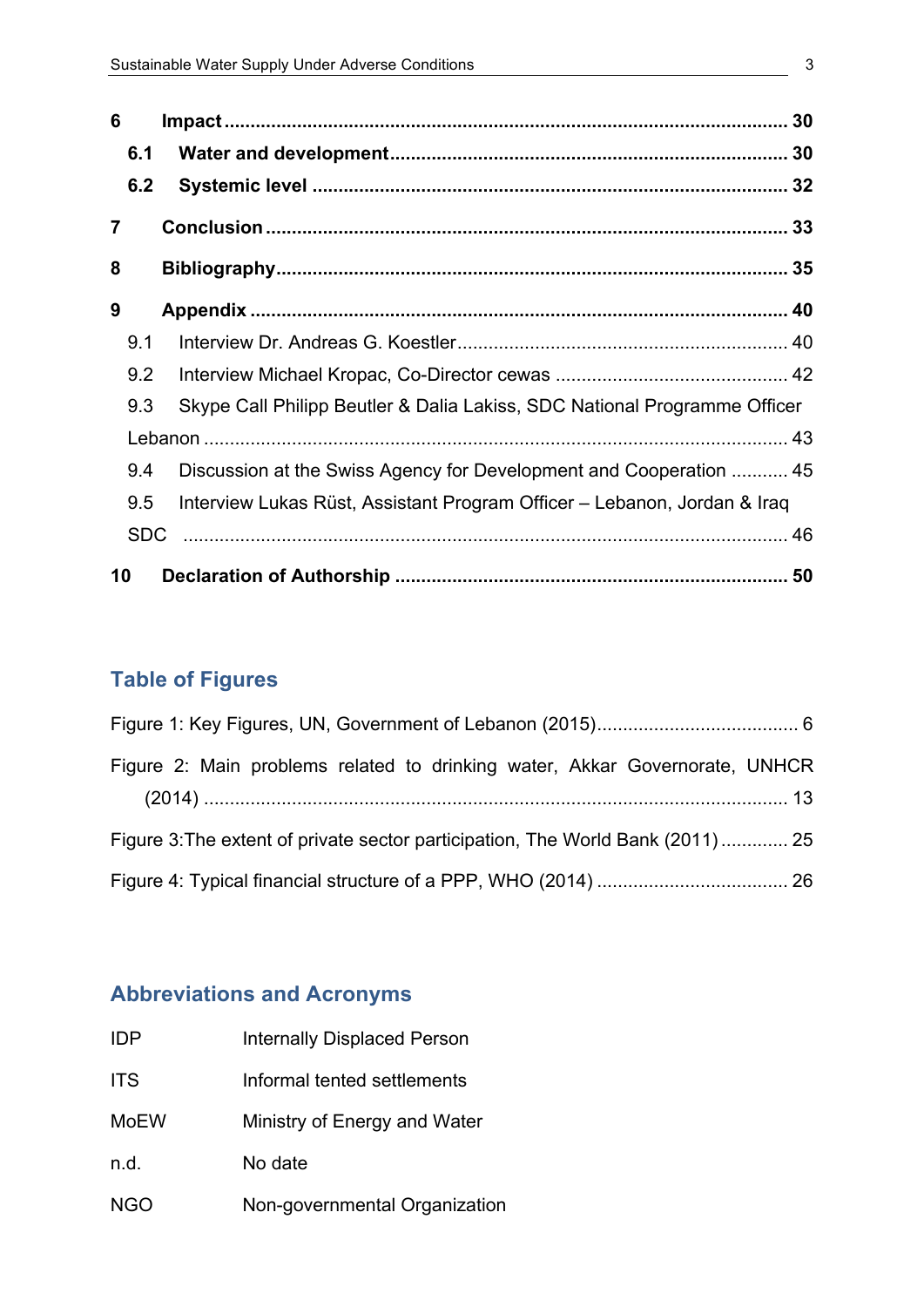| p.           | page                                          |
|--------------|-----------------------------------------------|
| pp.          | pages                                         |
| <b>PPDP</b>  | <b>Public Private Development Partnership</b> |
| <b>PPP</b>   | <b>Public Private Partnership</b>             |
| <b>PTT</b>   | Turkey's Postal and Telegraph Corporation     |
| <b>RWEs</b>  | <b>Regional Water Establishments</b>          |
| <b>SDC</b>   | Swiss Agency for Development and Cooperation  |
| <b>SDGs</b>  | <b>Sustainable Development Goals</b>          |
| <b>UN</b>    | <b>United Nations</b>                         |
| <b>UNDP</b>  | United Nations Development Program            |
| <b>UNHCR</b> | United Nations High Commissioner for Refugees |
| <b>WASH</b>  | Water, Sanitation and Hygiene                 |
| <b>WWAP</b>  | World Water Assessment Program                |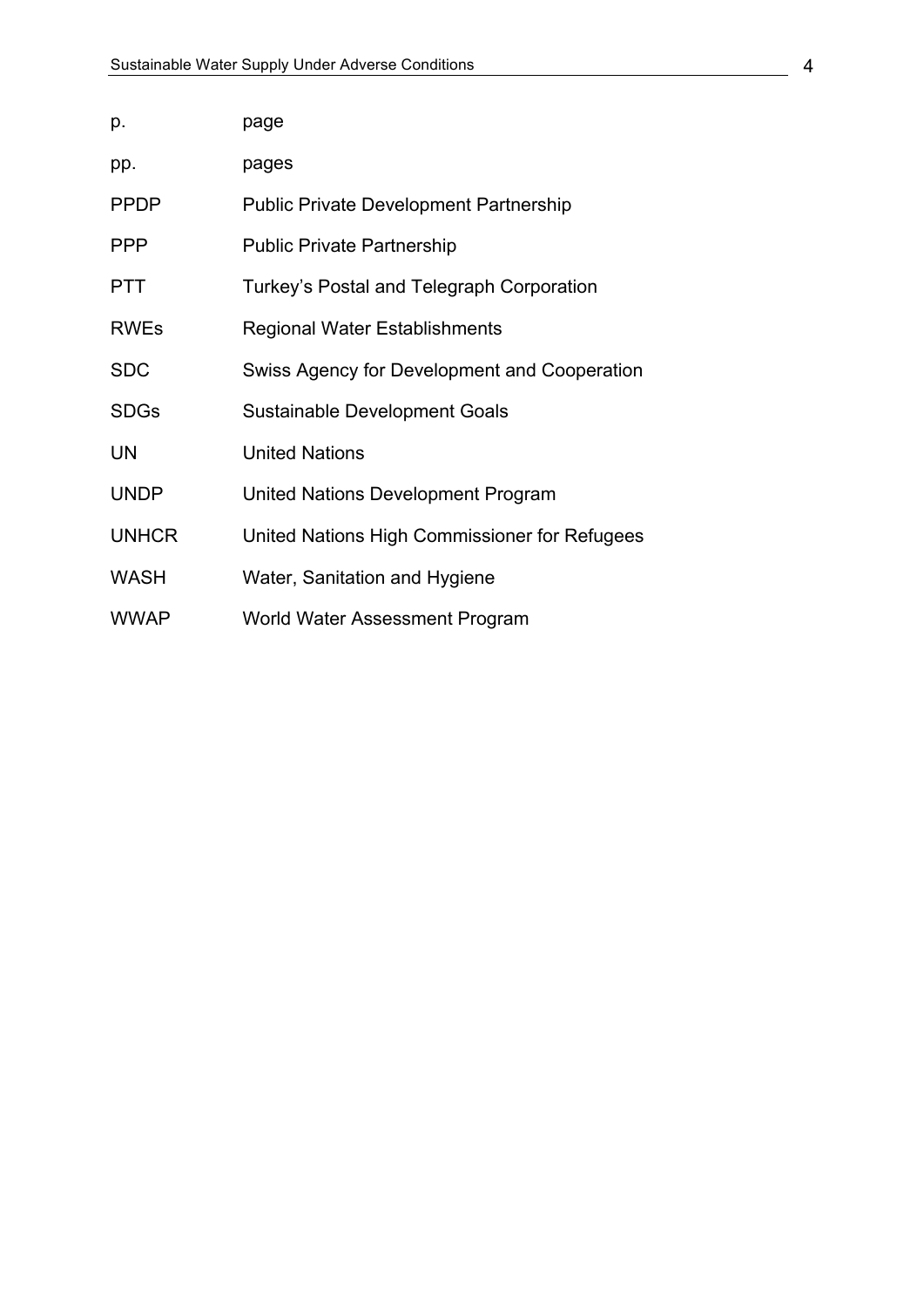### **2 Introduction**

According to UNHCR, the global forced displacement is attaining record-high numbers in the last years. The Middle East is one particularly affected region as a big part of the displaced people is coming from Syria. The displaced people from Syria mainly sought refuge in the neighboring countries such as Lebanon, Jordan and Turkey. This enormous influx of refugees has put pressure on the affected states, bringing them to the limits of their capacities, especially in the water sector (UNHCR, 2016, p. 2-14). As the affected states do not have much capacity left, the private sector can make a valuable contribution to ensure sustainable long-term development of the region. Therefore, the present paper focuses on the following question: How can the private sector contribute to overcome the large flow of refugees?

Today, water is recognized as one of the key resources for development, growth and poverty reduction (Kemper & Sadoff, n.d., p. 1). Therefore, access to safe drinking water forms an integral part to achieve the SDGs, mainly in the context of an enormous population growth induced by the large flow of refugees and rising poverty. In addition to the current refugee situation in the Middle East, water is extremely scarce in this region. In combination, the enormous population growth triggered by the Syrian crisis further increases water demand resulting in serious implications for development and poverty reduction (Tropp & Jägerskog, 2006, p. 1). Therefore, providing sustainable access to safe drinking water can contribute to relieve the countries providing shelter to millions of refugees. The case of Lebanon was selected because sustainable development is particularly challenging in this country due to the weak government, the social tensions and the large influx of refugees. In this strained context, the private sector can, in collaboration with state institutions, make a major contribution to overcome the large flow of refugees by enabling sustainable water projects.

To provide an answer to the research question, the paper is structured as followed: Firstly, Lebanon's current situation concerning refugees and social stability within the country will be analyzed. Then, the needs and problems in the water sector are discussed. Secondly, two successful projects of the water sector will be presented. From these projects different success factors and principles for sustainable projects will be deduced. This part of the paper is of major importance because sustainability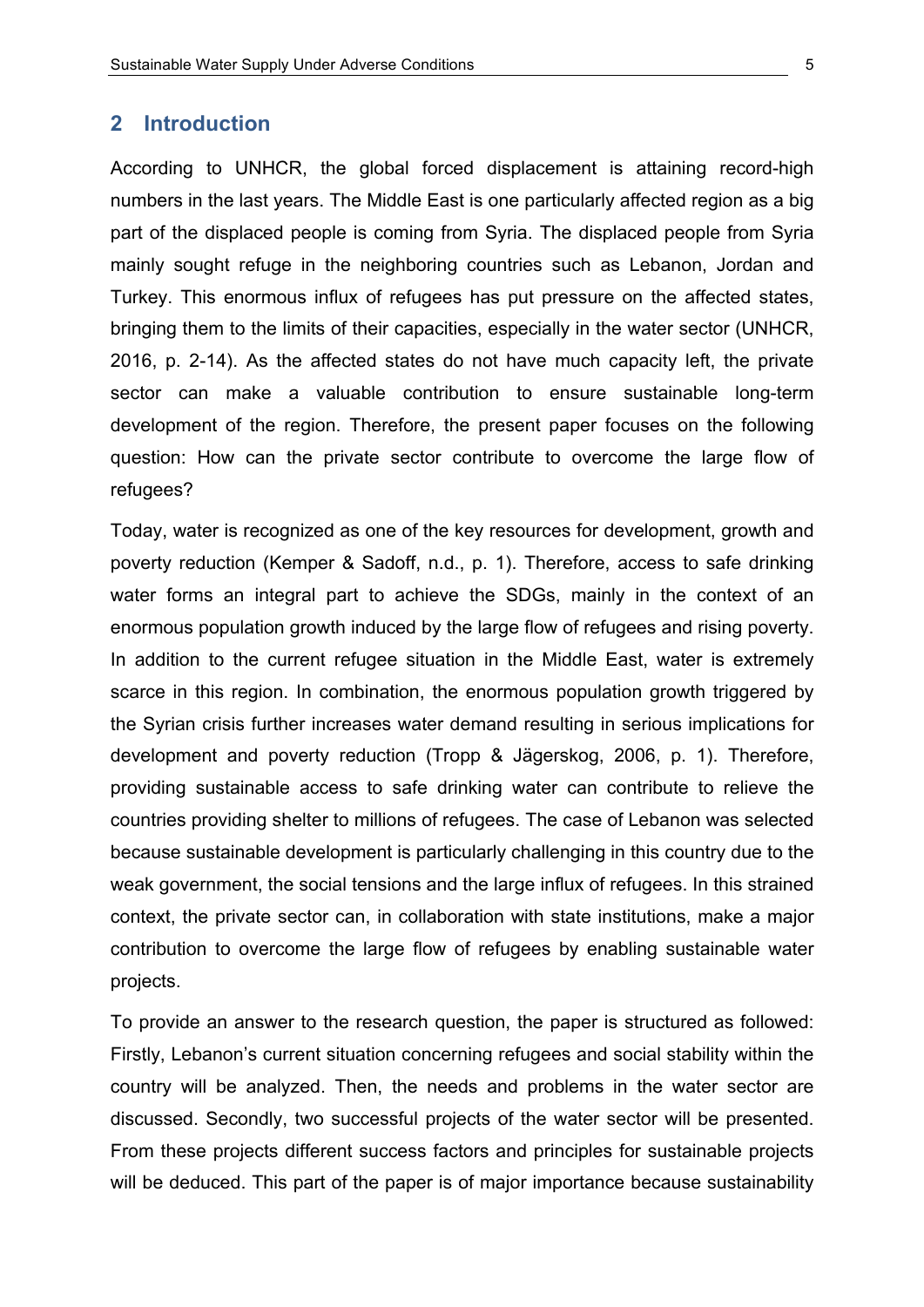remains a serious challenge as 30 to 50% of water supply projects fail after two to five years (WWAP, 2015, p. 19). Based on these steps, different approaches for the SDC have been elaborated in discussion with different experts (see appendix). These approaches will be presented in Chapter 5. The last chapter then discusses the systemic impact of sustainable projects in the water sector within a longer time frame.

### **3 Water supply and the refugee situation in Lebanon**

The goal of this chapter is to analyze the current refugee situation in Lebanon and its spill-over effects on the development of the rest of the country. Then, the paper further shows the fragile context of social stability in Lebanon due to a vast religious diversity, which does often undermine political consensus. Further, the legal status of Syrian refugees is shown which is related to Lebanon's experience with Palestinian refugees. After the general refugee context in Lebanon, the needs and problems in the water sector are addressed.

### **3.1 Refugee Situation**

Syria's civil war has led to the most disastrous humanitarian crisis in recent times. Killings and human rights violations are widespread and bombings are destroying whole cities, leaving behind a vast majority of Syrians without humanitarian assistance. Since the outbreak of the civil war in 2011 about 11 out of 22 million Syrians have left their homes. Within Syria 13.5 million Syrians are in need of humanitarian assistance. According to the UNHCR, more than five million have been registered in neighboring countries and 6.3 million people are displaced within Syria (UNHCR, 2017). Turkey, Iraq, Jordan, Egypt and Lebanon are the main receiving countries.

The estimated number of UNHCR registered and nonregistered Syrian refugees in Lebanon accounts to 1.5 million people that sought protection in a country four



*Figure* 1: Key Figures, UN, *Government'of'Lebanon'(2015)*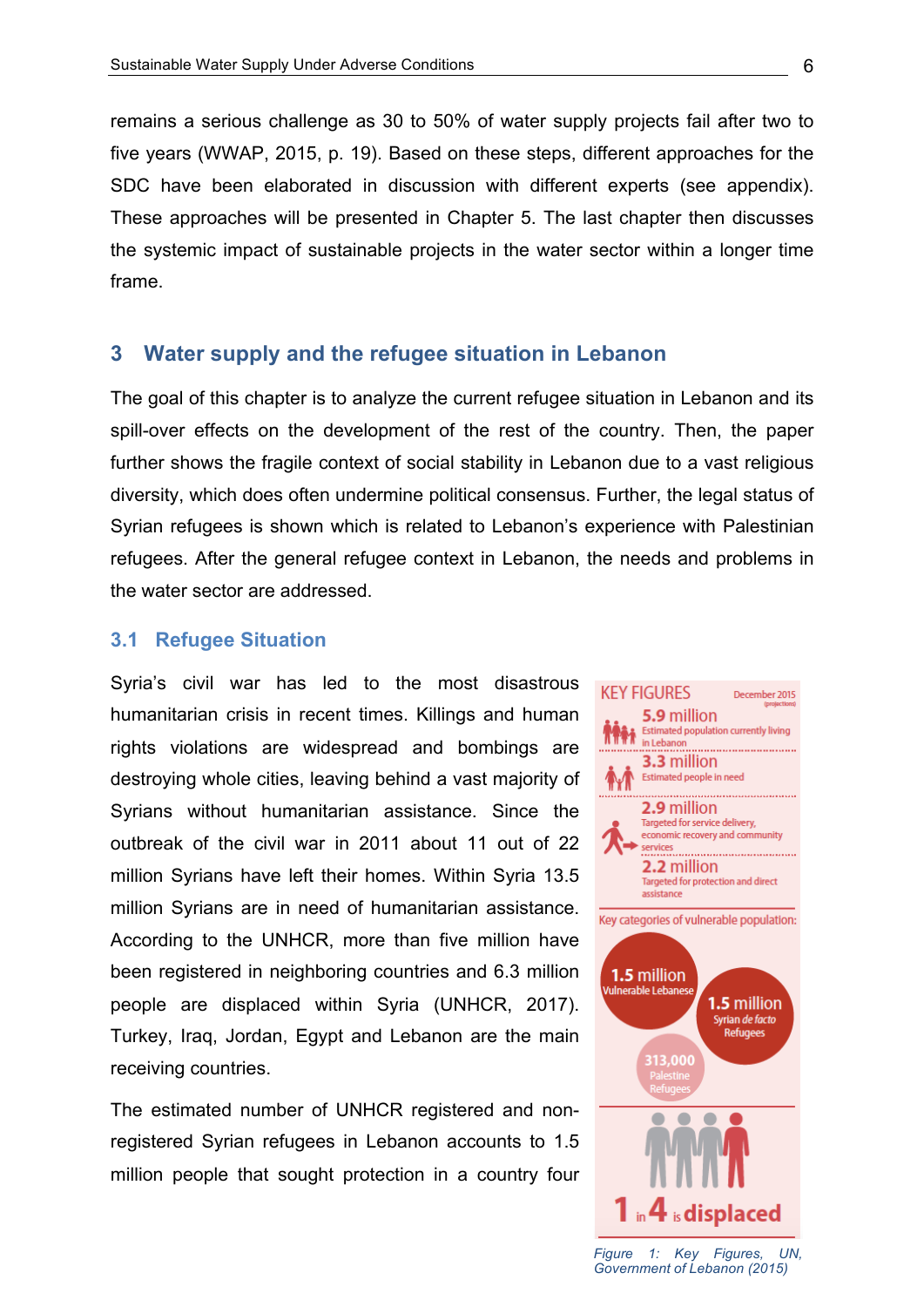times smaller than Switzerland. Every 1 in 4 persons in Lebanon is a Syrian refugee. The country is also a destination to more than 30'000 Palestine refugees from Syria, who joined the pre-existing population of around 300'000 displaced Palestinians in Lebanon (UNHCR, 2017, p. 11).

As the under-resourced government had no clear and official policy early on, the incoming refugees are spread across the country, situated in 17'000 different locations, where 55% of the accommodations fall short of minimal humanitarian standards (LCPS, 2016, p. 6). The fragile government has transferred the responsibility of dealing with the refugee influx to the more than 1000 Lebanese municipalities (European Commission, 2017).

Most of the refugees are located in the North and Central Bekaa, Wadi Khaled, Sahel Akkar and increasingly in suburban areas of cities such as Tripoli and Beirut (Lo Giudice,  $pp. 2-3$ ).

In 2011, Lebanese communities welcomed the incoming refugees without hesitation and provided shelter, services and support. However, the protracted crisis has threatened social stability within host communities and studies show that protracted refugees stay on average 17 years in the host country (UNHCR, 2015, p. 20). Some municipalities in the North and in the Bekaa host more Syrian refugees than Lebanese people, posing a big challenge as municipalities often lack administrative and financial capacities. Part of the incoming Syrians have sought protection in the poorest villages, which have already been poor, vulnerable and unable to provide public services before the vast refugee influx (Parliamentary Assembly, 2016).

The vast influx of refugees has led to many spillover effects in different sectors of the historically fragile Lebanon:

- $\Rightarrow$  **Economy:** The Lebanese economy is collapsing. Especially major sectors as trade, tourism and services are negatively impacted. Lebanon's pre-crisis economy registered an average growth rate of 9.2% in 2007-2010, while since the outbreak of the Syrian conflict Lebanon's GDP only grew 1.8% in 2011-2014 (The World Bank, 2013).
- $\Rightarrow$  **Employment:** Competition over job opportunities in the unregulated labor market have created high social tensions between Lebanese and Syrians. Syrians work illegally, accept lower incomes and work for more hours without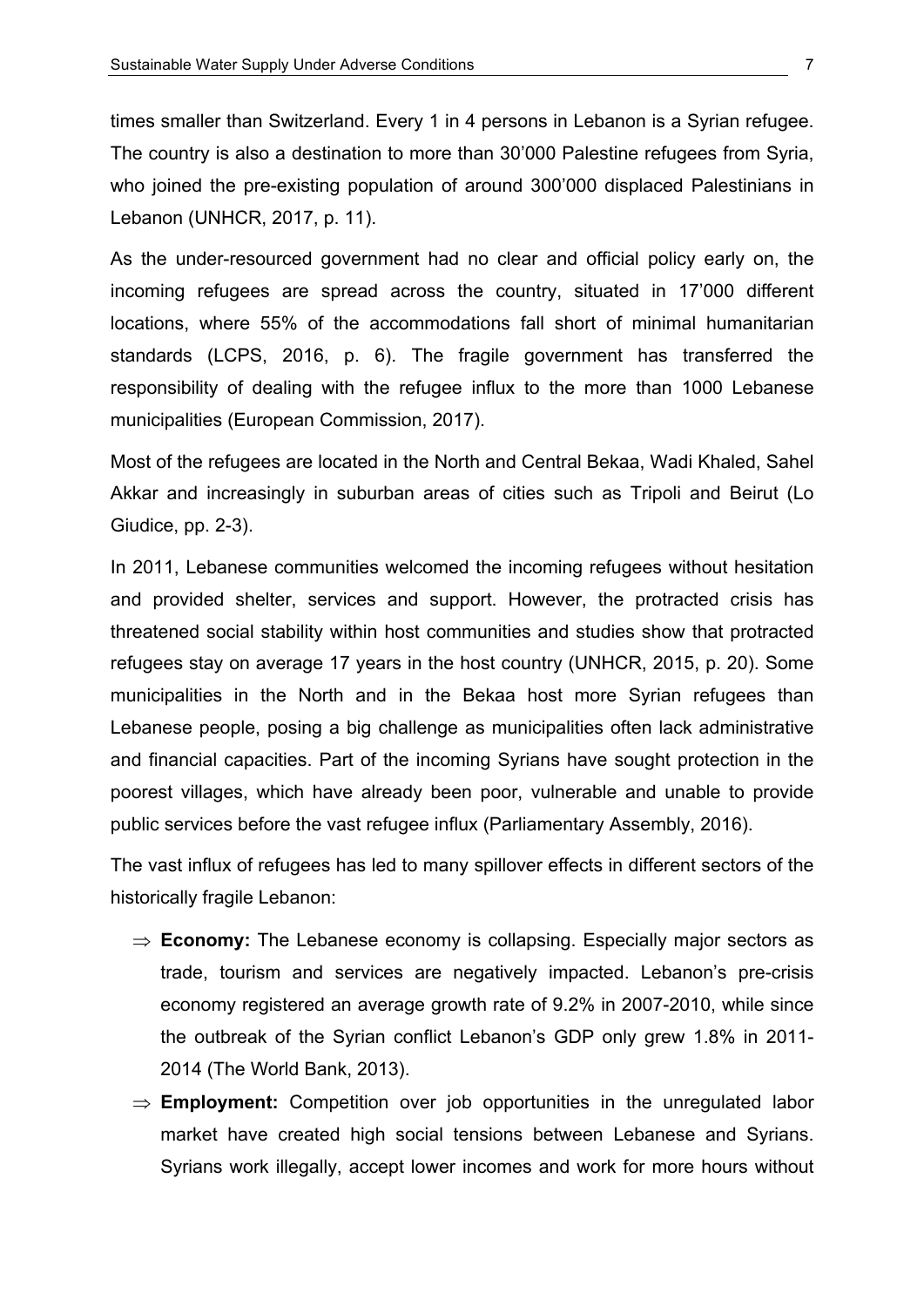social benefits, crowding out Lebanese workers in the unskilled labor sector (UNHCR, 2014).

- $\Rightarrow$  **Poverty:** By the end of 2015, 29% of the 1.2 million UNHCR registered Syrians in Lebanon are unable to meet their minimum requirement and more than 336'000 Lebanese and at least 220'000 Palestinian refugees live under Lebanon's lowest poverty line of 2.4\$ per day. In total, since 2011, the number of poor in Lebanon has risen by nearly two-thirds. (UNHCR, 2014, p.11)
- $\Rightarrow$  **Price increase:** Prices of basic commodities, services and housing have risen drastically due to the increasing demand. As a consequence, vulnerable households are not able to secure basic needs (UNHCR, 2015, p. 76).
- $\Rightarrow$  **Services:** The overcrowded host communities face deficient healthcare and education services, a huge increase in municipal spending on waste disposal and high pressure on already scarce water resources and infrastructure. The water sector, not able to respond to the increasing demand in terms of quantity and quality, has been further strained since the refugee influx (ILO, 2014, pp.  $9-10$ ).

### **3.1.1 Fragile social stability in a multi-confessional country**

Social stability within Lebanon is not only challenged since the outbreak of the civil war in Syria. Sectarian hostilities between the 18 different sects including Christians, Sunni Muslims, Shi'a Muslims, and Druze stretch back to the Ottoman Empire. In 1975, social stability was collapsing and Palestinian refugees, who fled to Lebanon after the establishment of Israel, added up to the breakout of a bloody civil war, which lasted 15 years. Shia and Christians perceived Palestinian refugees as rivals whereas Lebanese Sunni saw them as a leverage to increase power in the government. Militants from all sides were competing against each other and the civil war ended only in 1990 with the adoption of the Taif Agreement (Berkley Center for Religion, Peace, and World Affairs, 2013, p. 5).

The Taif Agreement adopted a system of political power-sharing in order to avoid any conflict due to religious, ethnic and racial divisions. Every major group is provided with a certain share and is represented according to the population size in public offices (Taif Agreement). As a consequence, the diversity of the different sects is still expressed in religious, social, and political life.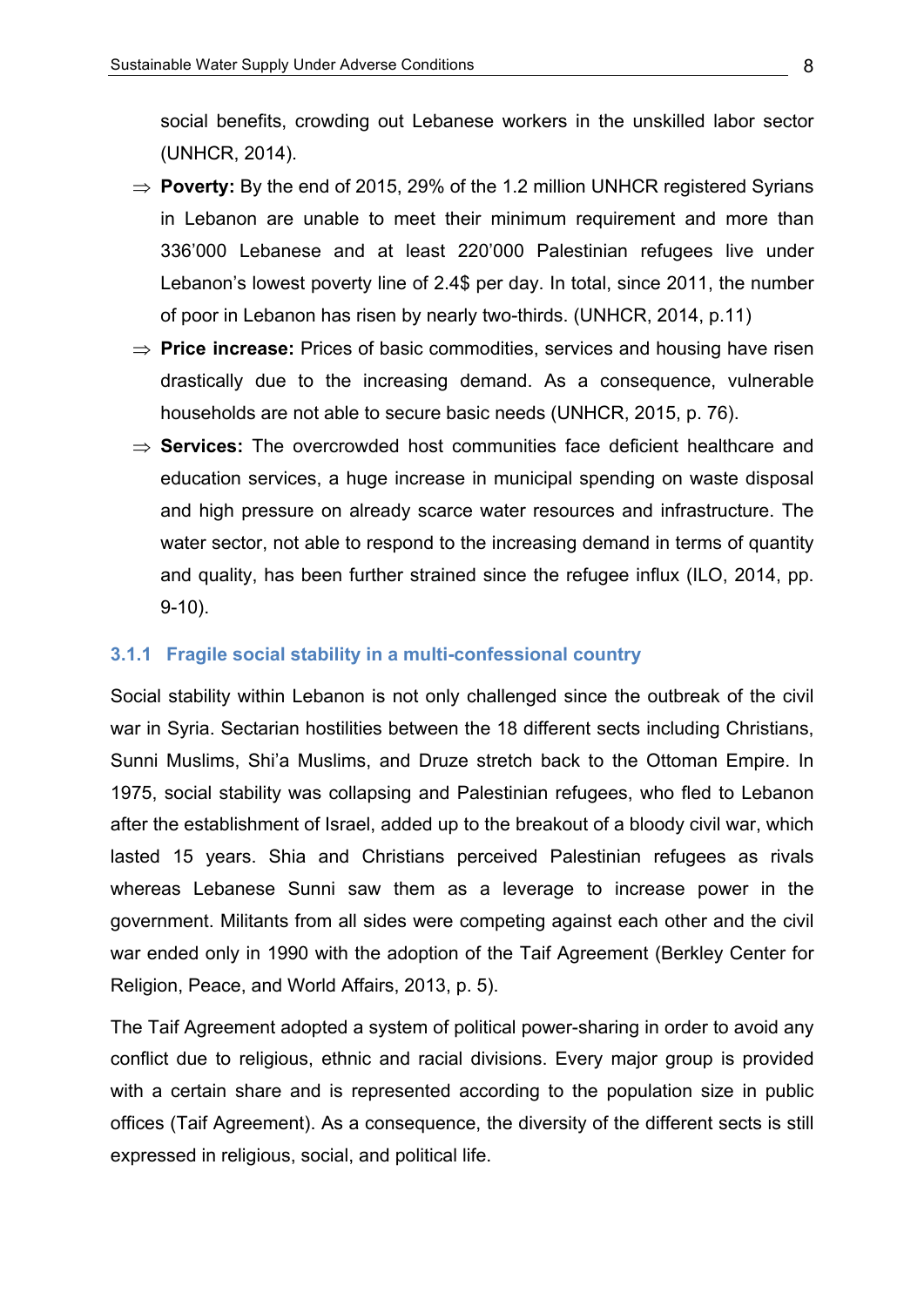Despite the achievement of restoring peace after the civil war, the politics of powersharing comes with limits. Different interests, informal governance, and decentralization with a lack of coordination between the local and central level undermine the process of rebuilding. Especially in times of political non-consensus, the politics of power-sharing is useless. It took the parliament more than two years to elect a new government. During the political deadlock, Hezbollah increased much of its power marginalizing the Sunni population. In 2016, the newly elected government promised to restore balance between the different religious groups. Yet the Syrian civil war is again challenging sectarian divisions within Lebanon. The government proclaimed a neutral stance towards the Syrian civil war refraining from affiliating with either the regime or the opposition (Barnes-Dacey, 2013). However, the 18 different sects identify themselves more with outside forces than with national identity and thus have a clear stance towards the Syrian civil war. Hezbollah, Lebanese biggest Shia political group, supports pro-regime forces whereas many Sunni affiliate more with the Syrian rebel opposition (Shelton, 2014). Therefore, the Syrian civil war is contributing to an already strained social stability context deepening sectarian polarization.

#### **3.1.2 Palestinian experience and legal status of Syrian refugees**

Lebanon has no specific legislation or regulation on refugees. While the Lebanese government signed the 1948 Universal Declaration of Human Rights, Lebanon did not sign the 1951 UN Convention on the Status of Refugees nor its 1967 Protocol. Syrian refugees have thus no status and are referred by the government as "displaced" persons. Nevertheless, the principle of *non-refoulement* is generally recognized and thus no country can force refugees to return to their home country if freedom would be threatened there (ILO, 2014, p. 14).

While Syrian refugees in Lebanon are entitled to apply for residency permits, which give them access to public services like schools, a change in the criteria to attain permits in January 2015 has made it more difficult to get or renew permits by requiring several documents from various sources. Acquiring these documents is often expensive, complicated, or downright impossible. Many Syrian refugees are thus living in Lebanon without permits, which bars them from the use of public services and makes them susceptible to detention or deportation by Lebanese security forces (Amnesty International, 2015, p. 8).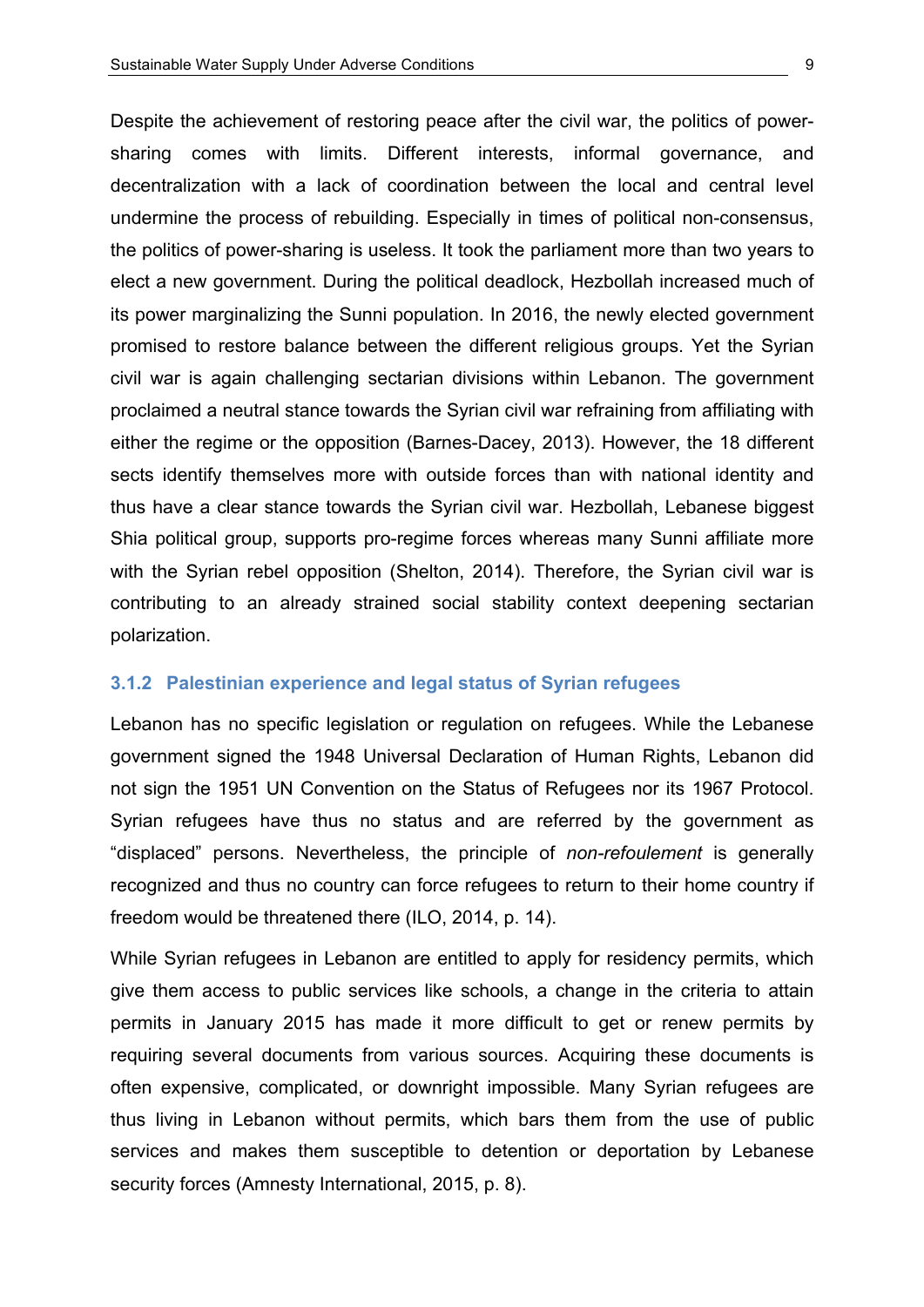Perceiving Syrian refugees as displaced persons and the adoption of the no-camp policy is related with the negative experience with Palestinian refugees. The public perception of Palestinians in Lebanon is often negative because of their (perceived or real) role in Lebanon's civil war from 1975 to 1990 (Shuyab, 2014, pp. 20-37). Only a fraction of Palestinians have received Lebanese citizenship. Those who have received citizenship are overwhelmingly Christians (Shuyab, 2014, p. 23). The Lebanese government is interested in increasing the number of Christians in Lebanon to demographically support the balance of governmental power between Christians and Muslims. For this same reason, Christian Lebanese do not want more Muslims to become Lebanese citizens, because this might necessitate giving more governmental power to Muslims. This is an obvious hindrance for Palestinians, because the majority are Sunni Muslims.

62% of Palestinians have settled in the 12 UNRWA administered camps, which are of extremely poor conditions. 38% live in gatherings or host within host communities close to the camps (Chaaban et al., 2010, p. X.).

Due to the negative Palestinian experience, the Lebanese government is highly reluctant in implementing new camps for Syrians, as it fears that they will also remain indefinitely. Especially, the majoritarian Shia Hezbollah group is against camps fearing an increase of the Sunni population.

#### **3.1.3 Living!conditions!of!Syrian!refugees**

At the beginning of the crisis, Syrian refugees sought protection in apartments or houses. However, the protracted war forced some Syrians to live in other types of shelter, as they cannot afford rent anymore. In 2016, 71% of refugees lived on their own in apartments or houses, 17% in informal tented settlements (ITS) and 12% in non-residential shelters, such as worksites, garages and shops. The shelter conditions are often precarious and do not meet the minimum humanitarian standards, suffering from overcrowding, dangerous structural conditions or urgently needed repair and lack of a toilet (UNHCR, 2015, p. 19).

The increased proliferation of Syrians in different shelter types, result in more shortfalls and gaps in supply and services including the water sector. The increased family expenditures and worsened living conditions force some refugees and poor Lebanese to use informal ways to get electricity and water access (WB, EU, IMF,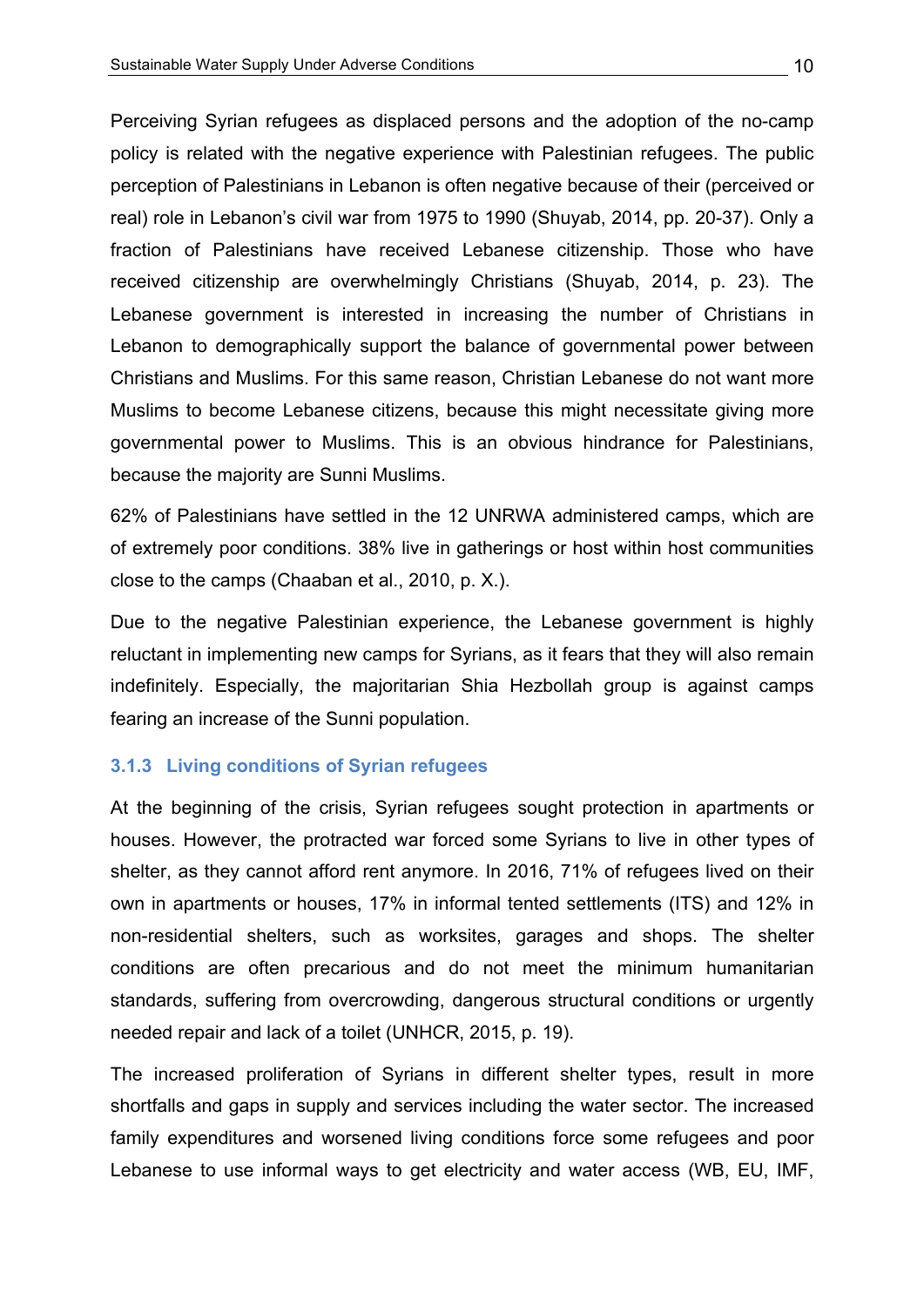2014, p. 121). In the following section, the needs of Lebanese and Syrian refugees concerning access to water are analyzed.

#### **3.2 Needs in the water sector**

Since the end of the civil war in 1990, the water governance and infrastructure in Lebanon are deficient. Two decades of post-conflict, under-investment and the current refugee crisis all added up to a fragile water infrastructure and poor management (The World Bank, 2013, p. 108).

20% of the total households have no access to water through public network. More than 80% of the households do not meet satisfied water needs in terms of quality and quantity. The existing water networks are fragile and only 8% of sewage is effectively treated (UNHCR, 2017, p. 158). A report by UNICEF (2000) revealed that more than 70% of the water resources in Lebanon are polluted (Darwish, 2004, p. 109). Although 79% of the Lebanese population had access to potable water before the refugee crisis in the highly urbanized Beirut and Mount Lebanon, supply was interrupted several times during the day. Some residents received only three hours of water supply per day since 2005, which makes them unable to meet their minimum water needs. As a consequence, it is common to buy alternative sources of drinking water, such as water from mobile water trucks or from bottles. However, the alternative resource is often more expensive and unsafe (USAID, 2016). While the costs for network supply are 21\$ per month, the costs for bottled or trucked water go up to 40\$ per month per household in a context of growing poverty (UNHCR, 2017, p. 159).

The massive influx of refugees has increased the demand for water by 28%, which has further stressed the water systems in many regions. Reduced access to water and inadequate wastewater management expose vulnerable Lebanese and Syrians to an increased risk of waterborne diseases (UN, Government of Lebanon, 2016, p. 14). Diseases transmitted through food and water continue to be the most frequently reported in Lebanon, accounting for 50% of all reported diseases (UN, Government of Lebanon, 2015, p. 47).

#### **3.2.1 Sources of drinking water for refugees in ITS**

Water, sanitation and hygiene (WASH) needs in informal tented settlements (ITS) have been prioritized by NGOs and aid agencies. A UNHCR study revealed that 79%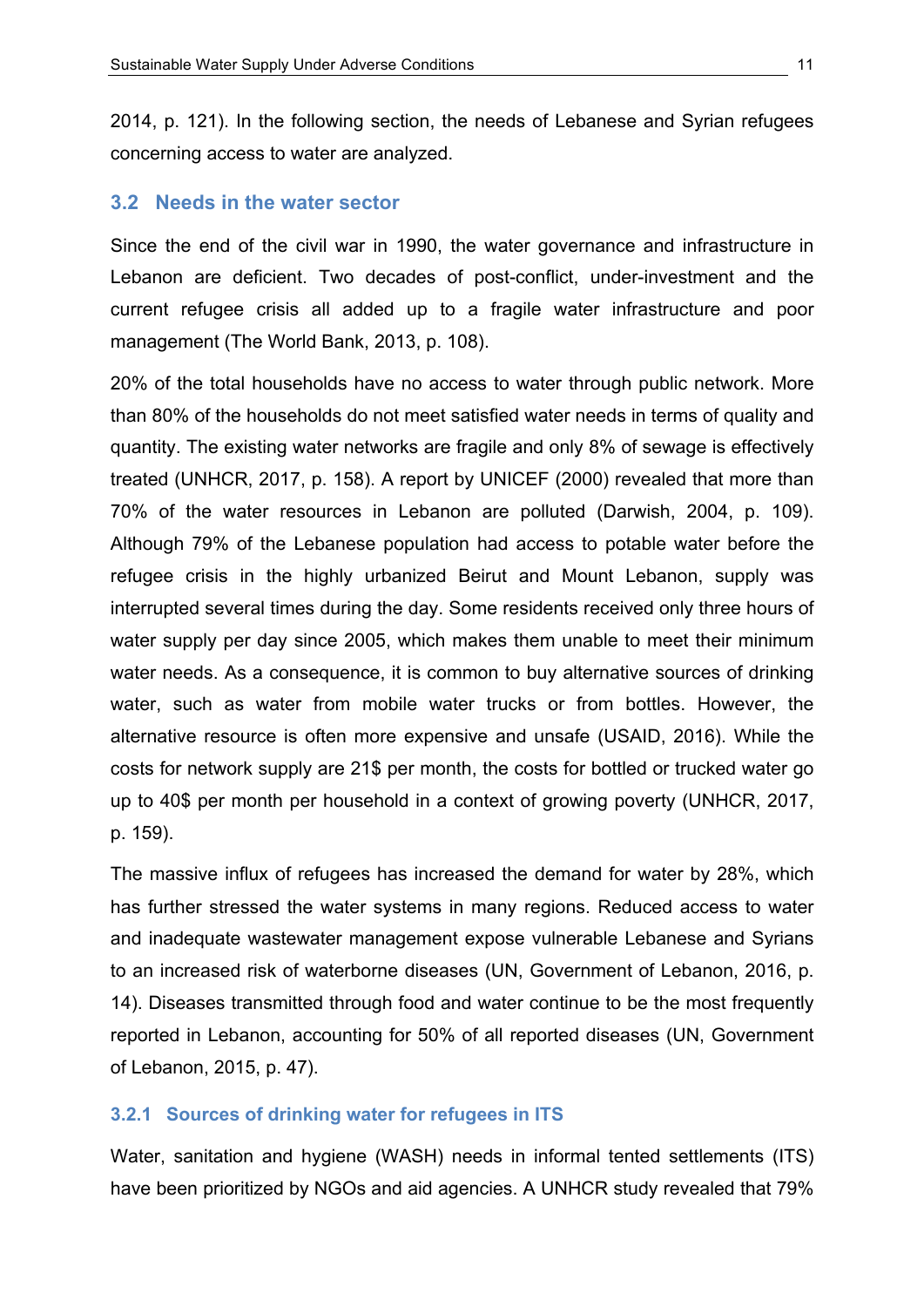of refugees in ITS have access to safe water (UNHCR, 2014, p. 8). They mainly rely on trucked water from non-NGO providers (19%), protected wells (18%), and on trucked water from NGO providers (16%) (UNHCR, unicef, WFP, 2016, p. 24).

However, the situation cannot be generalized and not all ITS profit from safe water access. In Dalhamiyeh (Zahle) for example, refugees stated that the provided water was unhealthy resulting in sickness amongst all the inhabitants of the settlement. Another refugee from the settlement stated: "We are eleven people living in one tent. The water container is not large enough. No one is taking care of us." (UNHCR, unicef,  $WFP$ ,  $2016$ , p.  $24$ ) As the government does not want any permanent infrastructure in ITS, it undermines the work of NGOs and aid agencies to implement any sustainable water solution.

### **3.2.2 Sources!of!drinking!water!for!refugees!outside of!ITS!!!**

Refugees in unfinished and abandoned buildings as well as poor Lebanese may be at the risk to be neglected by NGOs and aid agencies (UNHCR, 2014, p. 8). In 2016, bottled water  $(42%)$  and household tap water  $(27%)$  were the two most common sources of drinking water. But in only two out of three households water did arrive for more than two hours per day (UNHCR, unicef, WFP, 2016, p. 24)

Refugees, which have settled within host communities, typically are concentrated in already impoverished localities and in informally developed and dense populated urban areas, where access to essential electricity, water and wastewater services are insufficient. (UNHCR, 2014, p. 2) In the Akkar Governorate, in Northern Lebanon, where according to the last poverty study, over  $63\%$ <sup>1</sup> live under the poverty line and where Syrian refugees constitute one third of the population, WASH needs are high (OCAH, 2016). Contaminated local drinking water supplies were already an issue before the refugee crisis and only  $54\%$  of the Akkar Governorate had access to water. (UNHCR, 2014, p. 12)

Water sourced from wells, which are not sanctioned or controlled by the state, is the most common source of drinking water for refugees in Akkar, followed by trucked water, bottled water, and spring water. Particularly refugees living in abandoned buildings face problems in obtaining water due to challenges in finding clean water,

 $<sup>1</sup>$  UN, EU, IMF, 2013, p. 120</sup>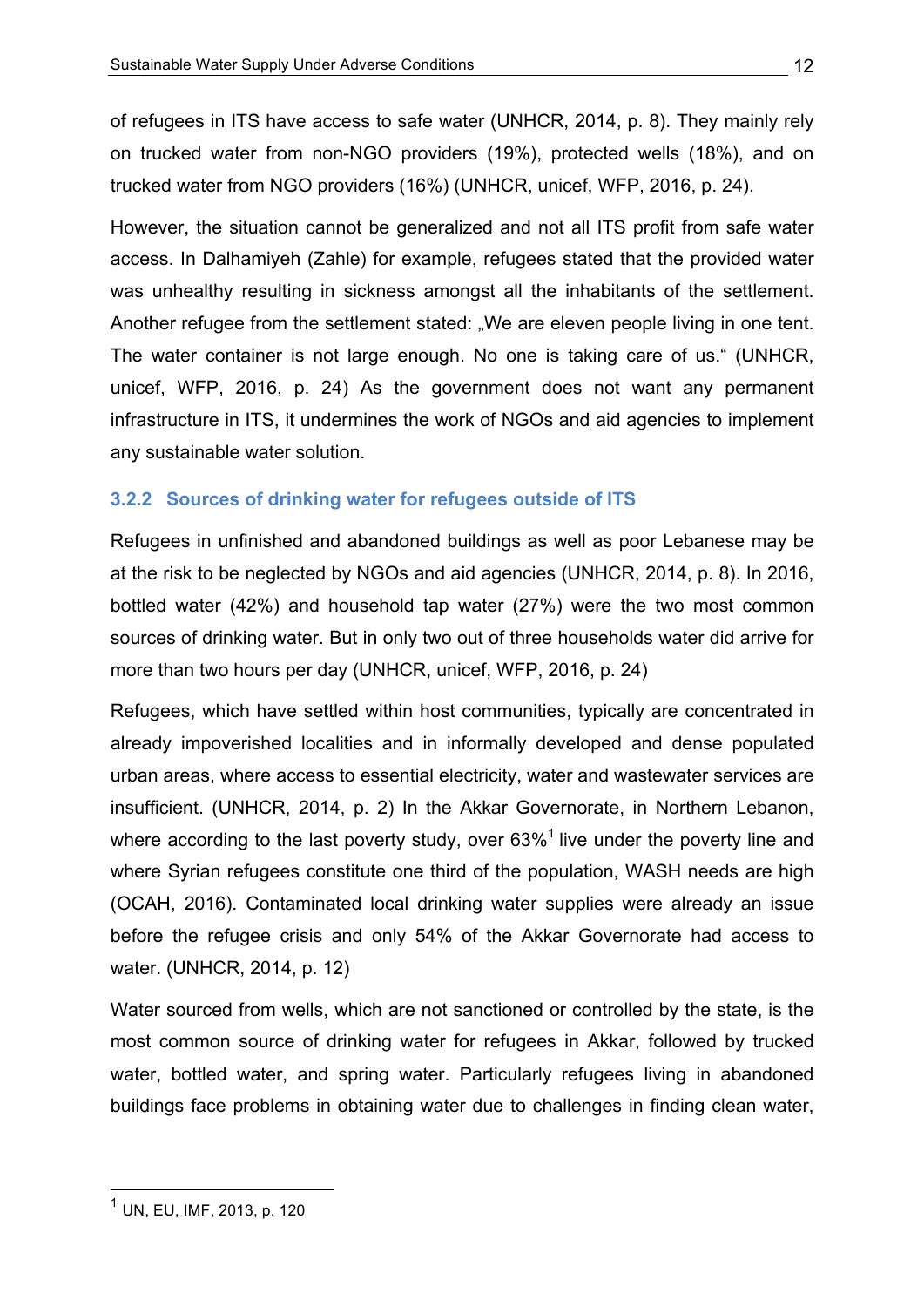costs, incidence of waterborne illness and difficulties with distance (UNHCR, 2014, p. 14).



Figure 2: Main problems related to drinking water, Akkar Governorate, UNHCR (2014)

#### **3.3 Problems in the water sector**

Lebanon is the water richest country in the Middle Eastern region due to the rough topography, the great altitudes of mountains and the relatively high precipitation rates. However, the country suffers from water resources for irrigation, domestic and industrial use. The following problems in the water sector could be identified:

#### Legal framework of the Lebanese water sector

Law 221, adopted in 2000, and its amendments currently regulate the water sector. The Ministry of Energy and Water (MoEW) has the primary authority over the water sector enacting laws and regulations. Additionally, the four Regional Water Establishments (RWEs) in Beirut-Mount Lebanon, Bekaa, North and South Lebanon have the role of service provision, water planning, funding and evaluating of the infrastructure and investment requirement. There are also secondary stakeholders, such as the Ministry of Environment for example, which also play a critical role in the water governance. The RWEs should act financially and administratively autonomous. However, the reality looks different due to annual debts and lacking personnel. (El Amine, 2016, pp. 6,8) In 2010, a long over-due National Water Sector Strategy has been launched to improve the water management with the vision "A right for every citizen, a resource for the whole country". However, under-funding,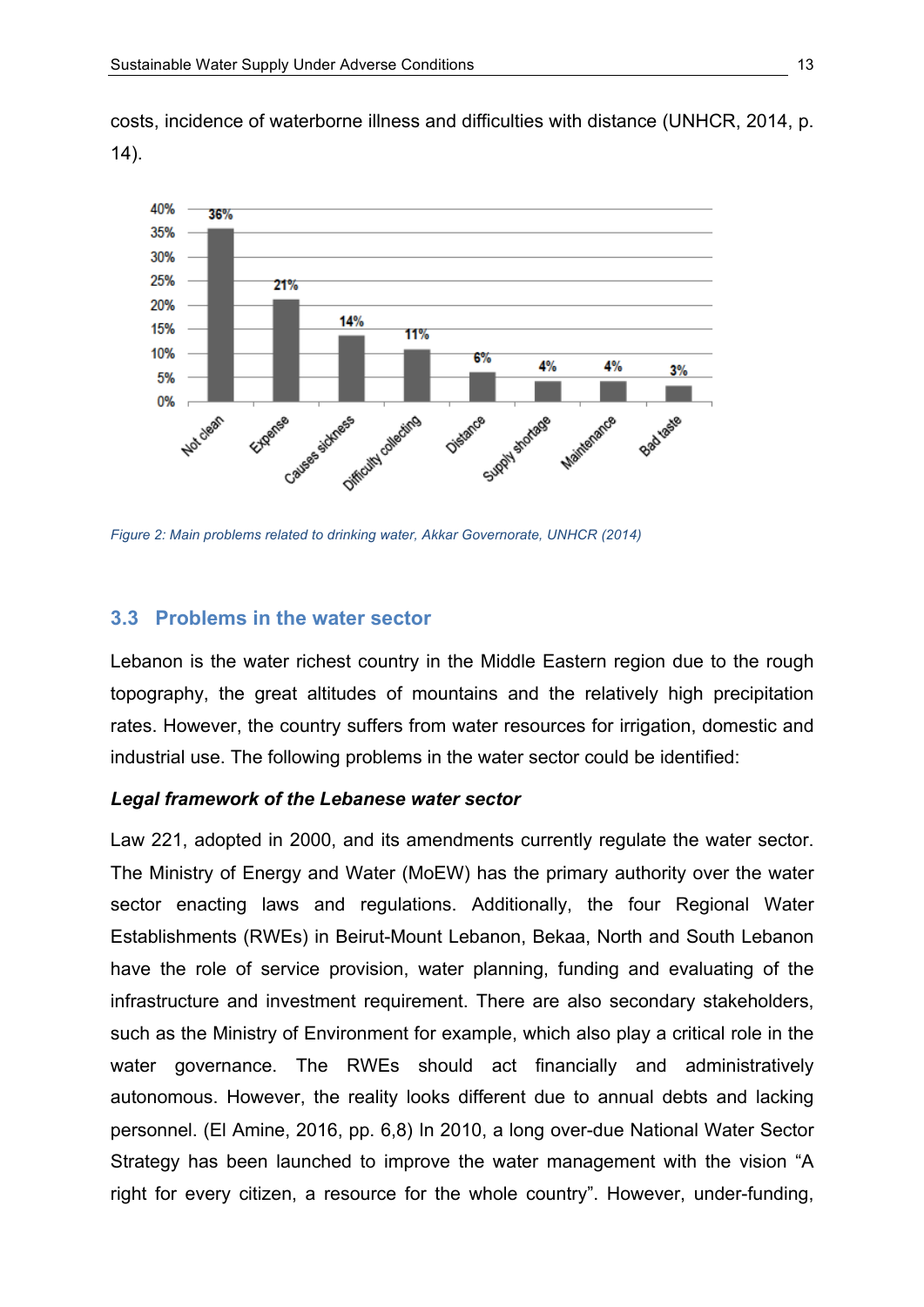prioritization of other projects and conflicting interests undermined the plan (UNHCR, 2017, p. 158). The weakness of the legal framework has led to several problems.

### **Poor water storage**

While the water storage in the region accounts for 85%, Lebanon only stores 6% of its water resources. The lack of investment, increased urbanization, lagging reforms and droughts in the past years further contributed to the water deficit (The World Bank, 2014).

### *Growing trend of digging wells*

As the government is unable to provide its citizens with safe water, there is a growing trend of digging wells for water, which has already been the case before the refugee crisis. The Minister of Water and Energy estimates that at least  $55'000 - 60'000$ unlicensed wells have been dug (UNHCR,  $2017$ , p. 160). The extraction through illegal wells has impacted negatively the quality of water for the Syrian refugees and Lebanese citizens and has also negative impacts on the environment. The extraction caused the water table to drop to alarming low levels leading to seawater intrusion into the central water supply. Especially in the Shatila Refugee Camp located in the southern suburbs of Beirut, water is salinated. (Klingseis, 2016, p. 31)

### *Infrastructure*

After the Lebanese civil war, only the primary supply lines and part of the secondary lines were rehabilitated leading to losses in water quantities and infiltration. The limited public infrastructure forces households to rely on water wells, water tankers or bottled water. Moreover, wastewater networks are insufficient. The governmental policy to hinder any permanent infrastructure in ITS continues to drain financial and human resources. Water trucking and desludging remain the major components in addressing water needs in ITS. (UNHCR, 2017, p.161)

### Low level of funding

Under financing poses a big challenge. In  $2016$ , the water sector received only a small portion of the requested fund, which undermines meaningful investments in infrastructure and water quality systems (UNHCR, 2017, p. 161). Furthermore, as most of Lebanese households rely more on informal networks than on public water services, the water sector is unable to create revenues, which are necessary for infrastructure improvement.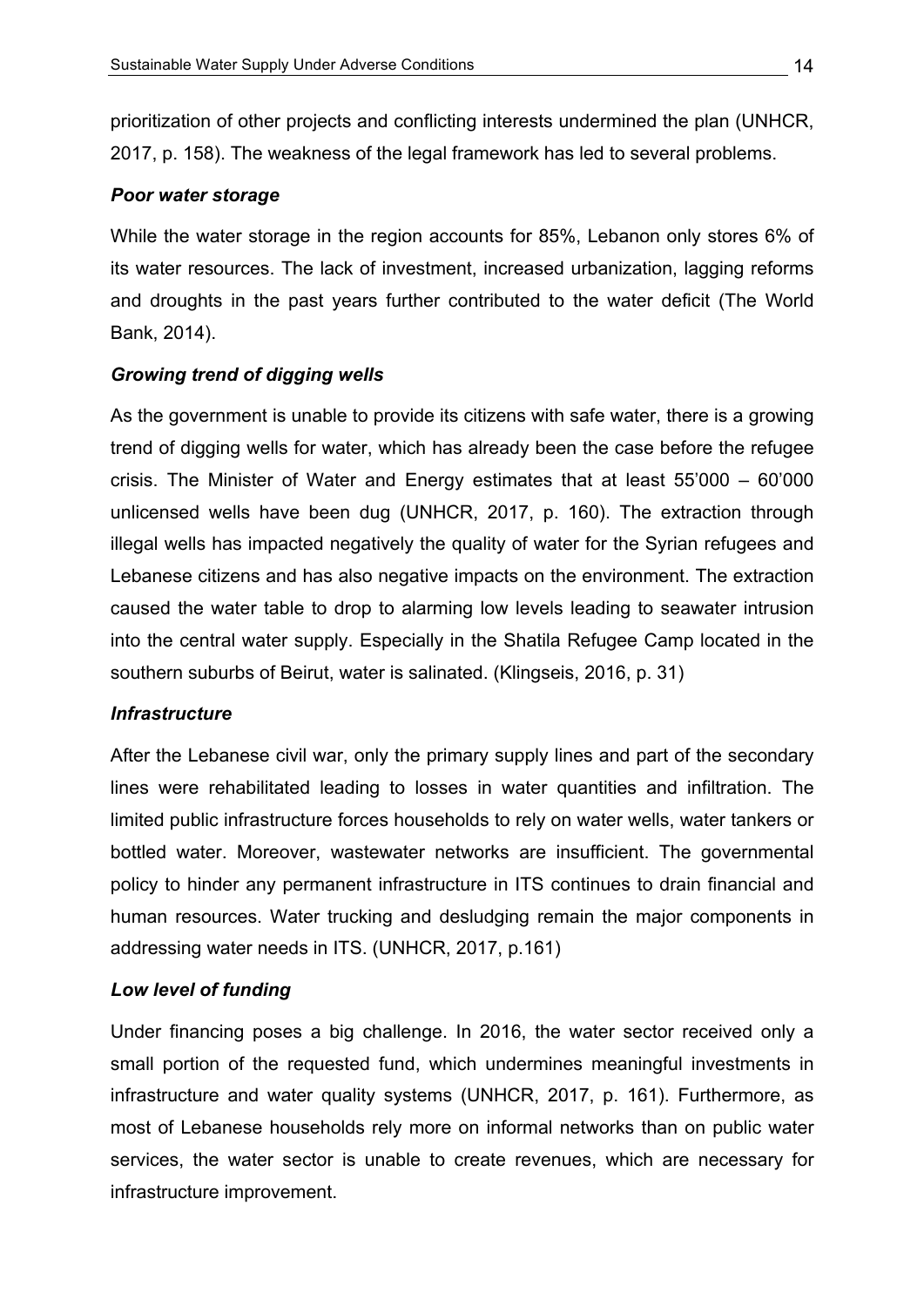#### *Increased&demand*

The increased demand has added to Lebanon's vulnerability to drought cycles and climate change, stressing the quantity and quality of reserves.

#### *Dispersion of localities*

The distribution of refugees across the country impedes the work of NGOs and aid agencies. The lack of data makes it difficult to assess the vulnerability of refugees and thus, results in unequal distributed water and sanitation services.

### *Non=coordination*

A lack of a clear mandate in the water sector has led to the overlapping of duties and responsibilities amongst and within the water institutions. The different responsibilities are scattered amongst various entities without coordination, hindering an efficient performance. Further, the lack of enforcement mechanisms of RWEs does not hinder corruption and non-compliance.

NGOs, aid agencies and the private sector add up to the unclear and chaotic water management. Numerous NGOs, aid agencies and private companies are all trying to alleviate the gap between demand and water supply by providing Lebanese and refugees with trucked water and bottled water. According to Mister Beutler, NGOs are competing with each other and private sectors undermine given laws and regulations, and benefit from the weak state (see appendix, chapter 9.3). The incoordination leads to an incoherent strategy, providing overlapping services and neglecting some localities. As there is still a huge gap between demand and water supply, and as NGOs and aid agencies struggle with financial resources, the private sector is indispensable. The private sector could also help the RWEs to overcome administrative constraints. However, private companies should not take over the states' responsibilities and undermine given laws. Cooperation with governmental authorities and the Water Sector is absolutely necessary in order to achieve a sustainable water solution. The government should spell out a clear mandate in order to avoid any overlapping responsibilities and illegal networks.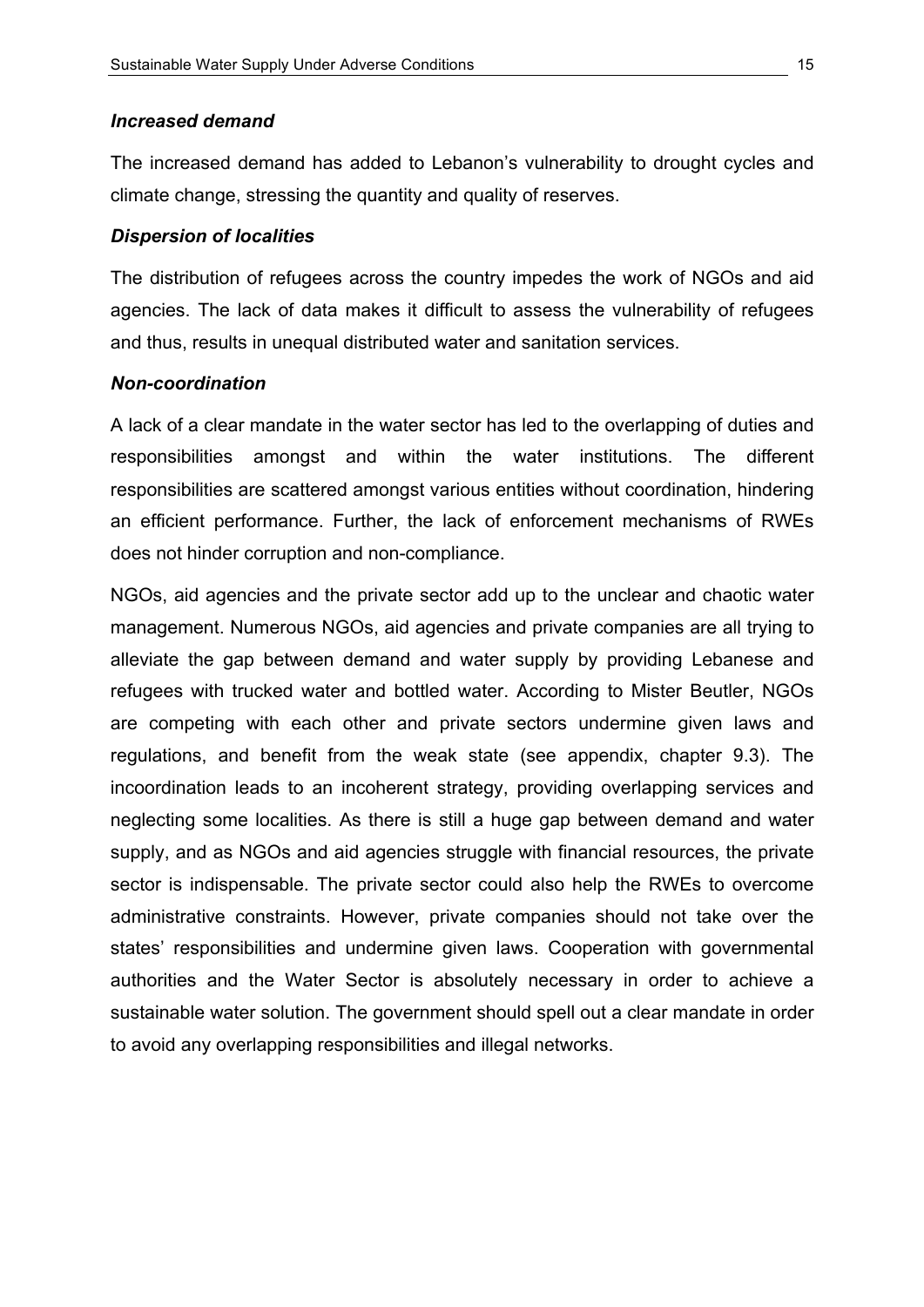### **4 Sustainable!projects!**

The following chapter focusses on the presentation and analysis of two existing projects, which can assist in coping within the refugee crisis by including the private sector. After a short introduction of the two projects by Fontes Foundation and cewas Middle East, including the most important unresolved issues, the analysis emphasizes on the most important principles of sustainable water projects for a potential replication of similar initiatives in Lebanon.

### **4.1 Fontes Foundation**

#### **4.1.1 Project description**

Founded in 2004 by Dr. Andreas Koestler, Fontes Foundation is a Norwegian NGO, which recently also founded a Swiss Branch in Fontes GmbH Switzerland. The organization focusses on the provision of sustainable water distribution facilities and their management in areas where the access to safe drinking water is limited (Koestler & Heierli, 2017, p. 1). Fontes has been active in countries such as Uganda for over 10 years (Website Fontes Foundation), particularly interesting for the context of the refugee crisis in Lebanon, is their involvement in the IDP camp in Goma town in the Democratic Republic of Congo. In the aftermath of a volcano eruption in 2002 in combination with the civil war in Congo, a large group of IDPs resettled in the area of Goma town (Koestler & Heierli, 2017, p. 1). In 2016, multiple NGOs withdrew from the area, so that Fontes took over the existing infrastructure, now running the water distribution facility as a local business, which means that the service is no longer for free for both the local community as well as the refugees in the area. The management and maintenance of the water distribution service is run by a local water committee, which was implemented, trained and supported in their work by Fontes, but consists of members of the local community itself (see appendix, chapter 9.1). What makes this project sustainable is that it invokes the mentality that the distribution and treatment of safe water is a service, even though water itself is a human right. This justifies the necessity to pay a price for the service. With the money collected from the water distribution service, it is then possible for the management to take care of the maintenance of the necessary infrastructure, so that the service can be upheld sustainably. The management of the water facilities and particularly the 'Art of Collecting Money' (Koestler & Heierli, 2017, p. 1), which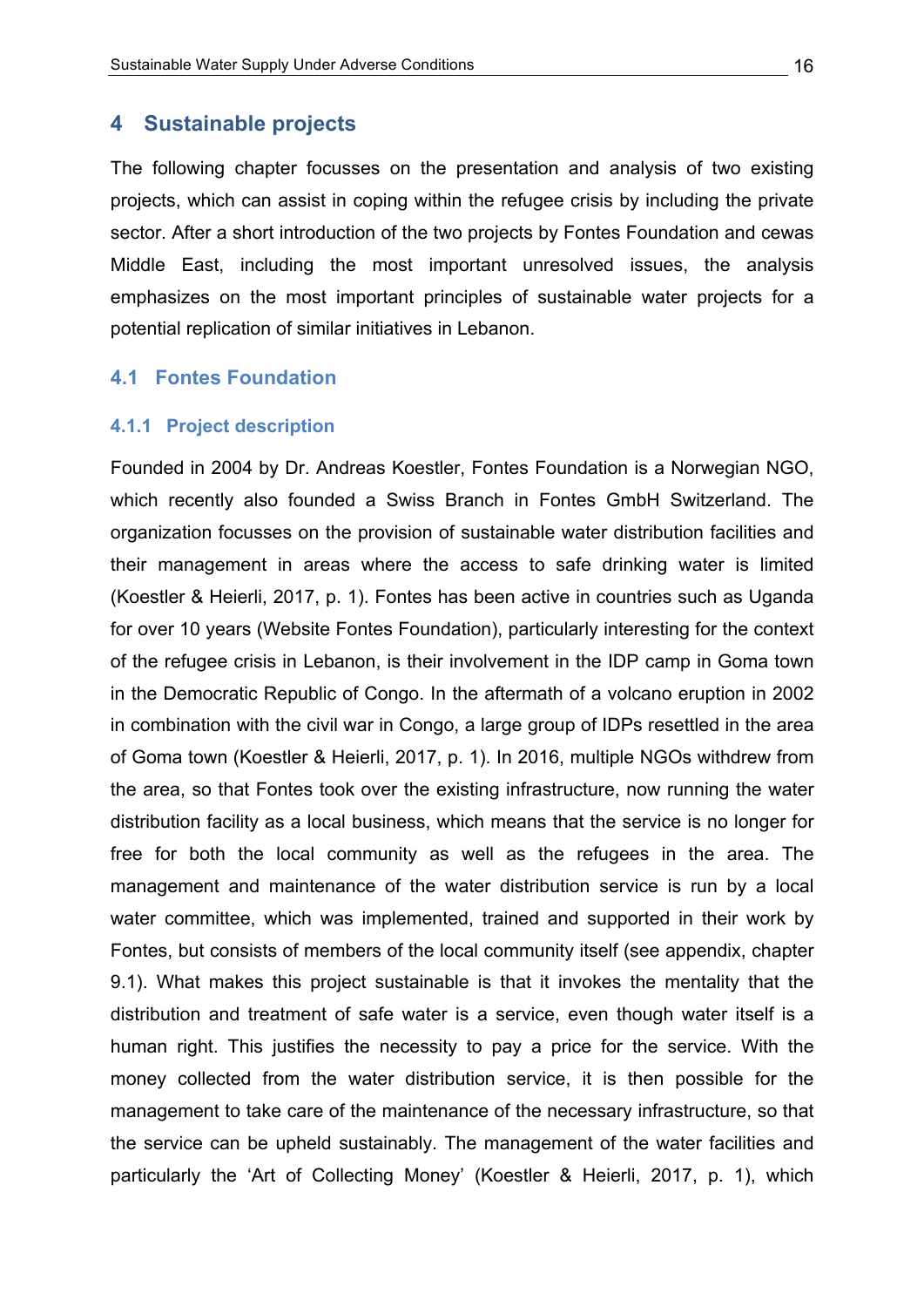arranges the economy for the delivery of a sustainable water distribution service is one of the core concepts making Fontes Foundation successful.

### **4.1.2 Unresolved issues**

Even though Fontes Foundation's approach for a sustainable water distribution service is working successfully, four unresolved issues can be identified. These unresolved issues need to be considered when possibly replicating this approach in Lebanon. In the interview, Andreas Koestler mentioned the following problems (see appendix, chapter  $9.1$ ):

Firstly, water is seen as a human right today, therefore people might not be prepared to pay for water. There needs to be an acceptance that the service of providing and treating safe drinking water is in fact a service that needs a proper monetary compensation. Only then can there be an interest for a private actor to provide such a service.

Secondly, there needs to be a possibility for refugees to have access to money, since otherwise they have no chance at being able to pay for the service. This means, a partly functioning economy has to be in place, to which the refugees have access to. Another possible solution might be cash based aid programs. According to the UNHCR (2016) there has been a shift towards cash based aid programs for refugees and other displaced people from in-kind support, especially in the Middle East. Since most refugees in Lebanon live in cities with no legal access to employment, cash based aid can give them the possibility to fulfil their needs in their own priority, including food, water, rent, etc.

Thirdly, since the water distribution service is no longer free, this might exclude people from the service, since the poorest might not be able to afford it. However, Koestler (see appendix, chapter  $9.1$ ) argues that it is more important to provide the service, even taking this problem into account, than not providing the service, since in the latter case safe water would not be provided at all.

Fourthly, there have been issues with corruption in the water committees of some projects Fontes Foundation has been involved in (see appendix, chapter 9.1). Unfortunately, projects that handle large amounts of money in Africa and the Middle East are prone to corruption. Therefore, there have to be checks and balances set in place to make corruption less likely and to find out quickly, in case it appears none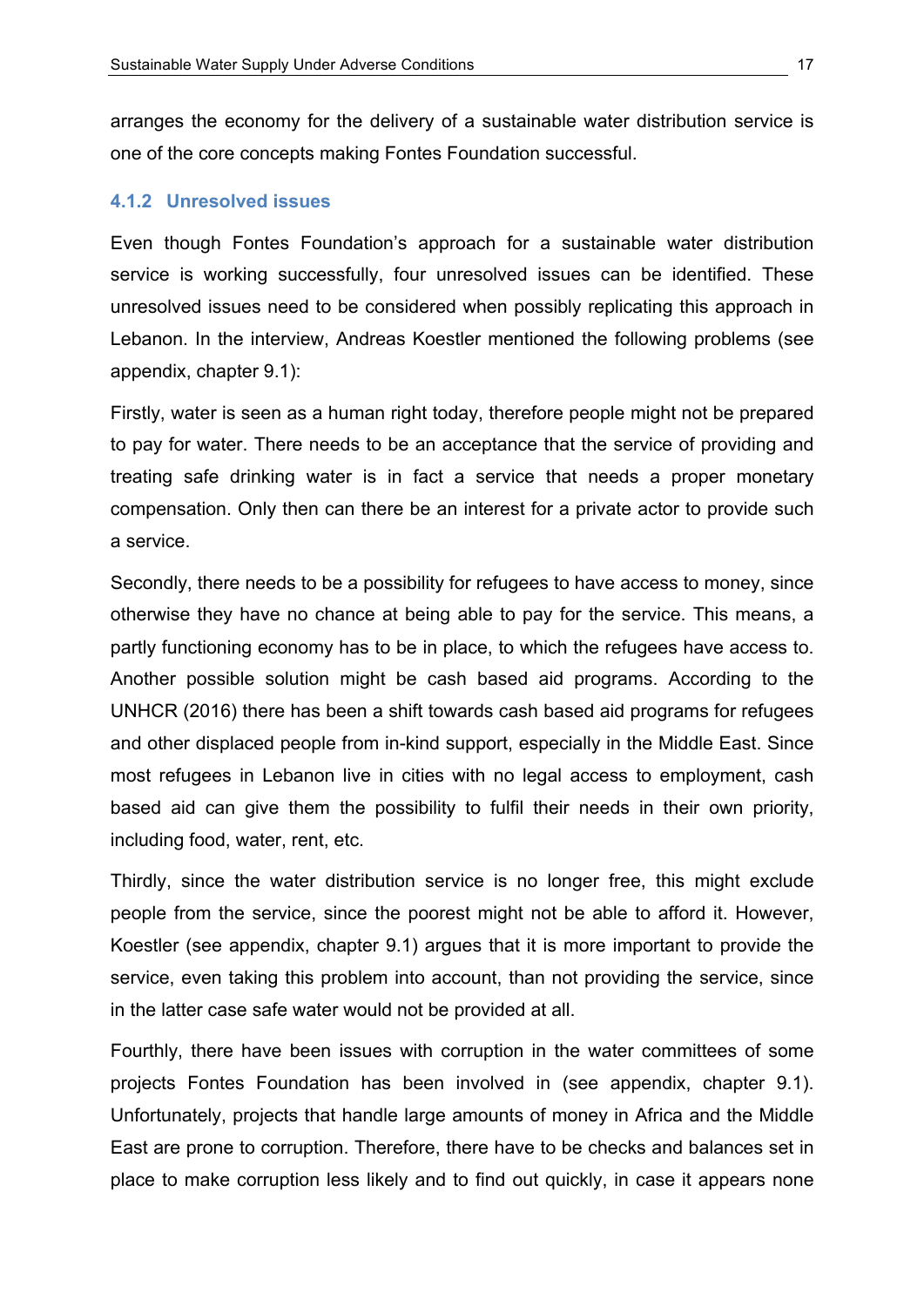the less. One aspect that could prevent corruption might be the installation of a digital payment system (see appendix, chapter 9.4 and chapter 5.1.6).

### **4.2 Cewas Middle!East**

#### **4.2.1 Project description**

Cewas is a charitable organization founded 2010 and located in Switzerland. Its main focus is the education of start-ups in the area of sustainable water management. The goal is that private sector initiatives are utilized to solve issues in the water sector of their own country. Cewas supports start-up companies by helping the owner to flesh out their business idea and to develop a business plan, more general, by coaching the start-up in its beginning phase from the first idea until the final implementation in an actual business and beyond. After the first establishment of cewas in Switzerland, the basic idea was spread to countries such as South Africa, Zambia, and India and finally in 2015 with cewas Middle East to Palestine, Jordan and Lebanon. In Lebanon the project is right now in its initial phase, the coaching of a first group of start-ups is currently just starting (see appendix, chapter 9.2).

As a charitable organization, cewas is currently supported by the Global Program of Water of the SDC, be it financially or in the cooperation with local governments and the connection to their network (see appendix, chapter 9.2).

Start-ups that have been coached by cewas include all types of businesses in the water sector, as well as businesses in sanitation and waste water technologies. Usually, the technology necessary is already available in the start-up itself, cewas then helps to improve the already existing technology and the connection between economy and technology. Existing projects coached by cewas Middle East in Palestine are for example a start-up that focusses on the environmentally friendly recycling of electronic waste, since the contemporary model usually results in the pollution of ground water, and a mobile game app that teaches children how to save water and informs them of the water problematic in the Middle East (see appendix, chapter  $9.2$ ).

### **4.2.2 Unresolved issues**

For the implementation of cewas Middle East in Lebanon, Michael Kropac (see appendix, chapter 9.2) identifies three major problems.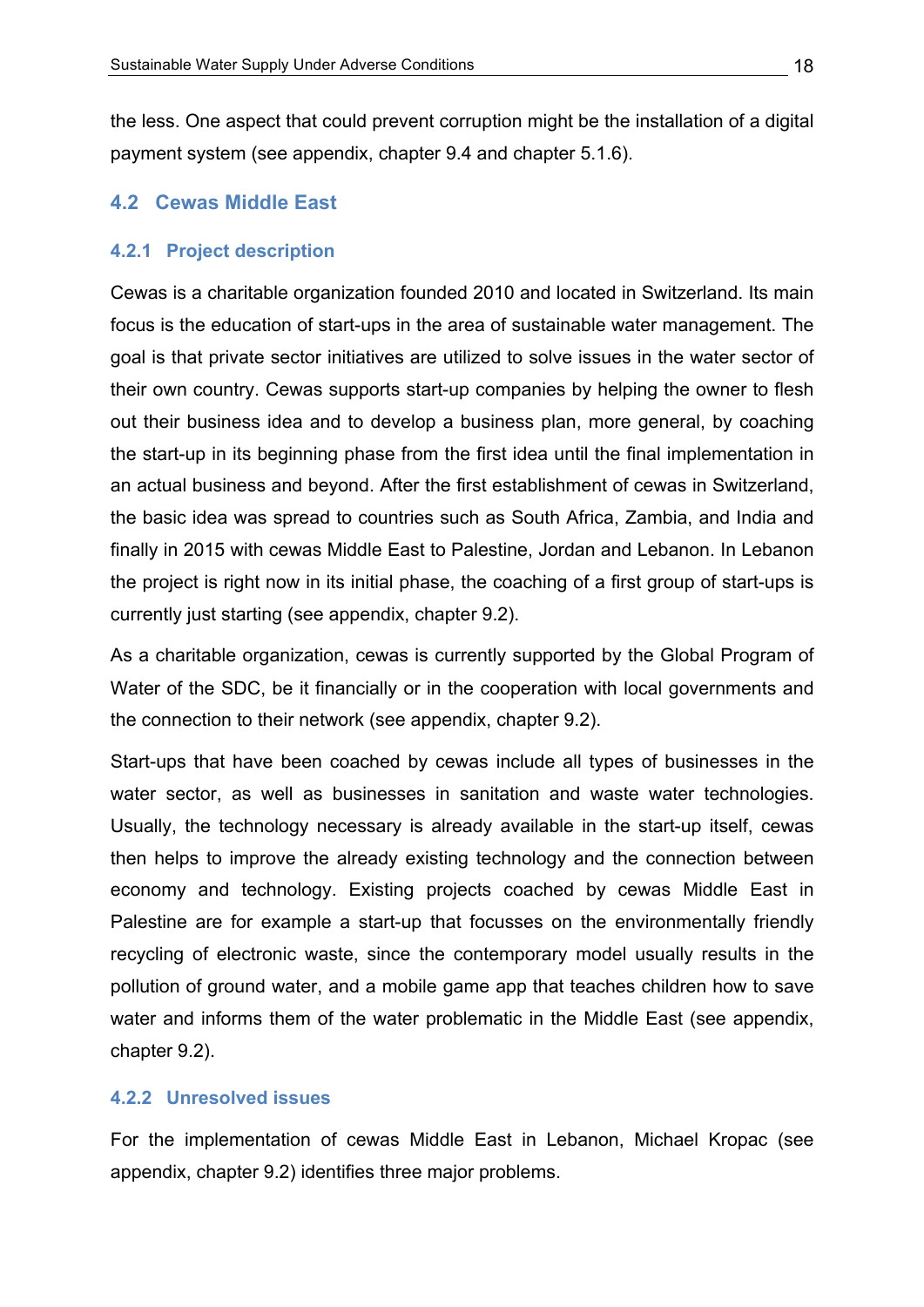Firstly, it is hard to establish a contact with the local government, since the political system is quite difficult to understand for outsiders, because of various groups that influence the system like different religious groups or Hezbollah (see chapter 3.1.1). Since the water sector in Lebanon is centralized within the government, it is also difficult for businesses to enter the sector. In this difficult context, the contact with SDC is very helpful for cewas, since SDC already has established contacts within the government.\$

Secondly, there is also an issue with corruption. According to Kropac (see appendix, chapter  $9.2$ ) it is difficult to establish a business "cleanly", which means without having to bribe people to speed up the process of implementation.

Thirdly, there exists a cultural barrier against the occupation with waste water and sanitation, which is especially strong in the Middle East. These kind of jobs do not hold any social prestige in these countries. However, cewas tries to make this sector more attractive for the local population, since it provides a major challenge in Lebanon's water sector and therefore holds interesting economic opportunities for the improvement of technology in this area.

### **4.3 Principles of sustainable water projects**

The following chapter discusses the most important principles of sustainable water projects, which the analysis of Fontes Foundation and cewas Middle East provides and which can be replicated in similar initiatives in Lebanon.

### **4.3.1 Long-term orientation**

The water sector is one of the most important sectors for the development of a country. Therefore, it is important that this sector can be sustained over a long period of time. Both of the described projects provide an important initiative in this sector by establishing a functioning and self-sustaining water distribution service on the one hand and the support of innovative business ideas on the other hand. Be it the sustainable provision of water distribution facilities or the support of local start-ups to be sustainable in the future, both Fontes Foundation and cewas have a long-term orientation, meaning that they strive to contribute to a long functioning service in the water sector. This long-term orientation is one of the most important key factors for the success of both initiatives.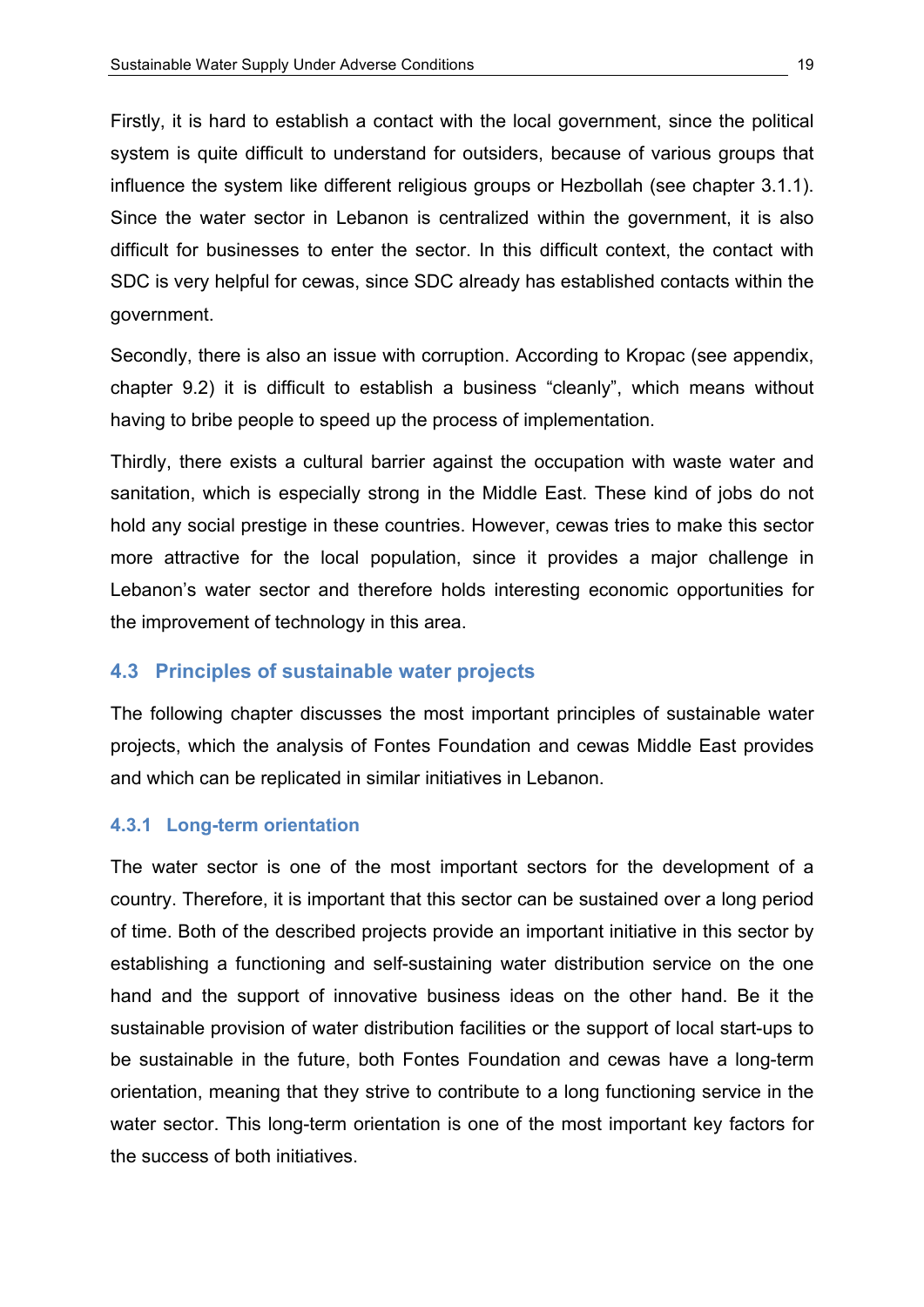#### 4.3.2 Beneficial for both the local population and the refugees

As we have stated before, the presence of a large number of refugees in Lebanon has a toll on the local population, resulting in a collapse of the local economy and infrastructure. It is therefore important, that projects are not only beneficial for the refugees, but also for the local community to avoid the emergence of resentment. What both projects do very well is the inclusion of the local community. In the case of Fontes Foundation, both the refugees and the local community are treated equally, since both have access to the water distribution service and both pay the same amount for the service. The beneficiaries of cewas Middle East are also going to be both the local community and the refugees. Even though the coaching is, according to Kropac (see appendix, chapter 9.2), mostly going to be featuring locals, since refugees might not be allowed to open a business. The costumers and with that the main profiteers of the newly established services will include both refugees and locals. In combination with the long-term orientation of both projects, this could mean that the infrastructure and business models that are established in the context of the current refugee crisis, will still be available for the local population, when the crisis is eventually resolved.

#### 4.3.3 Access to the local market and "the Art of Collecting Money"

According to Kropac (see appendix, chapter 9.2) the refugee situation in Lebanon is comparable to an explosive population growth. This growth makes the implication of decentral solutions for infrastructural problems necessary, since the government is currently overtaxed with the situation, which provides an interesting opportunity for businesses to provide these solutions. Even though the refugee crisis in Lebanon is putting a lot of pressure to the local economy and infrastructure, it therefore also offers interesting business opportunities for businesses like Fontes Foundation or start-ups like the ones that are coached by cewas. If these projects have enough support by the local market and external help in the initial phase, there is an existing economic potential since the local market is currently overtaxed with the additional people, meaning that there is a demand that can be satisfied by the private sector.

However, even if there is a demand for water by refugees, the refugees still need access to either the local labor market or another way to acquire money like cashbased aid programs to be able to compensate a business for their service, be it for a business like Fontes Foundation or businesses that are supported by cewas. Still,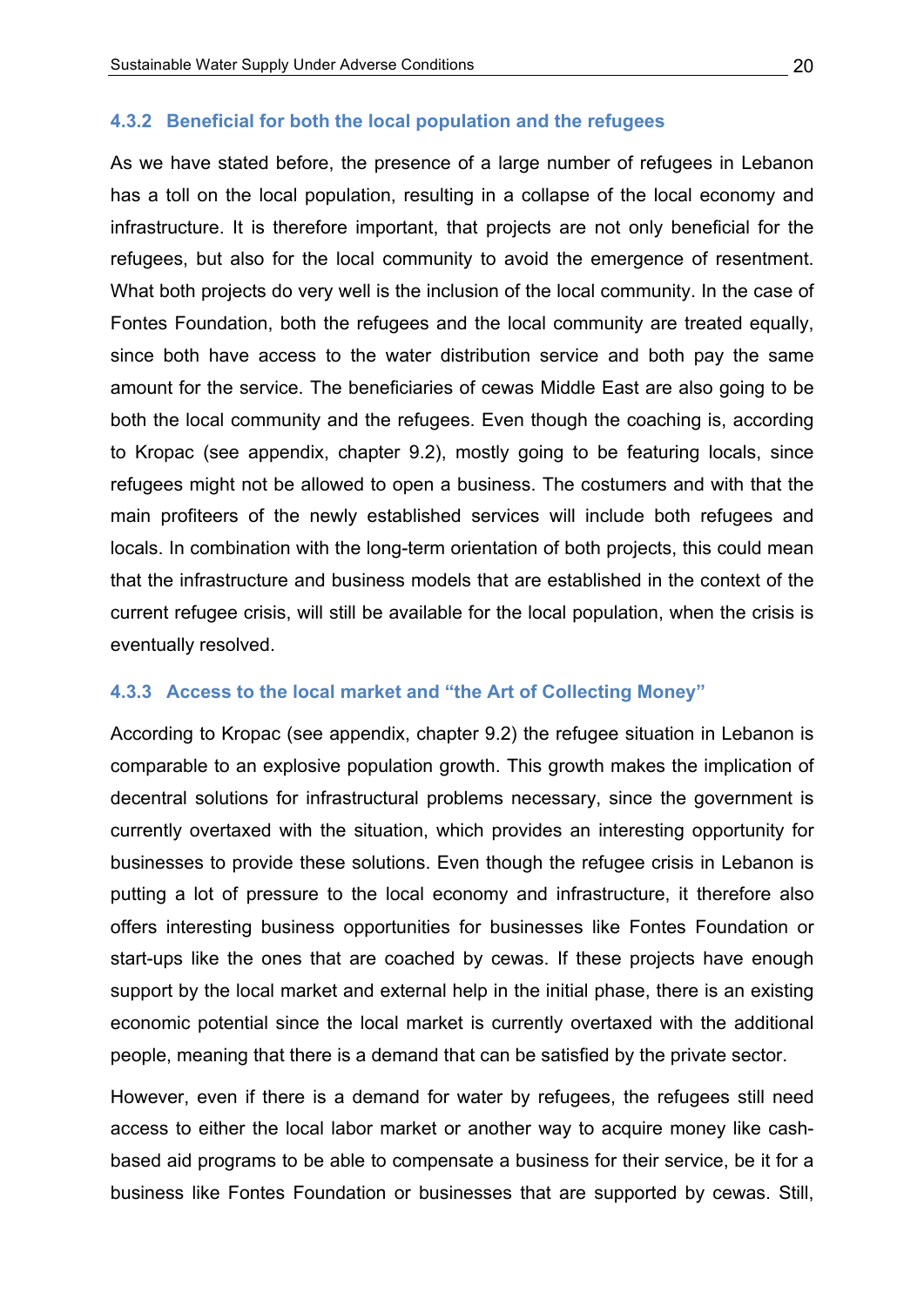Kropac (see appendix, chapter 9.2) states that refugees not only need access to money or the labor market, but primarily need access to an existing local market as a whole to create a demand for businesses in the water sector. Since most refugees in Lebanon live in cities and other places with access to the local market and cashbased aid programs already exist (UNHCR, 2016), such an economic potential does exist.

In combination with the possibility for refugees to access to the local market, there needs to be a mind-set that allows for the payment for water services (see appendix, chapter 9.1). This is especially true for businesses that focus on the service of the distribution of safe water. When people consider the delivery of water to be free and not a service, it is nearly impossible to create a business focusing on exactly that delivery. The mind-set that water distribution is in fact a service in combination with the "Art of Collecting Money" (Koestler & Heierli, 2017, p. 1) meaning the installation of sustainable delivery infrastructure and the implementation of a structure to collect money from the costumers, enables businesses to satisfy the economic demand that the refugee crisis presents today.

#### **Recommendation for further SDC action** 5

As already chapter 3.3 described, the severe situation of the Lebanese water sector in Lebanon is caused due to the lack of coordination and cooperation between the private sector and the Lebanese state. Although there are both customers able to pay a price for water services and private Lebanese companies having the know-how to pump and deliver water, the water service provision is inadequate due to the lack of coordination. In order to overcome these problems, it is crucial to bring together governmental and private actors and to find overlapping interests in the water sector.

#### $5.1$ **Enable and support PPDP projects**

A well-functioning water supply network, which covers all of Lebanon and meets the regulatory standards, is of urgent need. This for mainly four reasons already outlined earlier in this paper: First, the costs for bottled trucked water are twice as high compared to a network supply, which is especially worrying in the context of rising poverty. Second, 50% of all reported diseases are transmitted through food and water, which means that enforcing the regulatory health standards is crucial. Third, it is estimated that at least 55'000 unlicensed wells have been dug, which negatively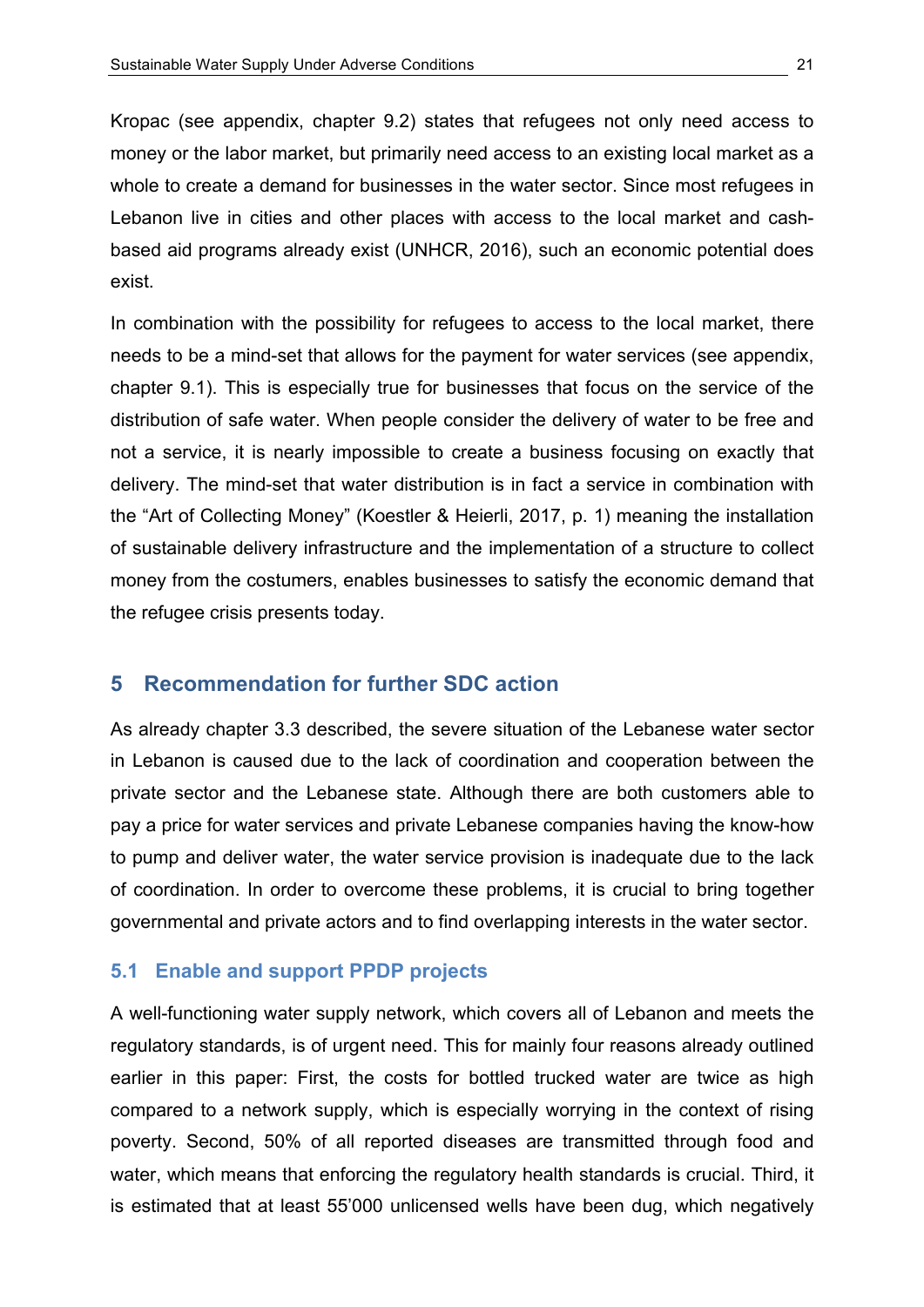impacted the quality of water for the Syrian refugees and Lebanese citizens and also the environment. The extraction caused the ground water level to drop alarmingly low leading to seawater intrusion into the central water supply. Fourth, contrary to 79% of the refugees in ITS, a large share of the Lebanese population does not have access to safe water. A water supply, which mainly provides refugees with safe water, could lead to social unrest. Thus, a water supply network for all Lebanese people is a precondition. Public Private Development Partnerships (PPDP) are assumed to be capable to most efficiently respond to these challenges.

In a PPDP public and private actors cooperate and jointly finance a project that seeks to improve the lives of people living in poverty (Sida, 2012). The private sector's innovative thinking, knowledge and interest in market expansion within the legal and institutional framework of the public sector is assumed to be the most efficient response to address social and environmental development challenges at a systemic level. Sida (2012) mentions various examples of PPDP's contribution to solve development challenges for example by securing decent working conditions, creating models for demand driven and high quality vocational training, thereby improving young people's employability and so on. Ziad Hayek, secretary general of the Higher Council for Privatization (HCP) estimated, that "a series of successful PPP projects in Lebanon would secure over 200'000 new jobs over a period of five vears, all the while meeting the economy's most basic needs in a timely matter" (Beirut Accelerated, 2016).

On the one hand, the SDC should support concrete PPDPs; on the other hand it could be more effective to alter the general framework in order to make PPDPs more appealing.

### **5.1.1 Alter the general framework in order to make PPDPs more appealing**

"From 2002 to 2007, the first Lebanese experience with a public–private partnership (PPP) in the water sector took place in the northern city of Tripoli" (Allès, 2012, p. 394). It was thought to be a pilot project to convince the Lebanese of the benefits of PPPs. However, "the absence of a legal framework, unclear institutional responsibility for the water sector and a difficult political situation during the contract period, led two partners to terminate their cooperation" (Allès, 2012, p. 396). The case of Tripoli clearly underlines that substantial improvements in the general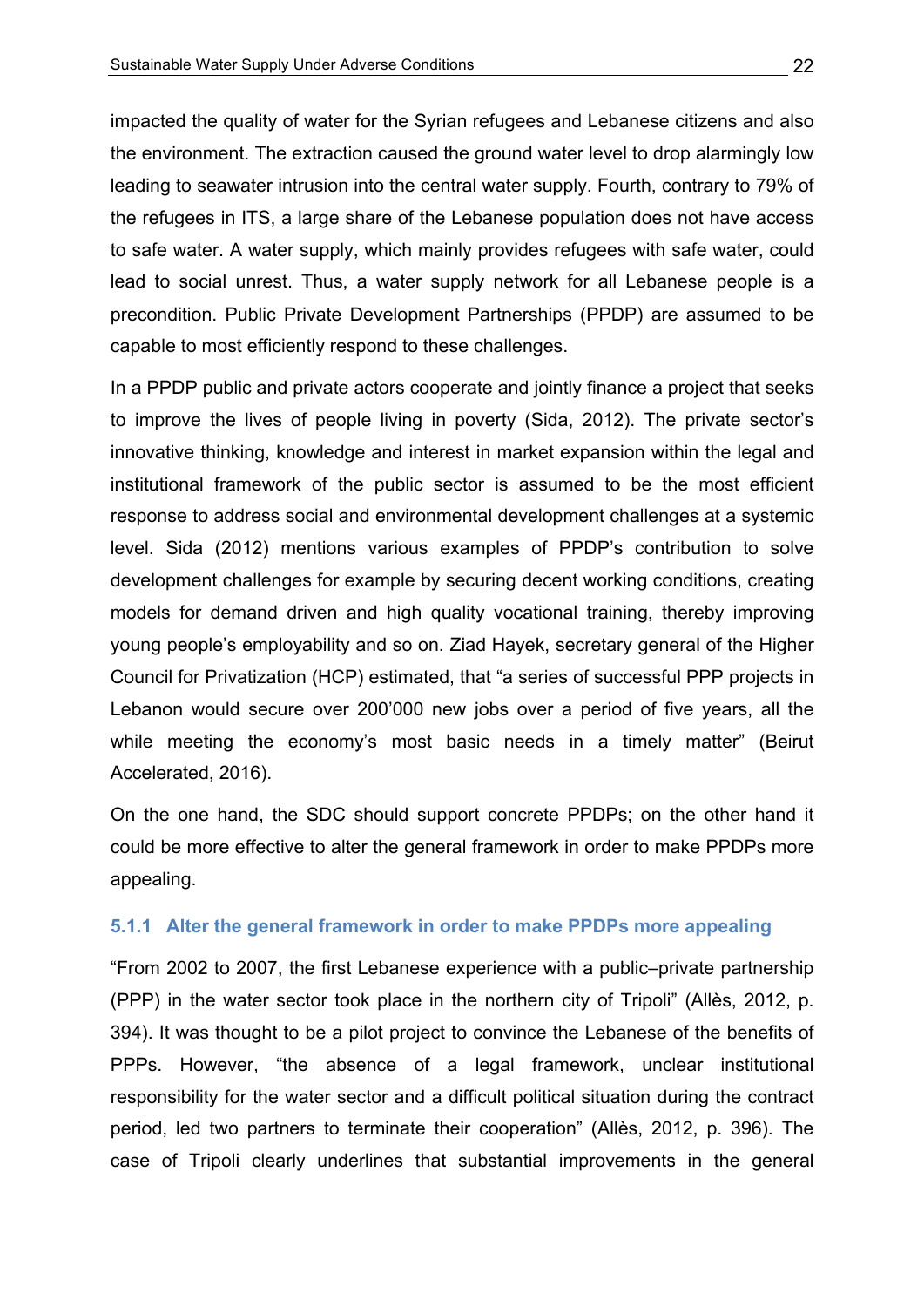framework are needed to make PPPDs more attractive. Following, there are various suggestions that are expected to improve the general framework for PPDPs.

Partnering should be mutually viewed as representing an opportunity rather than a threat and a loss of control (Dima, 2004, p. 427). As outlined above, the Lebanese state is rather weak, which makes government officials reluctant to shift competences to a public partner. The focus should be to identify common goals and to build bridges including common working practices and specific reporting and record keeping requirements. According to Dima (2004, p. 427), it must be "deployed adequate time and staff to ensure that both partners resources are tapped and both have their goals and needs adequately represented".

Enacting a PPP law will instill confidence in potential investors. Up to this day the Draft PPP Law has not been enacted by the Lebanese parliament. Consequently, this inadequate legal framework is assumed to be a major cause for the lack of cooperation between public and private partnership. Rather than a concession, the Tripoli Water project was set up as a management contract. According to EIB (2011, p. 21) these "closed-door proceedings could be challenged before the courts, which increases the amount of risk incurred by private investors." Furthermore, the current Draft PPP Law contemplates a clear policy outlining for the authorization criteria for the approval process of arbitration procedures, which is the favored dispute resettlement for investors (EIB, 2011, p. 22). In the consequence enacting the Draft PPP Law would instill confidence in potential investors, thus increasing PPDP project's attractiveness.

Upgrading institutional capacities to guarantee technical quality and design of **PPDPs.** According to EIB (2011, p. 22) institutional capacities have to be upgraded in order to meet the demands of the new PPP law. With enhanced capacities, there will be more robust feasibility studies, increased transparency in the bidding process, which would favor PPPD's investment attractiveness and competition (EIB, 2011, p. 22). In order to maximize project cost efficiency for the authority, invitations to tender should clarify early in the process the allocation of risks such as exchange rate and inflation (EIB, 2011, p. 23). The current institutional capacities are not sufficient to do so, thus they need to be enhanced. Apart from the national capacities, the institutional capacities on local level have to be enhanced too as under the Draft PPP Law, also municipalities can propose PPP projects (EIB, 2011, p. 22). Lastly, as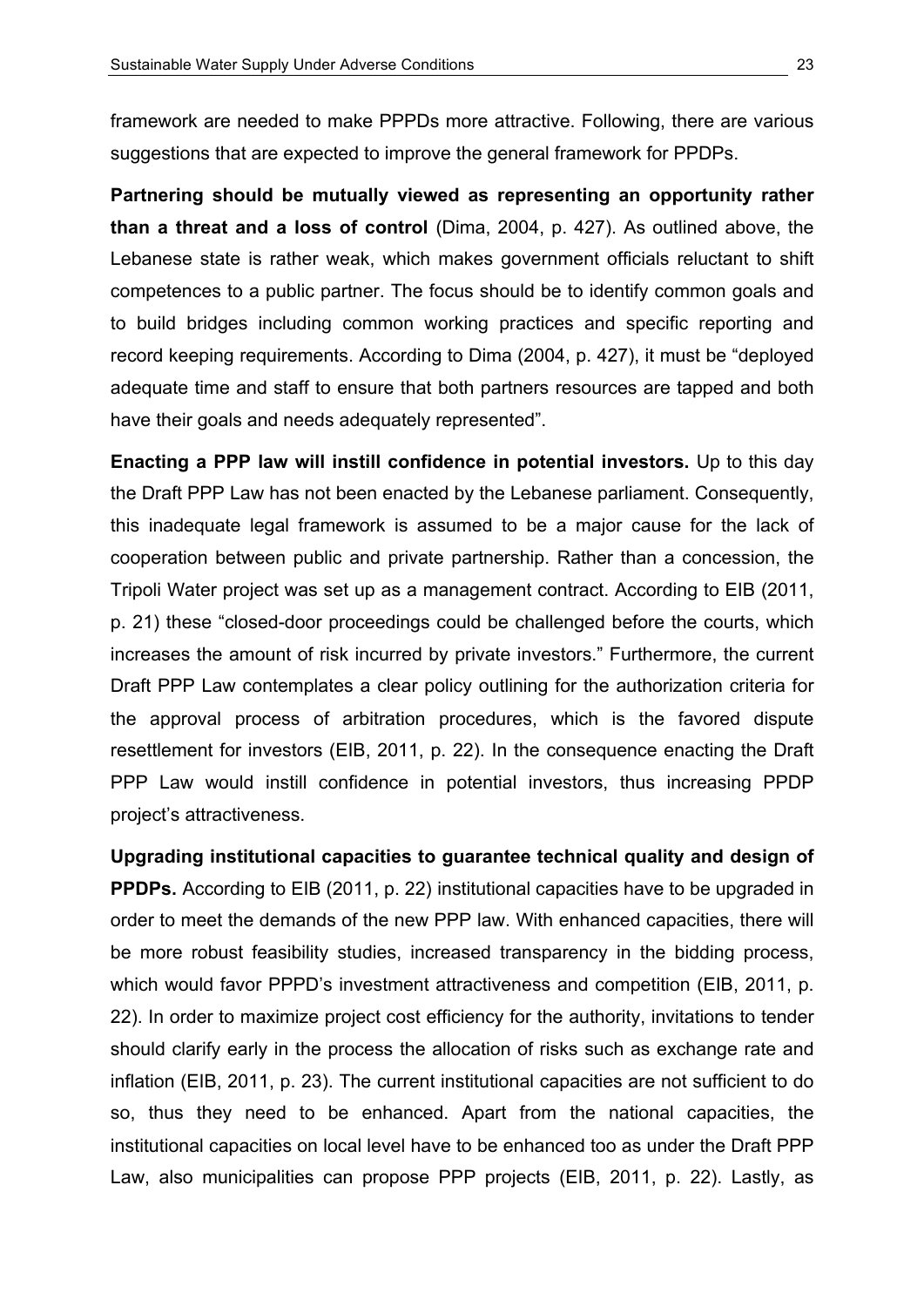Ameyaw and Can (2016, p. 1355) mention, due to the monopolistic character of water, PPDPs can rapidly evolve into monopolies. Private actors often abused their position by restricting investment and disregarding service quality. Therefore, authorities must closely monitor the private partner's behavior to prevent rent-seeking and to ensure that he operates within the legal framework.

Obviously, the general framework must be improved. Using the SDC's limited resources most effectively would mean to improve the general framework. Therefore, the SDC should help to enact the Draft PPP Law and once enacted, support the enhancement of institutional capacities. Although the SDC should push for it, there might be other partners better suited to do so. Thus, collaboration with other actors such as states or NGOs is highly recommended. On top, improving the general framework for PPDPs should be included in "The Swiss Cooperation Strategy for Lebanon". The SDC's role should be to spread awareness about the current situation and the importance of improving the general framework for PPDPs as the way to improve the severe conditions in the water sector in Lebanon.

#### **5.1.2 How to best design PPDPs in the water sector**

In case the improvement of the general framework for PPDPs in Lebanon exceeds the SDC's capacities or range of duties, the focus should lie on how PPDPs should be best designed.

**Cooperation with small local partners:** First of all, cooperation with local instead of national Lebanese authorities is preferred, as the national government is weak, whereas the local government is physically closer to the private partners and the project. Additionally, it should be cooperated with local businesses instead of big multinational companies for mainly two reasons: First, thereby a local industry develops and second, the bargaining power and demand of big companies decrease the SDC's bargaining weight in the decision-making process.

**Strong partnerships as warranty in the absence of a sufficient legal framework and strong authorities:** It is important to build a strong relationship with your partner and to ensure that there is a shared understanding of the way the project is proceeded. Given the insufficient legal framework and weak authorities, mutual trust and understanding is the best way to accomplish a successful partnership. The mandatory rotation principle of SDC's officials make it necessary that after each rotation enough time should be invested to (re)build the relationship with its partner.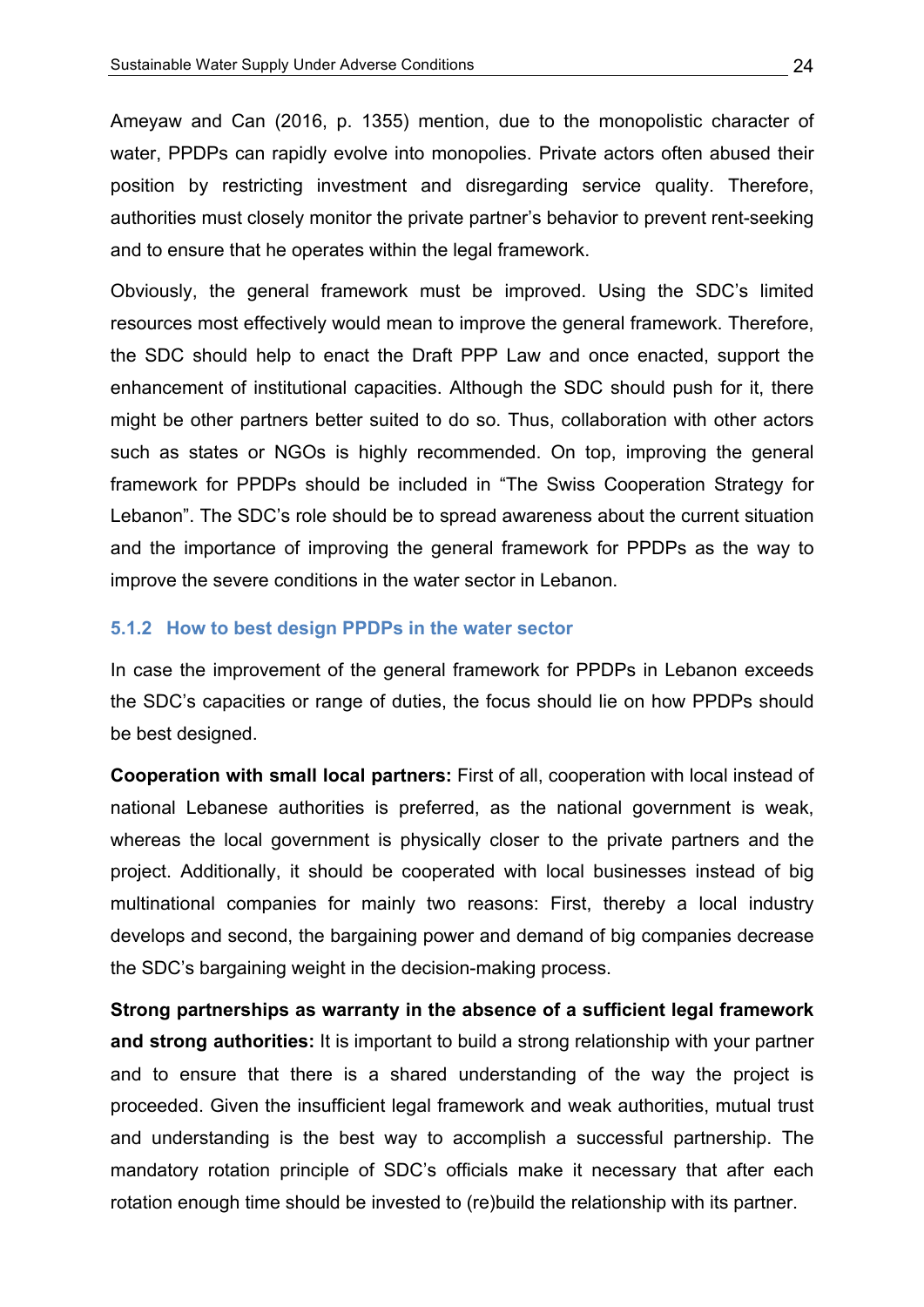**SDC's involvement as assurance for the private partner:** The involvement of the SDC also helps to reassure the private partner, who is highly skeptical of a cooperation with the Lebanese government, which they perceive to be corrupt and inefficient.

**Safe water access for both refugees and locals:** Even though the main focus of the SDC is to help refugees, a PPDP in the water sector should always aim to provide both refugees and locals with water. Otherwise, the outcome would be social unrest. This already is part of the SDC's strategy (see appendix, chapter 9.5).

**Risk has to be allocated to the actor best positioned to bear it:** The key risks involved in providing the service have to be identified and the party, which is best positioned to bear each risk must be determined. According to Lambert and Koestler  $(2015, p. 9)$  the common risks include exchange rate risks, tariff and fee collection risks and policy risks.

The customer should pay according to the amount of water consumed. Payment mechanism in PPDPs can be either arranged so that the private actor receives payment from the customer, from the government or from a combination of the two (Lambert & Koestler, 2015, p. 9). However, to ensure financial self-sufficiency and thereby sustainability regardless of foreign aid, the payment should be made by the customer. Additionally, billing should be according to the concrete consumed amount of water. In current projects, such as in the Bekaa Valley project, consumers are charged an overall price for water. Consequently, there is little incentive to use water economically. Projects such as the above described of the Fontes Foundation offer viable insights about the installation and maintenance of a payment system in the context of corruption (see chapter 4).



*Figure 3: The extent of private sector participation, The World Bank (2011)*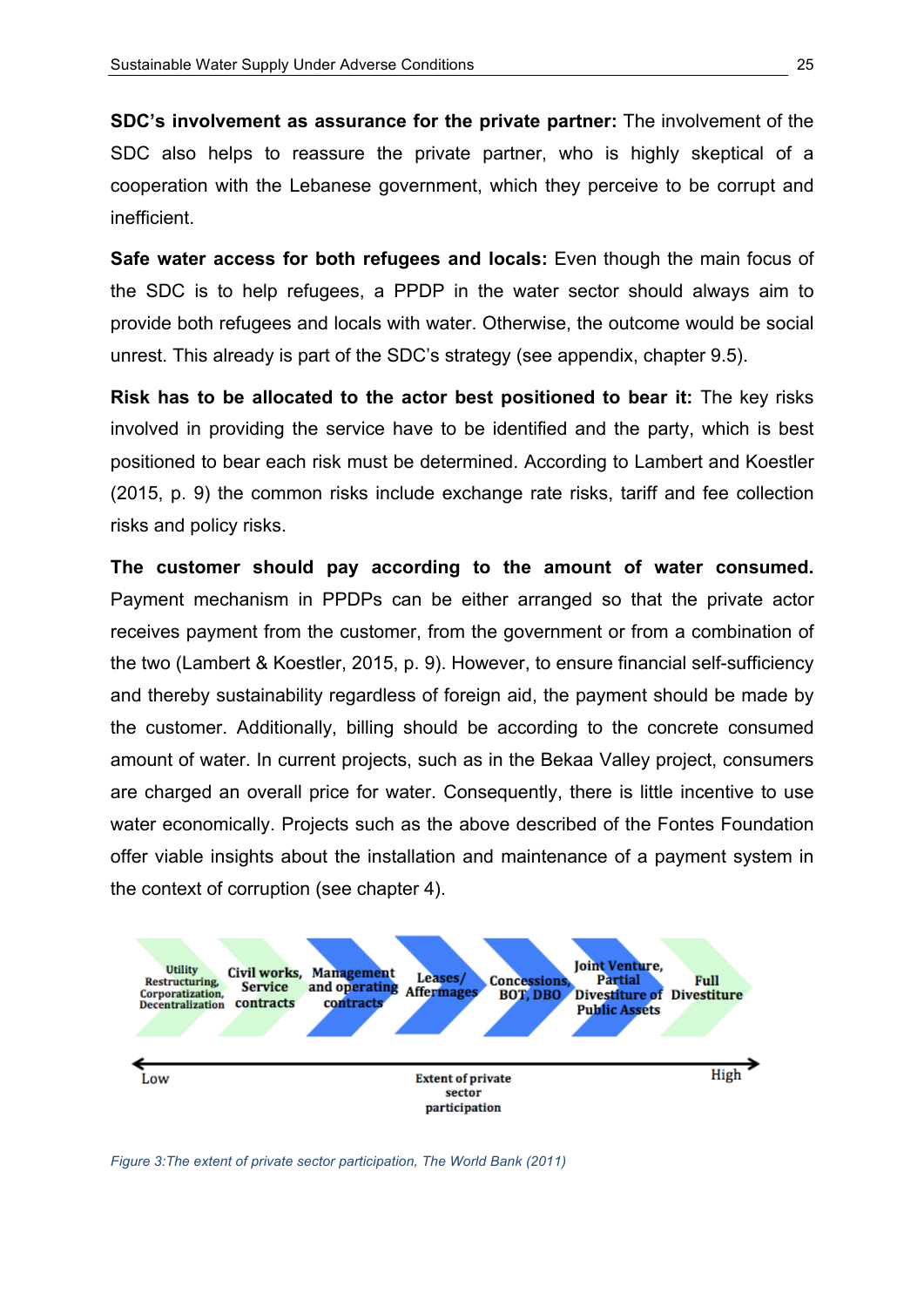**Concessions are the recommended juridical form:** As figure 3 "the extent of private sector participation" shows, the involvement of the private sector can vastly vary. As the Lebanese authority is comparably weak, a low extent of private sector participation should be avoided. Concessions seem to offer the appropriate extend of private sector participation in the context of Lebanon. In a concession, the private



Figure 4: Typical financial structure of a PPP, WHO (2014)

actor has the long-term right to use all the utility assets, which are transferred to him. This includes responsibility for all operation, maintenance, finance and all required investments. With the end of the concession period, all assets are returned to the authority. (Lambert & Koestler, 2015, p. 12). To ensure the operator meets the required standards, close governmental oversight is necessary. However, a major disadvantage of concessions is the exchange rate risk as investments are mostly paid in foreign currency, whereas tariffs are paid in the local currency. A devaluation of the local currency would lead to both an inability to repay the debt and an increase in tariffs (Lambert & Koestler, 2015, p. 31).

Involve financial and legal advisors in order to understand the relevant tradeoffs in project finance: As a PPDP involves various actors and is often projectspecific, financing PPP projects is very complex (Lambert & Koestler, 2015, p. 12). Therefore, financial and legal advisors should be involved in order to understand the trade-offs in project finance. Figure 4 shows the typical PPP financial structure. "The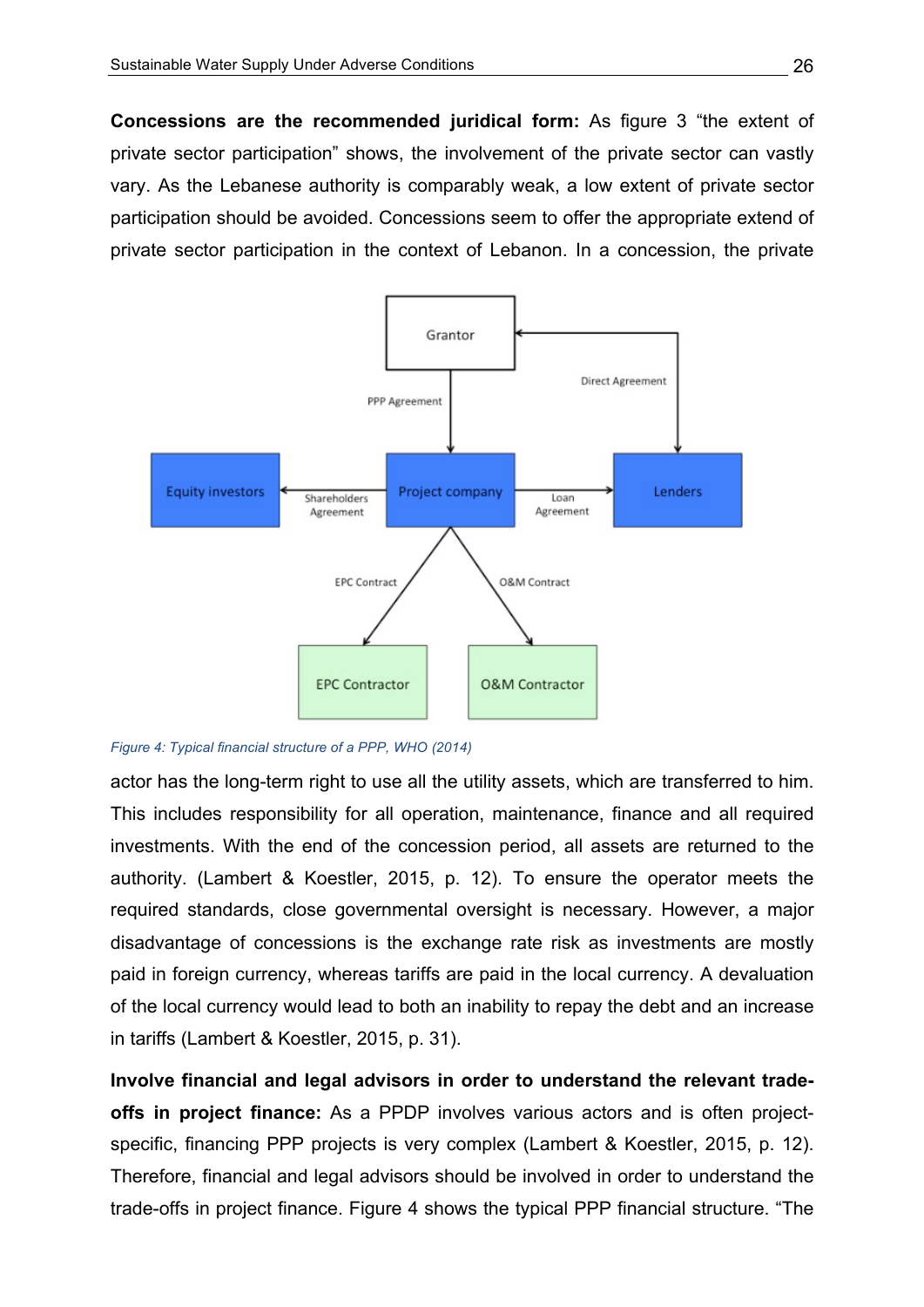proposal for the development of a new PPP project is usually initiated by an equity investor. The typical equity investors – also called sponsors or project shareholders – are project developers, engineering or construction companies, infrastructure management companies, and private equity funds" (World Bank et al., 2014, p. 50). On the other hand, "lenders may include commercial banks, multilateral and bilateral development banks and non-bank financial institutions, and institutional investors such as pension funds. They support the project by providing project bonds that are sold on the capital market, or by sovereign wealth funds and other financial intermediaries." (World Bank et al., 2014, p. 50) Lenders are, due to the political risk, eager to follow the strict requirements regarding environmental and social safeguards. Additionally, lenders will be supportive during negotiations with the government and persuade the authority that sufficient loans will be available during the development of the water utility (Lambert & Koestler, 2015, p. 15). Delmon (2010, p. 35) states that public financing often fails in the actively analyzing risks and proper resource allocation, which leads to high costs in the long run. An advantage of PPDPs is that lenders have a strong incentive to properly assess risk management and allocation at an early stage of the project. Farquharson et al. (2011), Delmon  $(2010)$  and Yescombe  $(2013)$  offer helpful literature on project finance with private sector investments.

**Multistakeholder approach:** As mentioned above the involvement of an international partner is crucial for many reasons such as reassurance for the local partner. However, as the means of the SDC are limited, cooperation with other international partners seems equally important. Potential international partners could be actors such as the World Bank, the EU, or countries already interested in the Lebanon such as Germany, the UK or the US. In addition, non-governmental actors such as the CH-Lebanese chamber of commerce should also be considered as partners.

**SDC** has to restrict itself to the role of an enabler to avoid crowding out of the **Lebanese government:** The Lebanese authorities are weak and therefore often seen as an unreliable partner. The SDC can fill this gap, providing reassurance to the private partner and supporting the Lebanese authorities in fulfilling their part in the PPDP. However, it must be avoided that the presence of the SDC is too overwhelming, simply replacing the Lebanese authority and fully taking on the role of the public partner. This would lead to a crowding out of the Lebanese state and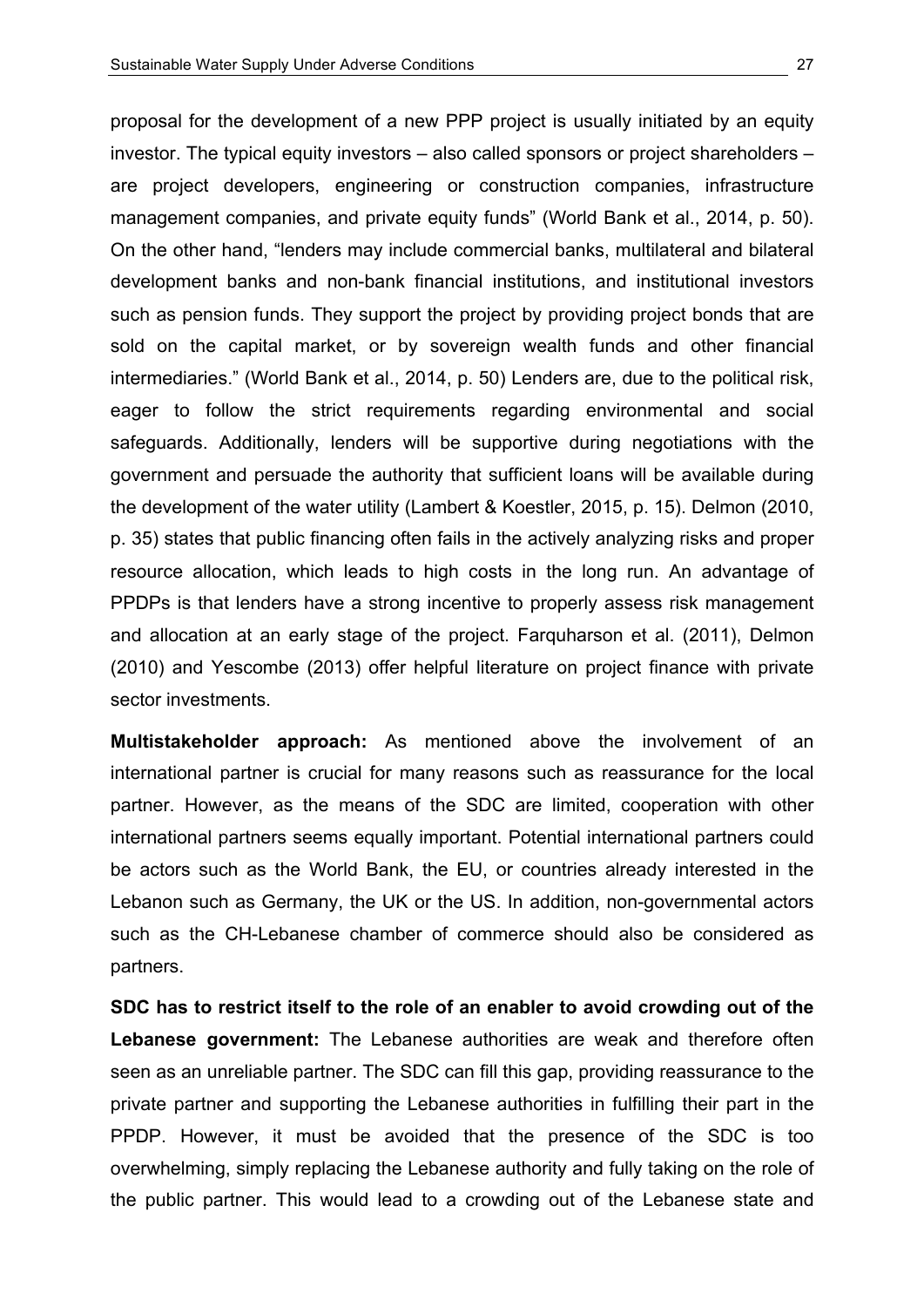hinder the Lebanese authorities to build up the competencies in the area of PPDPs. Consequently, the role of the SDC should be that of an enabler, ensuring that the Lebanese authorities are capable to build the capacities. Thus, the SDC's role should be that of an enabler, assisting in the buildup of know-how in the technical, legal and institution-building area.

### **5.2 Additional recommendations**

#### **5.1.3** Enable dialogues between public and private actors

Before cooperation is possible, it is necessary to find common interests and setting up a level playing field with the private sector. Therefore, opportunities for exchange need to be created, where the actors can meet, enact in a dialogue and find common interests. Additionally, the private sector needs to be persuaded that cooperation with governmental authorities lies in their very interest. The involvement of the government will ensure that the water service is provided in a sustainable matter. Possible ways to find common ground could be to create conferences or workshops, where topics related to the water sector should be discussed. Special focus should be on the latest innovations and new approaches to face the problems in the water sector in Lebanon. Thereby, both private and public actors have incentives to participate due to the know-how provided during these events. On top, there should be enough room left to discuss common interests and possible cooperation, be it in a formal or informal setting. Apart from being a platform for dialogue, these conferences can also be used for knowledge transfer. The SDC can do both encourage and convince other actors such as the Lebanese government or NGOs to fund and organize these platforms or take the initiative upon itself.

An initiative, which successfully pushes into this direction, is the "Lebanon Water Forum", which is organized by the Ministry of Energy and Water (MoEW) and funded by the European Union. It brought together government authorities and their institutions, service providers, academic experts and practitioners in the field to reflect on water service provision (Amin, 2016, p. 5).

It is important that this kind of dialogue not only happens at the national level but also includes local authorities and businesses. Given the weakness of the nation state, involvement of local authorities is crucial to enforce and ensure given law in order to achieve sustainable water solutions.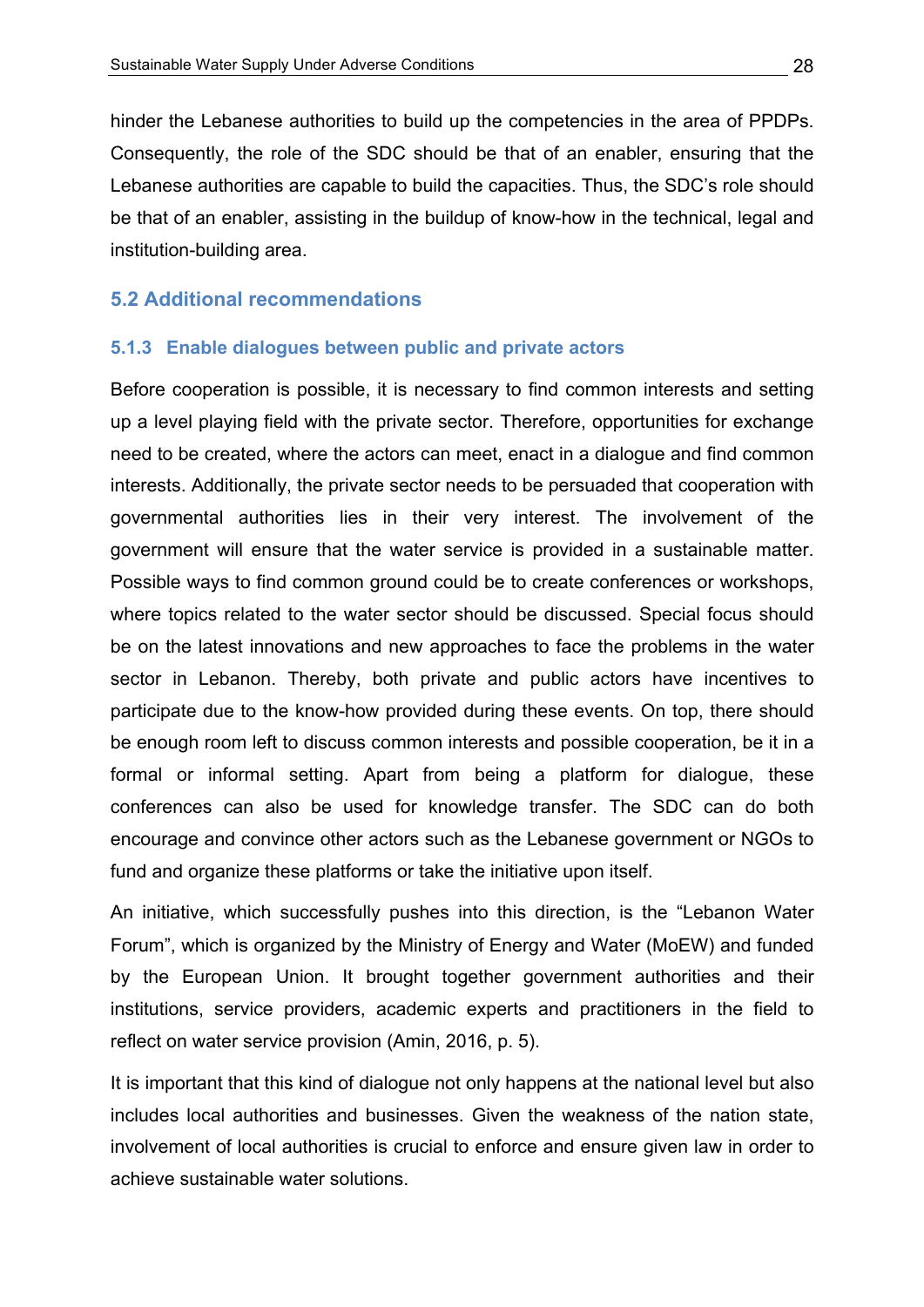#### 5.1.4 Institutionalized dialogue through establishing association

Another way that goes bevond conferences would be to institutionalize the dialogue between public and private actors and create associations in the water sector. This would create points of access and thereby ease exchange of information and the finding of common interests. As the involvement of local authorities is crucial due to the weakness of the state on national level, the association should also contain subordinated regional branches.

#### 5.1.5 Scaling up

Another important assistance that the SDC can provide initiatives such as Fontes Foundation and cewas lies within the assistance to scale their project up directly or by spreading the knowledge of the project in SDC's network that SDC's partners can provide this assistance. By spreading the information that can be gathered by successful projects, other initiatives are enabled to reproduce their approach or parts of it where it is appropriate and also provide feedback on how to improve the already existing models. According to Pietro Mona of the SDC (see appendix, chapter 9.4), the SDC can assist projects to scale up their model by presenting them for example to the word bank or other major donors, thus linking the donors and the projects together, which then presents the opportunity for small successful project models to adapt their approach on a larger scale. In doing so, the principles of sustainable water projects should always be included.

#### 5.1.6 Digital payment/Fintech

As it has been stated before when discussing Fontes Foundation, whenever there is a large amount of cash, there is the possibility of corruption. Because of that, Mona (see interview, chapter 9.4) advises to consider digital payment. By paying with a credit card, debit card or a similar devise, the amount of cash that has to be handled by the local staff is reduced or brought to zero, which also makes the sums of money easier trackable and reduces the temptation of corruption. The SDC is therefore advised to consider the possibility of digital payment, when implementing projects similar to Fontes Foundation. Possible partners for such projects might include major providers of card payment services such as MasterCard or VISA. According to UNHCR (2016) there are already projects in place which use such digital payment options. The report shows an example, where debit cards are distributed to refugees in Turkey by the Turkey's Postal and Telegraph Corporation (PTT) based on their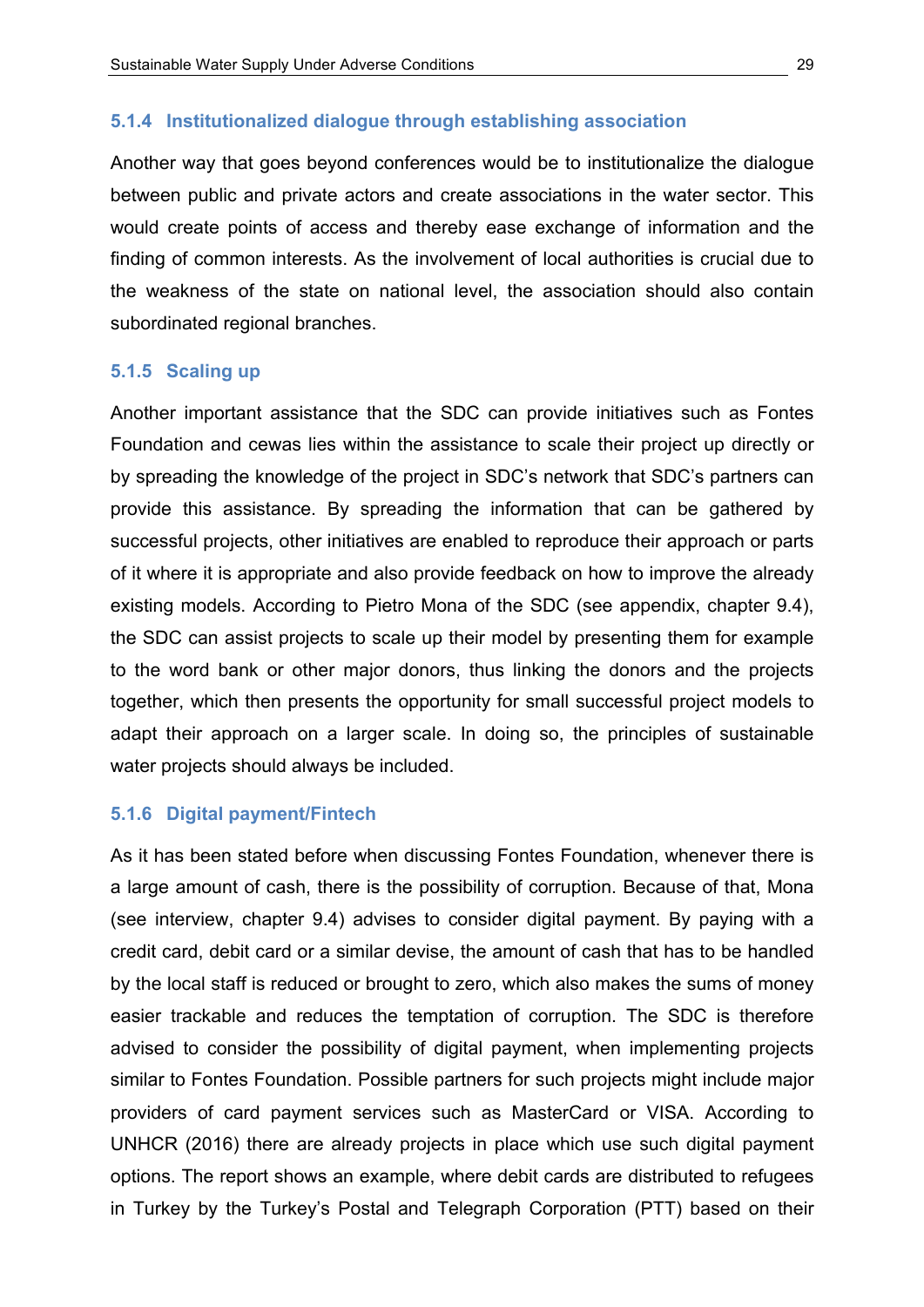identification number, which then can be used at any shop that is part of the MasterCard network. The implementation of card based payment can also help to decrease transaction costs.

Another similar technology is Financial Technology or short Fintech. Boon (2017) describes Fintech as "a term used to describe technological advances and changes in the banking and finance industry. It involves new technology, such as smartphone applications, and innovations, like web-only banking and crowdsourcing, that allow people to keep track of their money in ways that differ from traditional banking." Fintech companies are usually start-ups that offer banking services, without actually involving a traditional bank. An example for such a product is the Suisse app TWINT, which offers a payment service via smartphone. Similar to card based digital payment services, Fintech solutions might be interesting to take into consideration as an alternative to cash, when establishing a project in Lebanon, if the necessary infrastructure like for example phone service or internet (depending on the product) is available.

Both Fintech and Digital Payment can therefore be a simpler solution for the circulation of cash based aid programs as there is no need for actually handling cash, as soon as the necessary infrastructure for the alternative source of payment is distributed.

### **6 Impact**

The present paper has elaborated sustainable projects and supporting measures of the SDC that can improve the access to safe drinking water. The aim of this chapter is to elaborate the benefits and wider impact of sustainable projects that provide access to safe drinking water. Firstly, the chapter provides an overview of possible benefits along the dimensions of sustainable development. The second part examines the impact on the systemic level within a longer time frame.

### **6.1 Water and development**

The role of water in fostering development is recognized widely and access to safe water, basic sanitation and hygiene is seen as an extremely effective way to reduce poverty (WWAP, 2015, p. 9; 22; Grey & Sadoff, 2006, p. 5). The SDGs also point out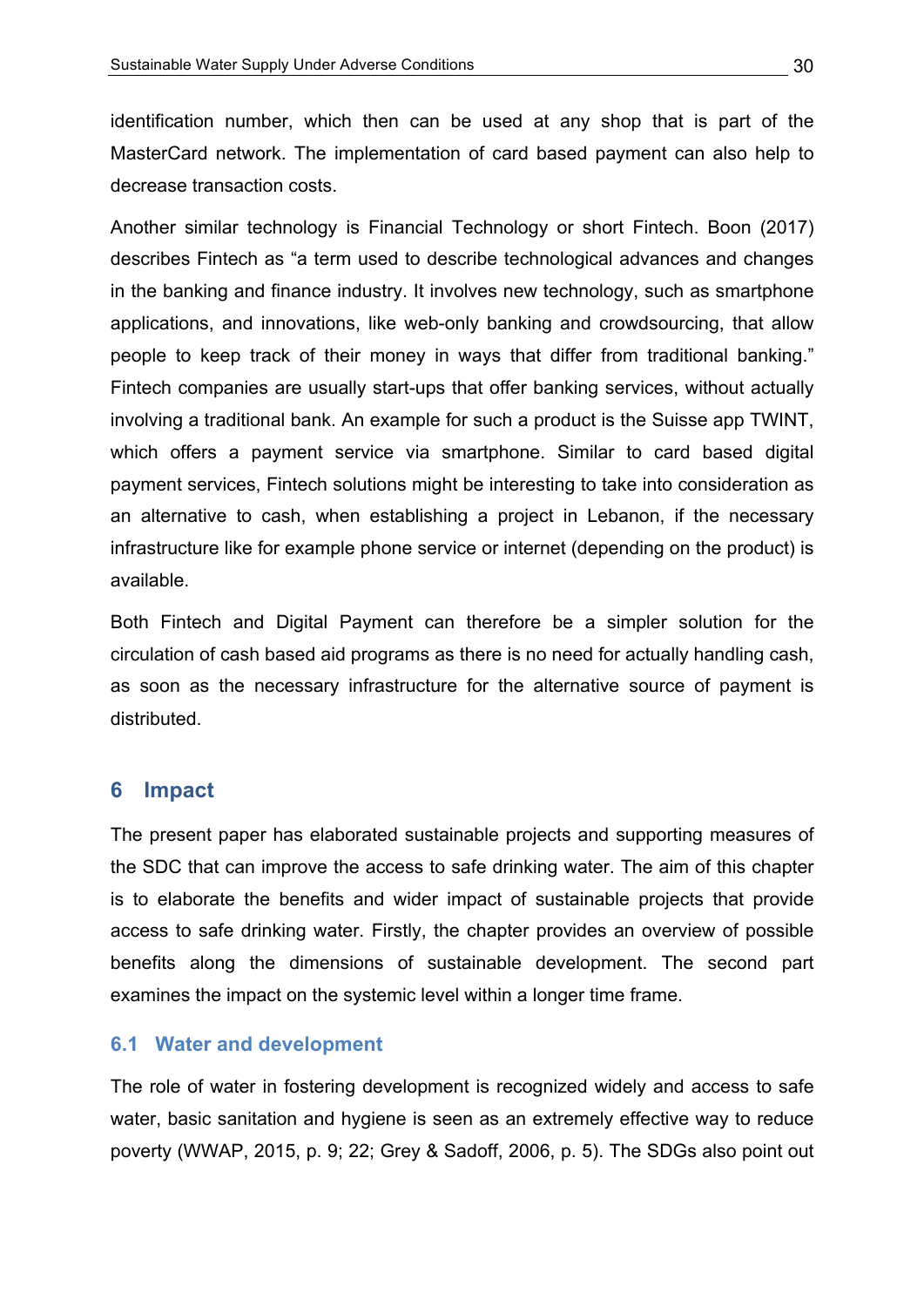that water and sanitation are at the core of sustainable development, critical to the survival of people and the planet (UN, 2003, p. 10).

Along the dimensions of sustainable development (economic growth, social equity, environmental sustainability) various benefits of access to safe drinking water can be identified. However, the third dimension, environmental sustainability, is not considered in this paper as its' scope is limited to access to drinking water and is not dealing with other important aspects of water such as waste water management, water stewardship etc.

Economic growth is fostered by access to safe drinking water in several ways. Firstly, on an individual level access to safe drinking water increases the productivity. As 88% of disease in the developing world is caused by unsafe drinking water (Fodgen, 2009, p. 19), safe drinking water bears an immense potential to improve health conditions. Such a reduction in water-related diseases can enhance productivity (WWAP, 2015, p. 19). On top of that, facilitated access to drinking water can bring enormous time-savings as collecting safe drinking water is often time-consuming in most parts of the world (UNDP, 2006, p.  $6$ ). This would allow spending this time for economic activity and therefore increase the productivity. Secondly, economic growth would be fostered because access to water can increase livelihood opportunities especially for agriculture and family run-businesses (WWAP, p. 19; 22). Poor societies can therefore profit from multiple benefits as water can be used for livestock, small gardens, food production for sale or other commercial use (Koestler, 2007, p. 1). Besides income opportunities, increased access to water provides entrepreneurial opportunities in various areas for local entrepreneurs that might generate a high return for local economies (WWAP, p. 22). The described income opportunities result in an increased purchase power that enhances the demand on local markets and increases investment (Koestler, p. 2), strengthening a "selfsustained dynamic of economic development" (WWAP, p. 24).

The second dimensions of sustainable development, social equity is also positively influenced by a facilitated access to safe drinking water. The two main aspects are poverty reduction and education. A lack of safe water and poverty are mutually reinforcing (WASH, 2014). To reduce poverty, economic growth that can be fostered by access to safe water, is essential. Regarding the relation between access to safe drinking water and education, a strong link between high levels of access to safe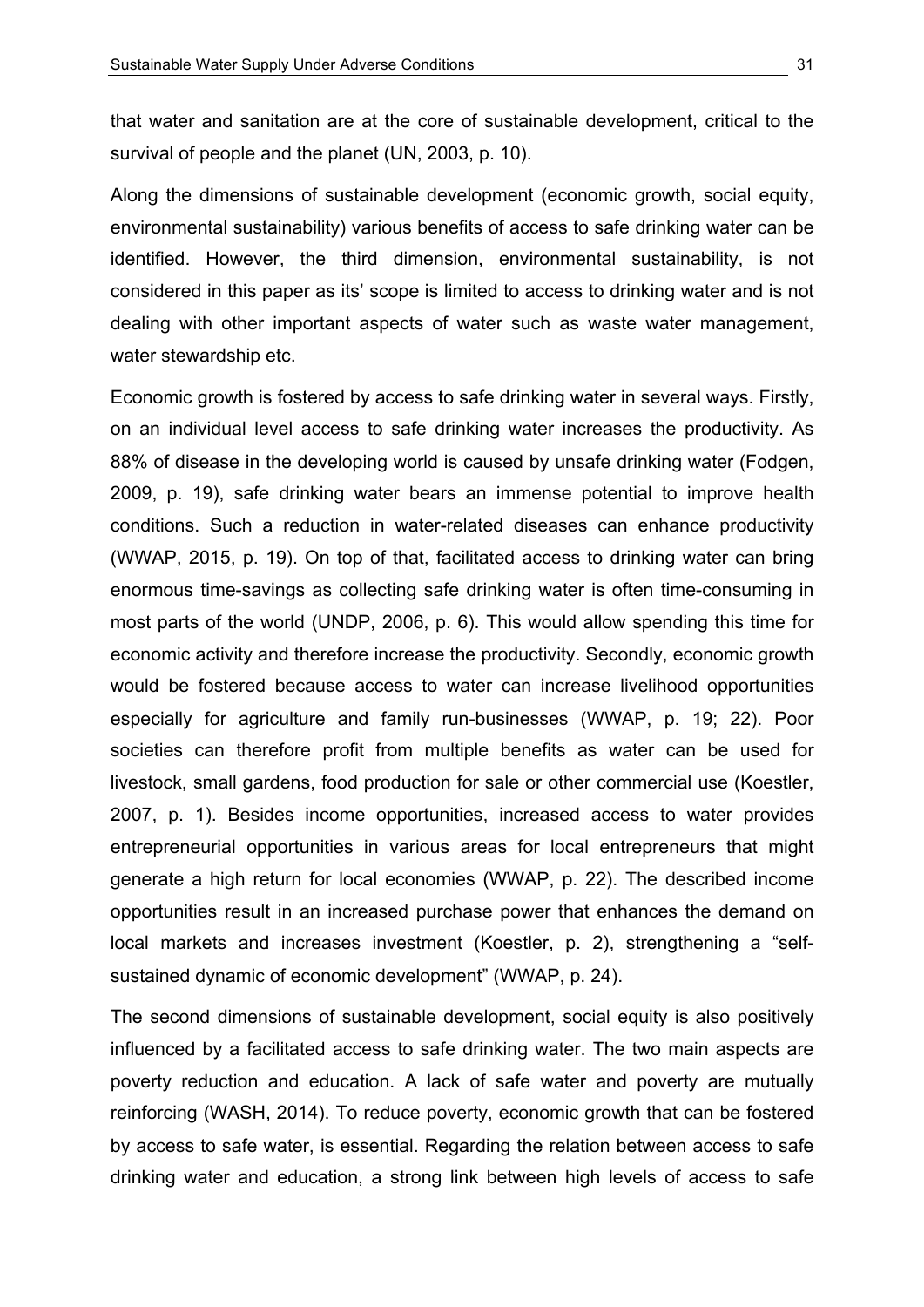drinking water and high levels of education can be found (Fodgen, 2009, p. 20). Two important reasons that prevent children from attending school are illness related to unsafe drinking water and the time spent collecting water (Fodgen, p. 21). Children suffering from water-related illness are carrying the disadvantage to school because this leads to a reduced cognitive potential and may even lead to absenteeism (UNDP, p. 45). This results in lost opportunities for education (UNDP, p. 47).

### **6.2 Systemic!level**

On a systemic level, sustainable water projects from the private sector have the potential to boost the national economy. Different principles of sustainable water projects aim at building or utilizing local potentials. The local community should be seen as potential service providers, for products such as water pipelines, pumps, etc. As a consequence, a local market can evolve, creating employment opportunities for the local inhabitants and refugees.

On a regional level, different implications of sustainable water projects can result. Firstly, if the water infrastructure was built in a sustainable way, the local community can profit from a high-quality water infrastructure with developed secondary and tertiary networks. This positive impact will endure even if refugees can return to their country of origin. In addition, the refugees will not adopt an everything-for-nothing attitude, as they also have to pay for water services. This is of major importance if the refugees can return to their country of origin because an everything-for-nothing attitude might impede the rebuilding of a country after the conflict.

On the state level, the provided state support with different approaches (see chapter 5) might result in strengthened state institutions and increased capacities, which facilitates coordination between private and public actors. Ideally, this leads to positive spill-over effects to other sectors with similar problems (e.g. electricity). This will further strengthen state institutions and contribute to stability in the region.

Overall, improved access to safe drinking water, a strengthened economy, a strengthened state and more stability in the region have the potential to ease the tensions caused by the large influx of refugees. Ideally, this results in fewer refugees assuming the risk of the Mediterranean crossing to reach Europe. (see appendix, chapter 9.2)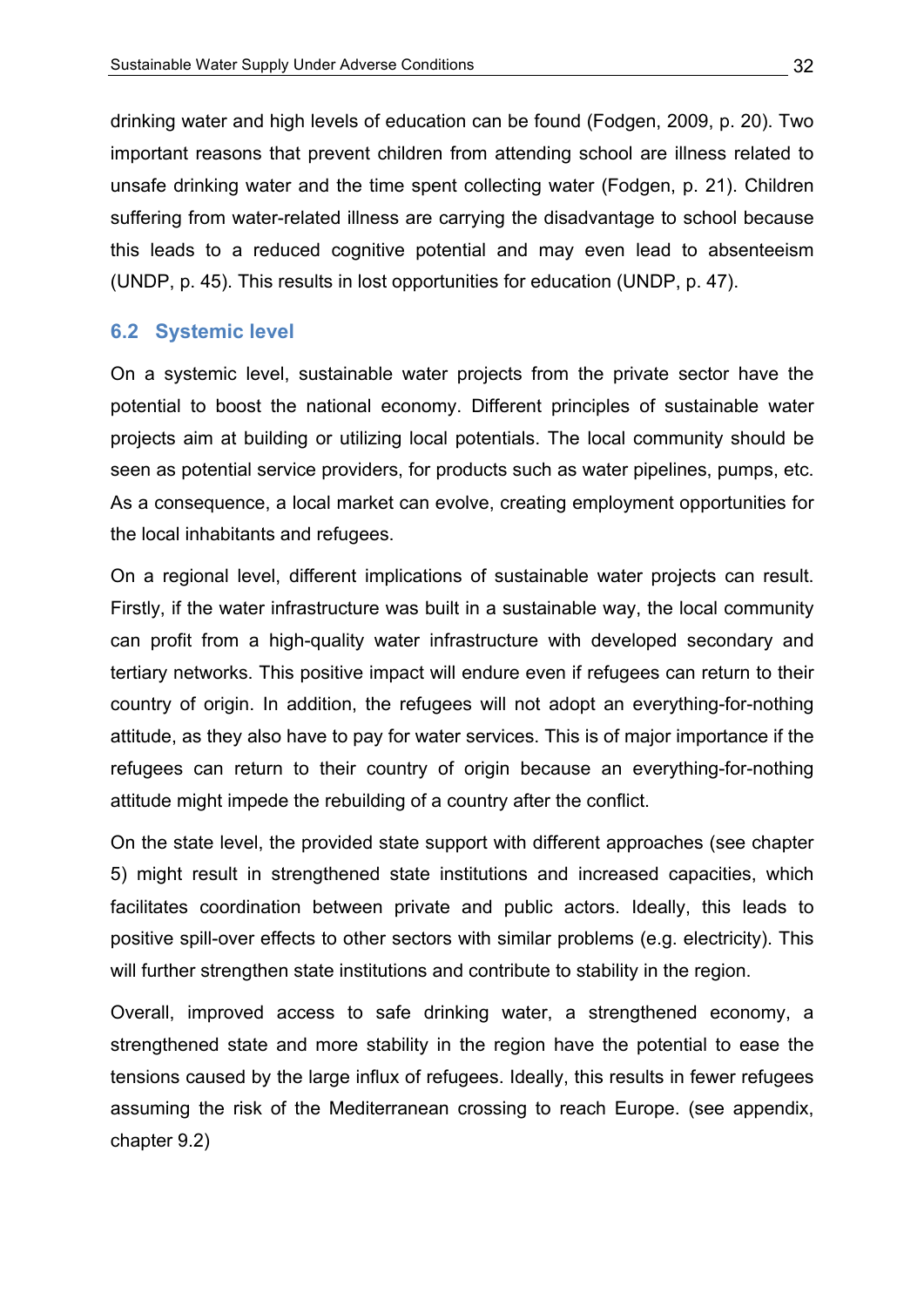### **7 Conclusion**

The present paper aims at answering the following question: What can the private sector contribute to overcome the large flow of refugees? The focus of the paper lies on sustainable water supply in Lebanon and the needs of the refugees and the local population. In the first part of this paper, the current refugee situation in Lebanon including a historical perspective was discussed. Thereafter, the needs and problems in the Lebanese water sector were elaborated, displaying the severe condition of the Lebanese water sectors. Based on this, it was concluded that a weak state, powerful private actors undermining laws and a lack of coordination between public and private actors are the central problems in the water sector. The second part of the presented paper closely analyzed two successful projects in the water sector and drew conclusions on principles for sustainable water projects from that analysis. The third part examines the SDC's role in implementing and supporting sustainable water projects. There, six approaches to improve the situation in the Lebanese water sector have been introduced. However, the most promising is to improve PPDP's general attractiveness and to help form and design successful PPDPs in the Lebanese water sector. In this context enacting the Draft PPP Law is crucial and should be pushed. Overall, the SDC has to restrict itself to the role of an enabler to avoid crowding out of the Lebanese government.

This approach would create a win-win situation for all parties involved, including public actors, private actors, local communities and refugees. Improved access to safe drinking water would enhance the development on an economic and social dimension whereby the local population and refugees could profit equally. In addition, strengthened state institutions and improved coordination between private and public actors might have positive spill-over effects to other areas, such as electricity. All in all, this contributes to ease tensions created by the large influx of refugees.

It has to be emphasized that different obstacles are preventing a far-reaching impact of water projects. For example, the Lebanese authorities are against permanent infrastructure concerning refugees. In addition, the employment opportunities created by sustainable water projects are in the current legal system only to the benefit of locals because the Lebanese law prohibits refugees to work. In general, legal uncertainty can be a major obstacle for private actors to work hand in hand with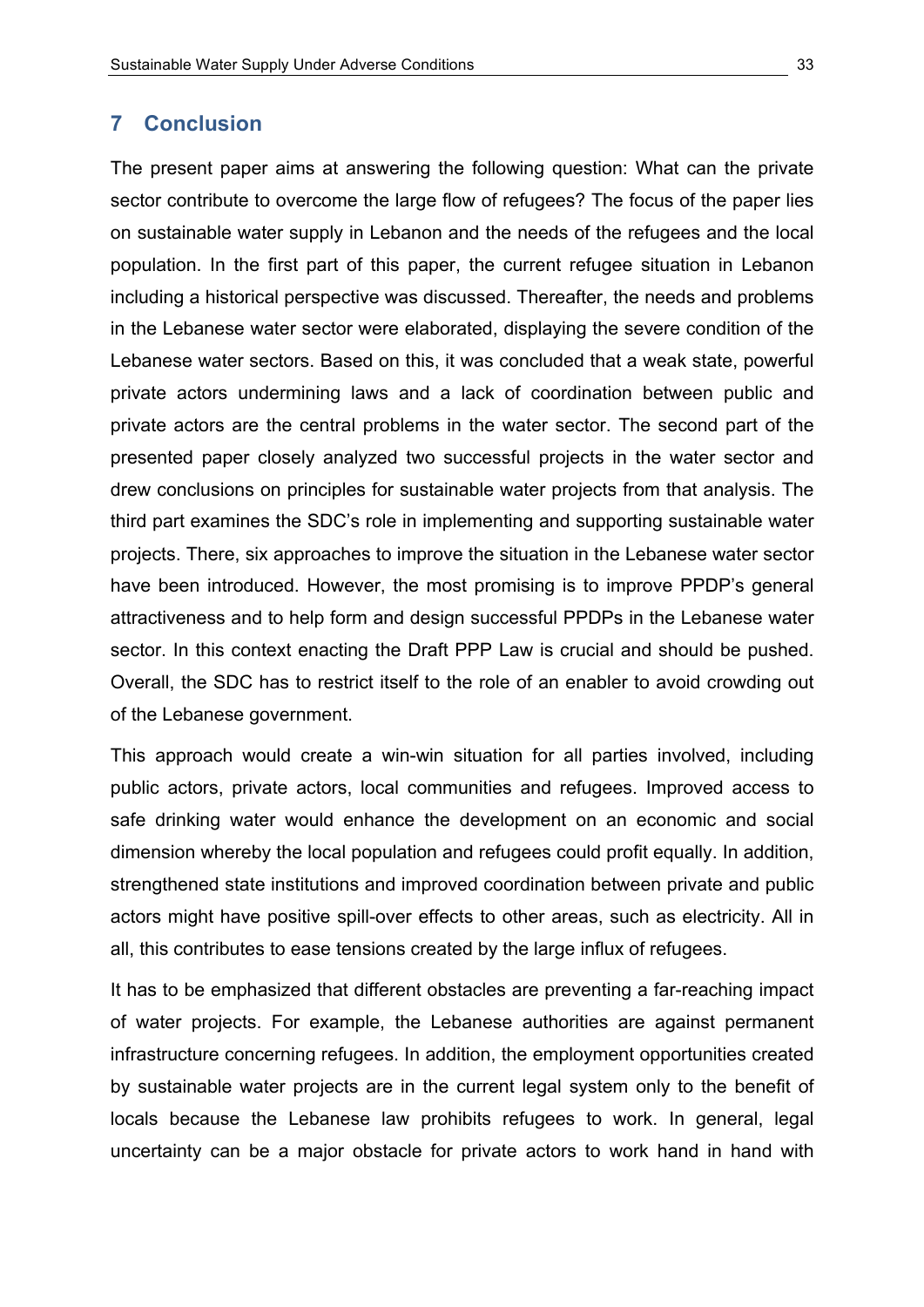public actors. Furthermore, the transition from humanitarian aid to development cooperation in Lebanon presents an important challenge.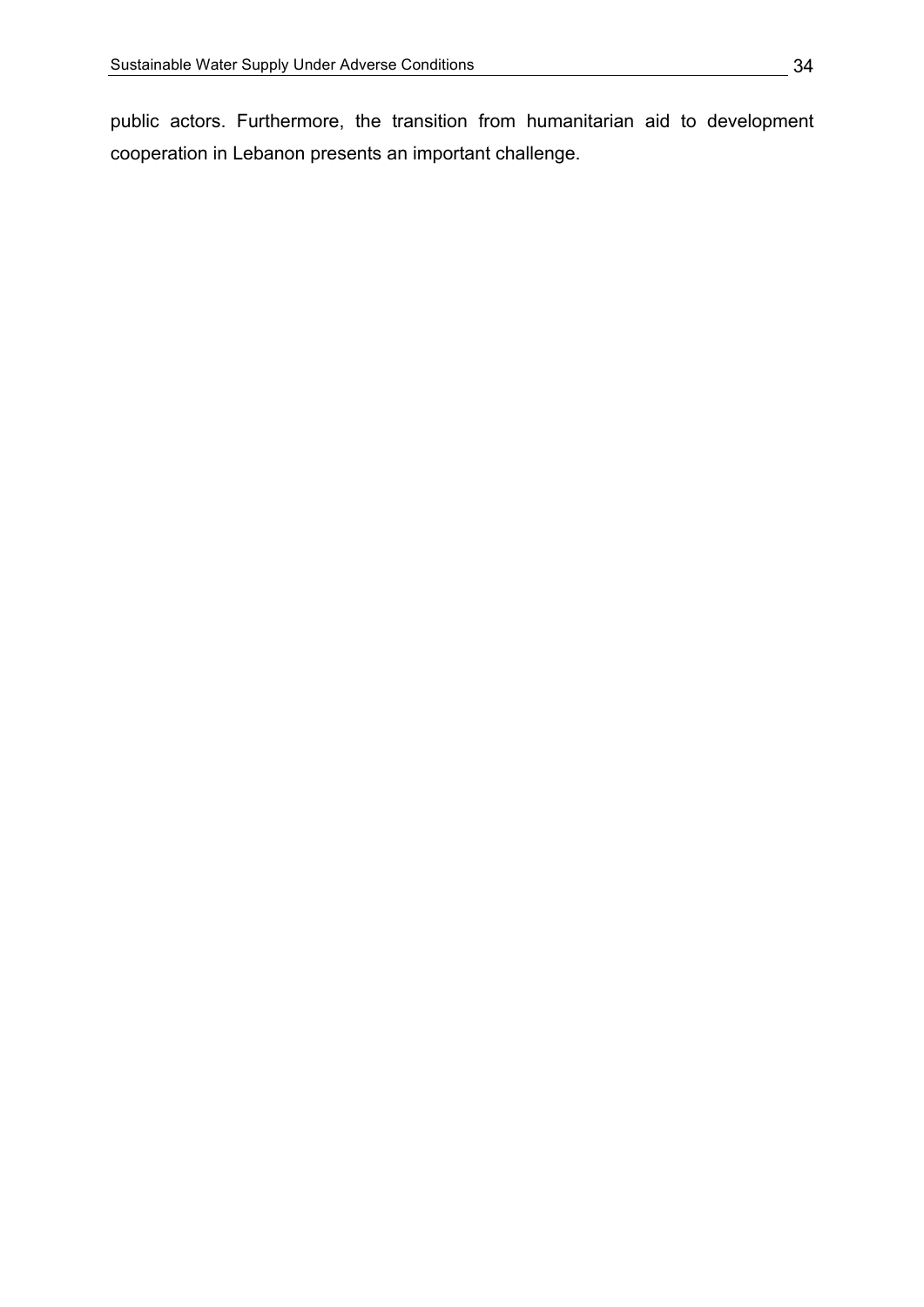### **8 Bibliography**

- Allès, C. (2012). The Private Sector and Local Elites: The Experience of Public– Private Partnership in the Water Sector in Tripoli, Lebanon. Mediterranean *Politics, 17(3), 394-409. doi:10.1080/13629395.2012.725303*
- Ameyaw, E., & Chan, A. (2016). A fuzzy approach for the allocation of risks in publicprivate partnership water-infrastructure projects in developing countries. *Journal Of Infrastructure Systems, 22(3), doi:10.1061/(ASCE)IS.1943-555X.0000297*
- Amin,\$ Y.\$ E. (2016,\$ October*). Rethinking' Water' Service' Provision' in'* Lebanon. Conference Paper of the Lebanon Water Forum: Rethinking Water Service Provision in Lebanon, Beirut. Retrieved from https://www.aub.edu.lb/ifi/publications/Documents/conference\_reports/20160526 \_oxfam\_confererence\_report.pdf
- Amnesty International. (2015). *Pushed to the Edge: Syrian Refugees Face Increased* **Restrictions in Lebanon. Retrieved from** https://www.amnesty.org/download/Documents/MDE2417852015ENGLISH.PDF
- Atallah, S. (2016, April). Lebanon needs more than municipal elections to effect change. *LCPS.* Retrieved from http://www.lcpslebanon.org/featuredArticle.php?id=72
- Barnes-Dacey, J. (2013, June 19). *Syria: The view from Lebanon*. European Council on **Foreign** Relations. Retrieved from http://www.ecfr.eu/article/commentary\_syria\_the\_view\_from\_lebanon140
- Beirut Accelerated. (2016, April). *On the Imperative of Ratifying a PPP Law in* Lebanon. Retrieved from http://beirutaccelerated.com/2016/04/02/on-theimperative-of-ratifying-a-ppp-law-in-lebanon/
- Berkley Center for Religon, Peace, and World Affairs. (2013, August). Religion and Conflict Case Study Series. Lebanon: The persistence of sectarian conflict. Retrieved **the contract of the contract of the contract of the contract of the contract of the contract of the contract of the contract of the contract of the contract of the contract of the contract of the contract of the** https://s3.amazonaws.com/berkleycenter/130801BCLebanonPersistenceSectaria nConflic
- Boone, L. (2017). Financial technology (fintech). Salem Press Encyclopedia.
- Chaaban,\$ Jad\$ et\$ al.\$ (2010).\$ *Socio?Economic' Survey' of' Palestinian' Refugees' in'* Lebanon. American University of Beirut. Retrieved from https://www.unrwa.org/userfiles/2011012074253.pdf
- Chami, M. (2014, April 05). The Lebanese Water Sector: Substantial Challenges to Come. Blominvest Bank. Retrieved from http://blog.blominvestbank.com/wpcontent/uploads/2014/09/2014-03-The-Lebanese-Water-Sector-Substantial-Challenges-to-Come.pdf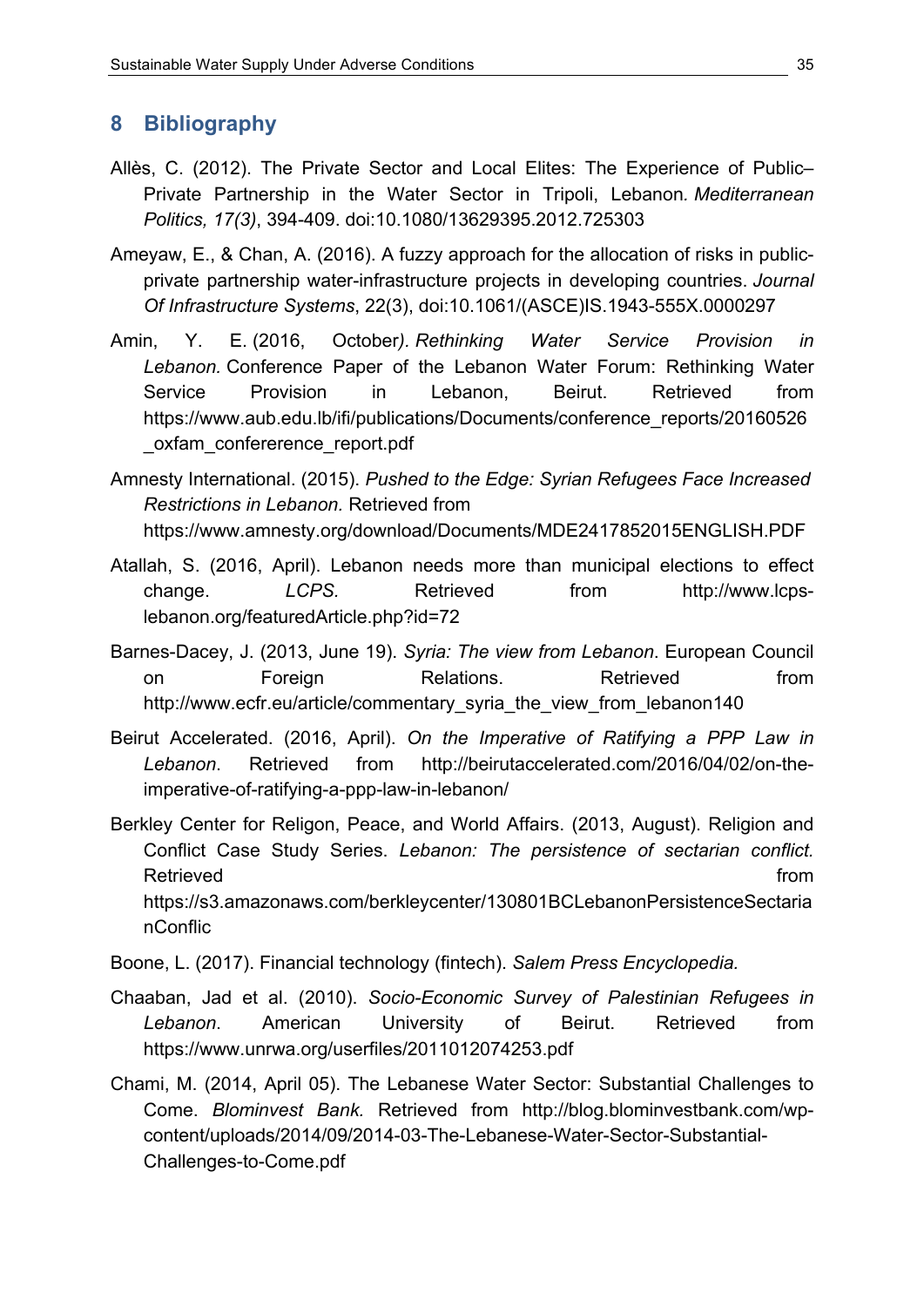- Darwish, A. (2004, September). Water as a human right: Assessment of water resources and water sector in Lebanon. *Global Issue Papers, NO.11 Supplement* 3. The contract of the Retrieved online:  $\blacksquare$  online: https://www.boell.de/sites/default/files/assets/boell.de/images/pics\_de/internation alepolitik/GIP11 Lebanon Ali Darwish.pdf
- Delmon, J. (2010). Understanding Options for Public-Private Partnerships in Infrastructure (No. 5173). Washington D.C.
- Dima, J. (2004). Success and failure mechanisms of public private partnerships (PPPs) in developing countries: Insights from the Lebanese context. *International* Journal Of Public Sector Management, (5), 414. doi:10.1108/09513550410546598
- El Amine, Y. (2016, October). Lebanon Water Forum. Rethinking Water Service Provision in Lebanon. *AUB*. Retrieved online: https://www.aub.edu.lb/ifi/publications/Documents/conference\_reports/20160526 \_oxfam\_confererence\_report.pdf
- European Commission. (2017, March). Humanitarian Aid and Civil Protection. **Lebanon:** Syria Crisis. Retrieved from https://ec.europa.eu/echo/files/aid/countries/factsheets/lebanon\_syrian\_crisis\_en. pdf
- European Investment Bank [EIB]. (2011). Study on PPP Legal & Financial Frameworks in the Mediterranean Partner Countries. Retrieved from http://www.eib.org/attachments/med/ppp-study-volume-2.pdf
- Farguharson, E., Torres de Mästle, C., Yescombe, E. R., & Encias, J. (2011). *How to Engage' with' the' Private' Sector' in' Public?Private' Partnerships' in' Emerging' Markets*. Washington D.C.: World Bank.
- Fogden,\$ J.\$ (2009).\$ *Access' to' Safe' Drinking' Water' and' Its' Impact' on' Global' Economic* Growth. HaloSource: Bothell. Retrieved from http://faculty.washington.edu/categ/healthanddevgbf/wordpress/wpcontent/uploads/2010/03/Access-to-Safe-Drinking-Water.pdf
- Grey, D. & Sadoff, C. (2006). Water for Growth and Development: A Theme *Document of the IV World Water Forum.* Comision Nacional del Agua: Mexico City.
- ILO. (2014). ASSESSMENT OF THE IMPACT OF SYRIAN REFUGEES IN *LEBANON' AND' THEIR' EMPLOYMENT' PROFILE*.\$ Retrieved\$ from http://www.ilo.org/beirut/publications/WCMS\_240134/lang--en/index.htm
- Kemper, K. & Sadoff, C. (n.d.). The Global Water Challenge: Water, Growth and Poverty Reduction. *World bank Global Issues Seminar Series*. Retrieved from http://siteresources.worldbank.org/EXTABOUTUS/Resources/WaterPaper.pdf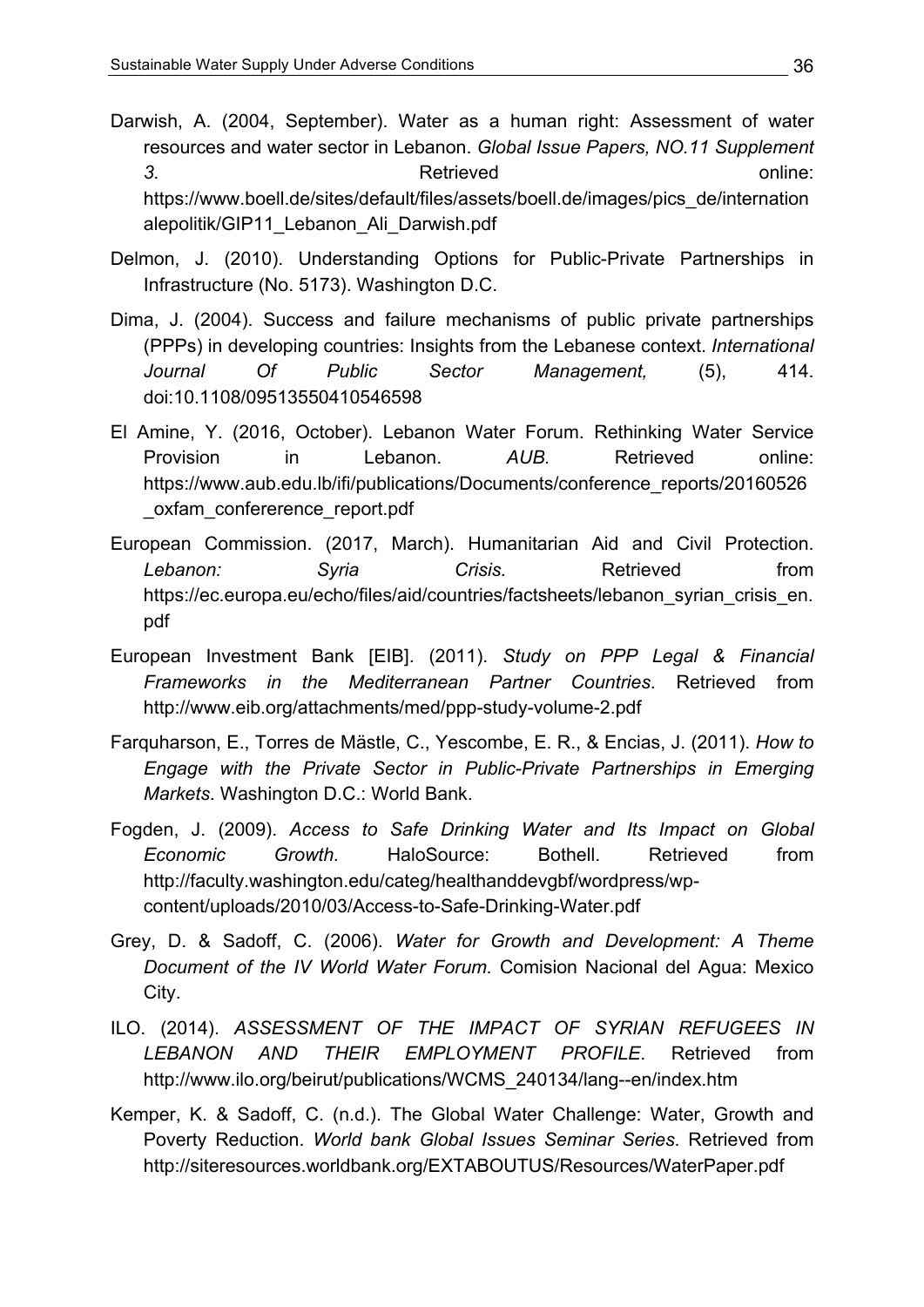- Kfouri, C. (2014, September 30). Preserving Lebanon's Water before the Wells Run Dry. *World* Bank. Retrieved from http://www.worldbank.org/en/news/feature/2014/09/30/preserving-lebanon-swater-before-the-wells-run-dry
- Klingseis, S. J. (2016, September). SYRIAN REFUGEES: ARE THEY A NON-TRADITIONAL THREAT TO WATER SUPPLIES IN LEBANON AND JORDAN? *Calhoun:' The' NPS' Institutional' Archive.'* Retrieved\$ from http://calhoun.nps.edu/bitstream/handle/10945/50569/16Sep Klingseis Stephen. pdf?sequence=1&isAllowed=y
- Koestler, A. & Heierli, U. (2017). From Funded Infrastructure to Sustainable Output A conceptual paper. Fontes GmbH Switzerland
- Koestler, L. (2007, December,). Multiple Uses of Water; Always present but yet to be recognized. Fontes Publication. Retrieved from http://fontes.no/foundation/wpcontent/uploads/2014/10/Lucrezia\_Koestler\_2007\_Multiple\_Uses\_of\_Water.pdf
- Lambert, S., & Koestler, A. G. (2015). *Public-Private Partnerships in Drinking Water* Supply for the Urban Poor in Developing Countries. A Critical Assessment. St. Gallen, 2015.
- LCPS.\$ (2016,\$ January). *The' Repercussions' of' the' Syrian' Refugee' Crisis' on'* Lebanon: The Challenges of Providing Services and Creating Jobs. Roundtable Discussions. The Retrieved **Retrieved example in the from the from the from the from the from the from the from the from the from the from the from the from the from the from the from the from the from the from the from** http://data.unhcr.org/syrianrefugees/download.php?id=10149
- Lo Giudice, Marina. (2014). *How to Build Resilience in Municipalities Affected by the Impact of the Syrian Crisis.* CTA Social and Local Development Portfolio – UNDP Lebanon. **Butter and Secure From Retrieved** *Retrieved new secure from from* http://www.institutdesfinances.gov.lb/english/loadFile.aspx?pageid=6523&phnam e=PDF
- Parliamentary Assembly. (2016, December 16). The situation in Lebanon and challenges for regional stability and European security. Retrieved from http://website-pace.net/documents/18848/2197130/20161216-LebanonSituation-EN.pdf/db82a8b1-1c67-44fe-9c91-1b369e20fdcd
- Shelton, T. (2014, February 22). Why Lebanese politics are so messed up. *GlobalPost.* Retrieved from https://www.pri.org/stories/2014-02-22/why-lebanesepolitics-are-so-messed
- Shuayb, M. (2014). The Art of Inclusive Exclusions: Educating the Palestinian *Refugee Students in Lebanon.* Refugee Survey Quarterly, 33(2), 20-37.
- Swedish International Development Cooperation Agency [Sida]. (2012). Public Private **Development** Partnership. Retrieved from http://www.sida.se/English/partners/our-partners/Private-sector/Collaborationopportunities/Public-Private-Development-Partnerships-PPDP/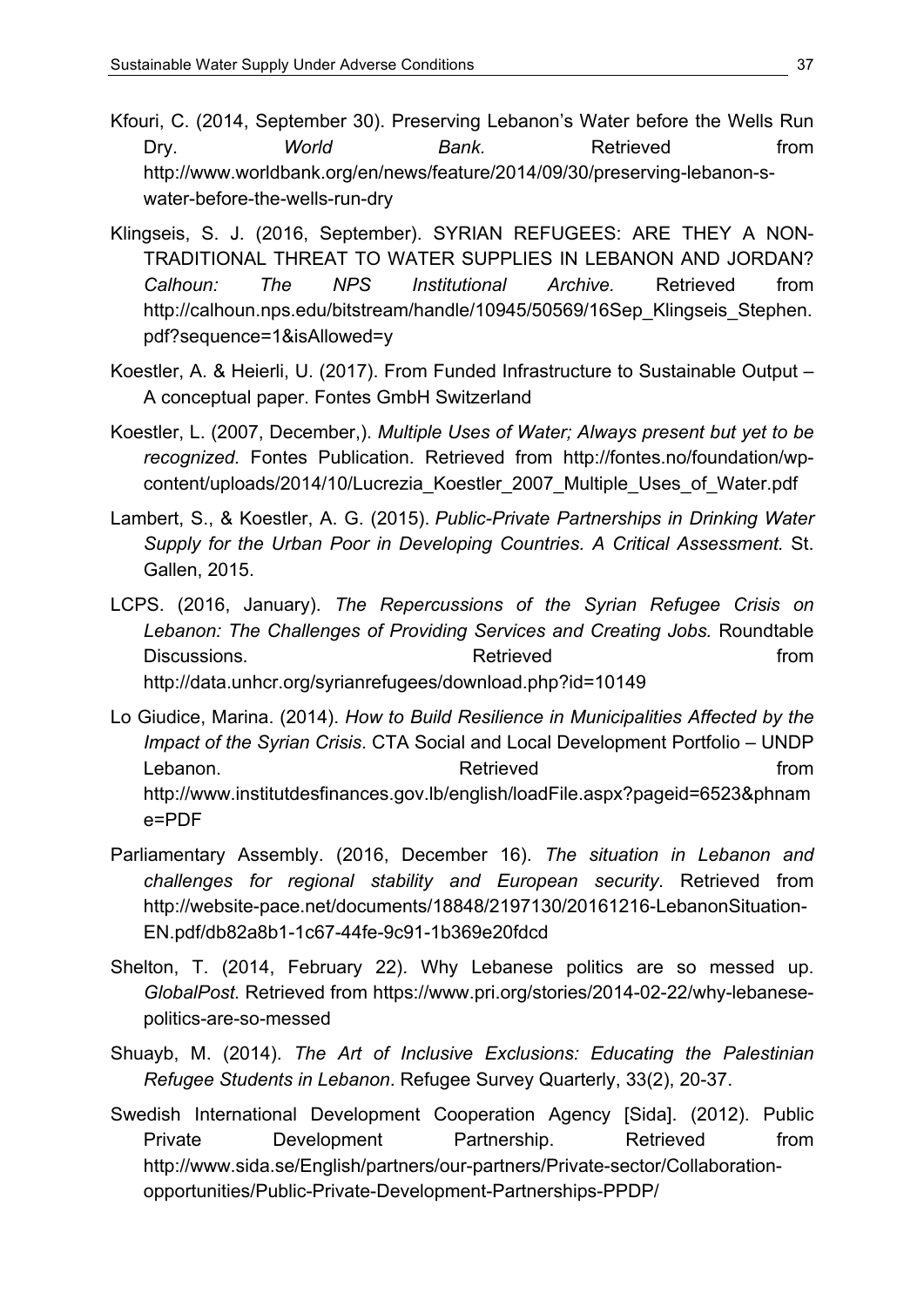The Taif Agreement. Retrieved from https://www.un.int/lebanon/sites/www.un.int/files/Lebanon/the\_taif\_agreement\_e nglish\_version\_.pdf

- The World Bank (2013, September) Lebanon: Economic and Social Impact Assessment of the Syrian Conflict. Retrieved from http://www.arabstates.undp.org/content/dam/rbas/doc/SyriaResponse/Lebanon% 20Economic%20and%20Social%20Impact%20Assessment%20of%20the%20Sy rian%20Conflict.pdf
- The World Bank. (2014, September 30). \$474 Million World Bank Support to Address Water Shortages in Lebanon. Retrieved from http://www.worldbank.org/en/news/press-release/2014/09/30/world-banksupport-address-water-shortages-lebanon
- The World Bank. (2011). *PPP in Infrastructure Resource Center for Contracts, Law and'Regulation.'*
- The\$ World\$ Bank.\$ (2014, September\$ 29). *Lebanon:' Water' Supply' Augmentation' Project.* **CONSISTENT Retrieved** *Project. from* http://www.worldbank.org/en/country/lebanon/brief/lebanon-water-supplyaugmentation-project
- Tropp, H. & Jägerskog A. (2006). Water Scarcity Chellenges in the Middle East and North
and *Africa*(*MENA*).
Retrieved
from
(*MENA*).
Retrieved  $\blacksquare$ http://hdr.undp.org/sites/default/files/siwi2.pdf
- UN, Government of Lebanon. (2015, December 15). *Lebanese Crisis Response Plan* 2015-2016. Retrieved from http://www.3rpsyriacrisis.org/wpcontent/uploads/2016/01/20151223 LCRP ENG 22Dec2015-fullversionoptimized.pdf
- UN. (n.d.). *Clean Water and Sanitation: Why it matters?* Retrieved from http://www.un.org/sustainabledevelopment/wp-content/uploads/2016/08/6\_Whyit-Matters Sanitation 2p.pdf
- UNDP. (2006). *Human Development Report 2006: Beyond scarcity: Power, poverty* and the global water *crisis*. Palgrave Macmillan : New York. Retrieved from http://hdr.undp.org/sites/default/files/reports/267/hdr06-complete.pdf
- UNHCR. (2015). Global Trends Forced Displacement in 2015. Retrieved from http://www.unhcr.org/576408cd7.pdf
- UNHCR. (2016, December 16). *Programmes for direct cash-aid to the displaced* reaches record \$430m in 2016. Retrieved from http://www.unhcr.org/news/briefing/2016/12/5853b3ed4/unhcr-programmesdirect-cash-aid-displaced-reaches-record-430m-2016.html
- UNHCR. (2014, December). *WASH' assessment' of' Syrian' refugee' Households' in'* Akkar Governorate. Lebanon Assessment report. Retrieved from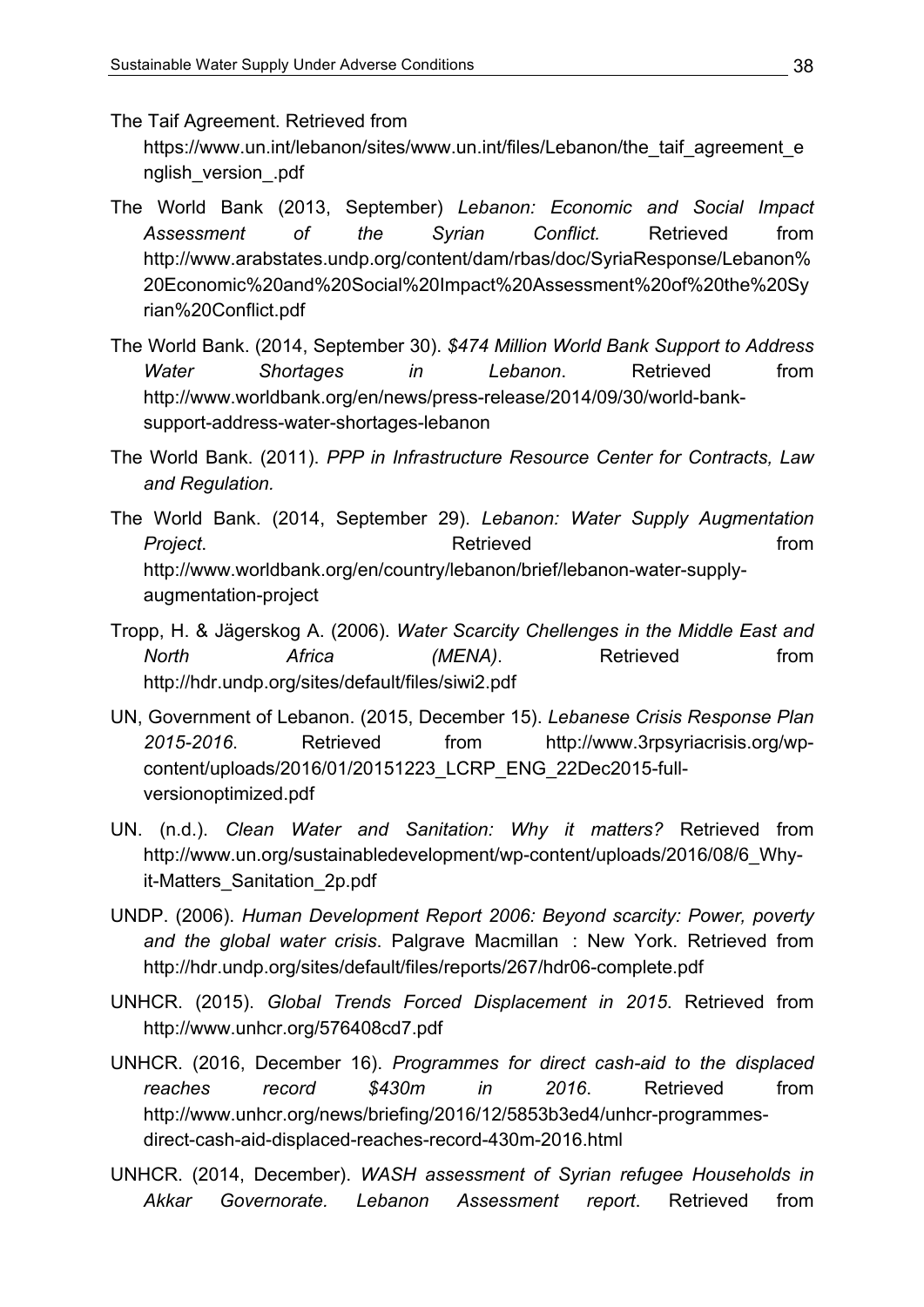http://www.reach-initiative.org/wp-

content/uploads/2015/02/reach\_lbn\_akkar\_report\_washhouseholdassessmentak kar\_dec2014\_1.pdf

- UNHCR. (2017, January). *Lebanese Crisis Response Plan 2017-2020*. Retrieved from http://www.3rpsyriacrisis.org/wp-content/uploads/2017/01/Lebanon-Crisis-Response-Plan-2017-2020.pdf
- UNHCR,\$ unicef,\$ WFP.\$ (2016, December\$ 16). *Vulnerability' Assessment' of' Syrian'* refugees in Lebanon 2016 (VASyR-2016). Retrieved from https://webcache.googleusercontent.com/search?q=cache:Yzx5eRUdGZYJ:https ://www.wfp.org/content/lebanon-vulnerability-assessment-syrian-refugeesdecember-2016+&cd=1&hl=de&ct=clnk&gl=ch
- UNHCR. (2016). Global Trends: Forced Displacement in 2015. Retrieved from http://www.unhcr.org/576408cd7.pdf
- United\$Nations\$(UN).\$(2016, June\$3).\$*Progress'towards'the'Sustainable'Development'* **Goals. Goals Goals Retrieved From** http://www.un.org/ga/search/view\_doc.asp?symbol=E/2016/75&Lang=E
- USAID. (2016, October\$ 21). *Water' and' Sanitation*.\$ Retrieved\$ from https://www.usaid.gov/lebanon/water-and-sanitation
- WASH. (2014). Water and Poverty: How access to safe water reduces poverty. Retrieved from https://lifewater.org/blog/water-poverty/
- WB, EU, IMF. (2013, September). Lebanon: Economic and Social Impact Assessment of the Syrian conflict. Retrieved from http://www.arabstates.undp.org/content/dam/rbas/doc/SyriaResponse/Lebanon% 20Economic%20and%20Social%20Impact%20Assessment%20of%20the%20Sy rian%20Conflict.pdf
- WHO. (2014). *Investing in Water and Sanitation: Increasing Access, Reducing Inequalities* – GLAAS 2014. Geneva: World Health Organization.
- WWAP (United Nations World Water Assessment Programme). (2015). The United *Nations' World'Water Development Report 2015: Water for a Sustainable World.* Paris, **Example 3 UNESCO.** Retrieved From http://unesdoc.unesco.org/images/0023/002318/231823E.pdf
- Yescombe, E. R. (2013). *Public-Private Partnerships: Principles of Policy and Finance* (2nd ed.). Oxford: Elsevier Science.
- Zahar,\$ M..\$ *Chapter' 9: Power' Sharing' in' Lebnaon:' Foreign' protectors,' Domestic' peace.* and democratic failure. Retrieved from https://www.prio.org/Global/upload/CSCW/Transitional%20Governance/Zahar%2 0-%20Power%20sharing%20in%20lebanon.doc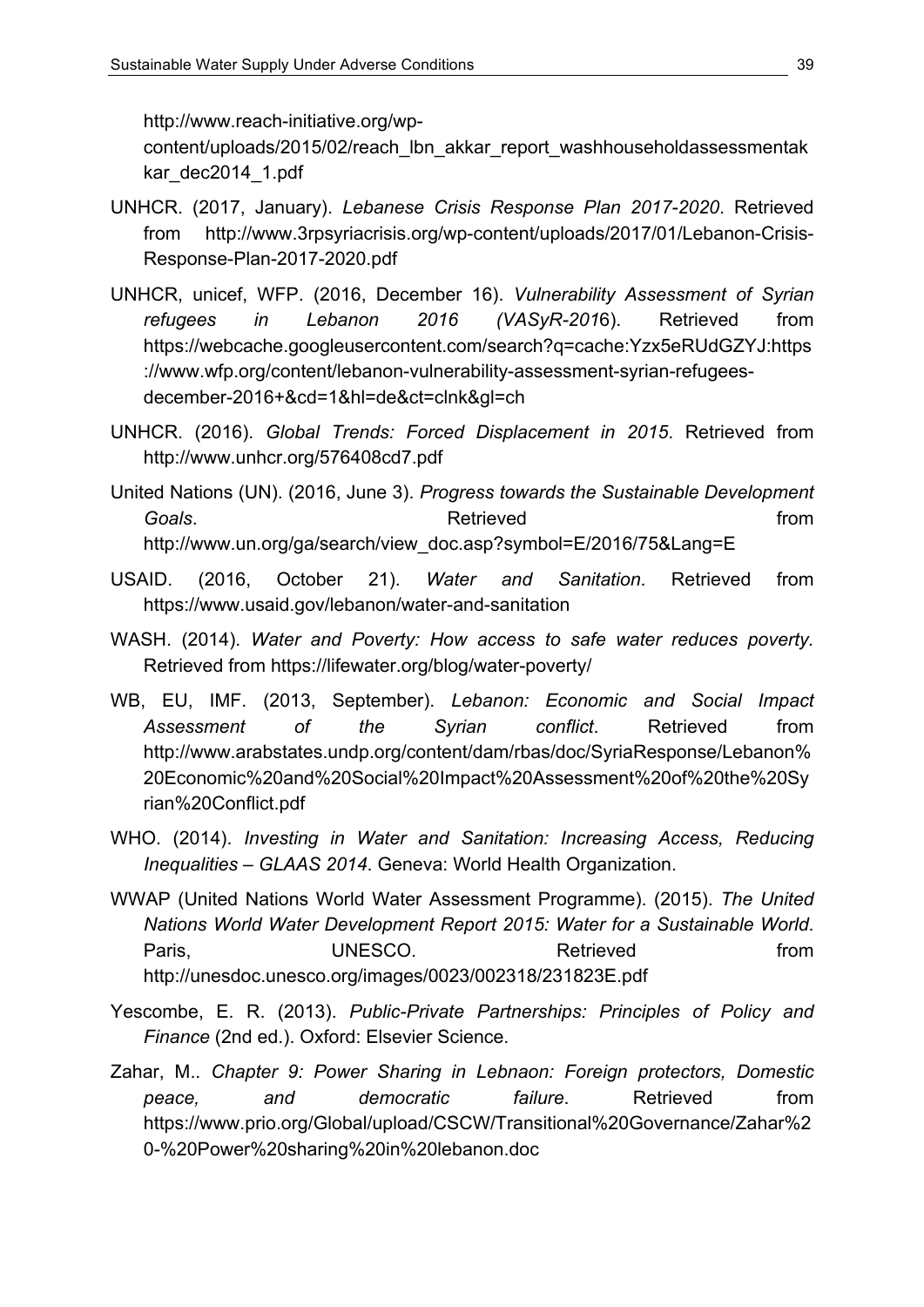## 9 Appendix

### 9.1 Interview Dr. Andreas G. Koestler

Baseline: Nicht grosse internationale Unternehmen beauftragen, sondern lokale Potenziale ausnutzen oder gar aufbauen. Im ersten Schritt ist es das Geld der UNO und von NGOs, aber Ziel muss es sein, dass der Verbraucher bezahlt. Darum wichtig herauszufinden, wie Flüchtlinge an Geld kommen. Startpunkt ist eine genaue Analyse der Flüchtlingsökonomie. Wie viel Geld müsste man dem Flüchtling pro Tag geben, damit eine gesunde Ökonomie entstehen kann?

#### **Fragen zur Fountes Foundation**

Wie würden sie das Safe Water Projekt beschreiben?

Goma musste aufgrund eines Vulkanausbruchs geholfen werden. Zusätzlich hat der Bürgerkrieg der Leute dazu veranlasst, auch in das sichere Goma zu flüchten. Dadurch das IDP vor Ort waren, haben die UNO und andere NGOs immer mehr Geld reingesteckt. Das hat sich über die Jahre aber abgeflacht: Letztes Jahr war kein Geld mehr da, um Wasser zu fördern. Fountes Foundation übernahm die Infrastruktur und verlangte neu einen Preis für das Wasser. Dadurch, dass IDPs schon solange vor Ort waren, hatten sie auch finanzielle Mittel. Es gibt immer die ärmsten der Armen, die sich das Wasser vielleicht immer noch nicht leisten können. Aber nur weil es den ärmsten der Armen nicht hilft, darf man sich nicht davon abschrecken lassen, einen Wasserpreis zu erheben. Die Alternative wäre gar kein Wasser. Immer noch besser, dass einige kein Wasser haben, anstatt dass alle kein Wasser mehr haben. Gouverneur von Goma fand es gut.

Was kann mit dem Projekt direkt und indirekt erreicht werden?

Direkt: Sicheres Wasser. Gerade, wenn sehr viele Leute auf engem Raum zusammen sind. Im Libanon sind sehr viele Flüchtlinge in der Bevölkerung integriert. Das heisst. Wasser kann nicht gratis herausgegeben werden. Es muss über Cash geholfen werden, oder Möglichkeiten müssen gegeben sein damit sie arbeiten können. Sodass, wenn die Flüchtlinge wieder in ihr Land zurückkehren, etwas für die lokale Bevölkerung bleibt. Rückkehr in das eigene Land ist ein kontinuierlicher Prozess.

• Erfolgsfaktoren des Safe Water Projekts?

Normale Ökonomie entwickeln lassen, damit auch ein Markt entstehen kann.

Probleme des Projekts  $\bullet$ 

> Ärmsten der Armen konnte nicht geholfen werden. Wasser kann nicht mit unterschiedlichem Preis abgegeben werden.

Wie kann die einheimische Bevölkerung bestmöglich einbezogen werden? (Akzeptanz schaffen)

Konflikt zwischen der einheimischen Bevölkerung, die für das Wasser zahlt und den Flüchtlingen, die das Wasser gratis erhalten. Als Konseguenz werden alle einfach im Flüchtlingslager Wasser abholen. Wenn die Flüchtlinge jetzt auch einen Preis zahlen, dann würden sich auch lokale Unternehmen bilden, um die Einheimischen zu versorgen.

#### Fragen zu Flüchtlingscamps

Grösste Herausforderung für Trinkwasserversorgung in Flüchtlingscamps?

Es kann keine nachhaltige Wasserversorgung aufgebaut werden, weil das Flüchtlingslager isoliert ist und sie über kein Einkommen verfügen. Bevor man an Nachhaltigkeit denkt, muss man sich überlegen wie ein Business Modell funktionieren könnte. Erst wenn man das Business Modell und die Geldflüsse eines Flüchtlingslagers versteht, kann man versuchen, sich zu überlegen, wie ein Flüchtlingslager nachhaltiger werden könnte, und wie der Privatsektor einzubeziehen ist.

Funktioniert ein nachhaltiges Wasserversorgungsprojekt, das auf Beiträgen basiert, in Flüchtlingscamps?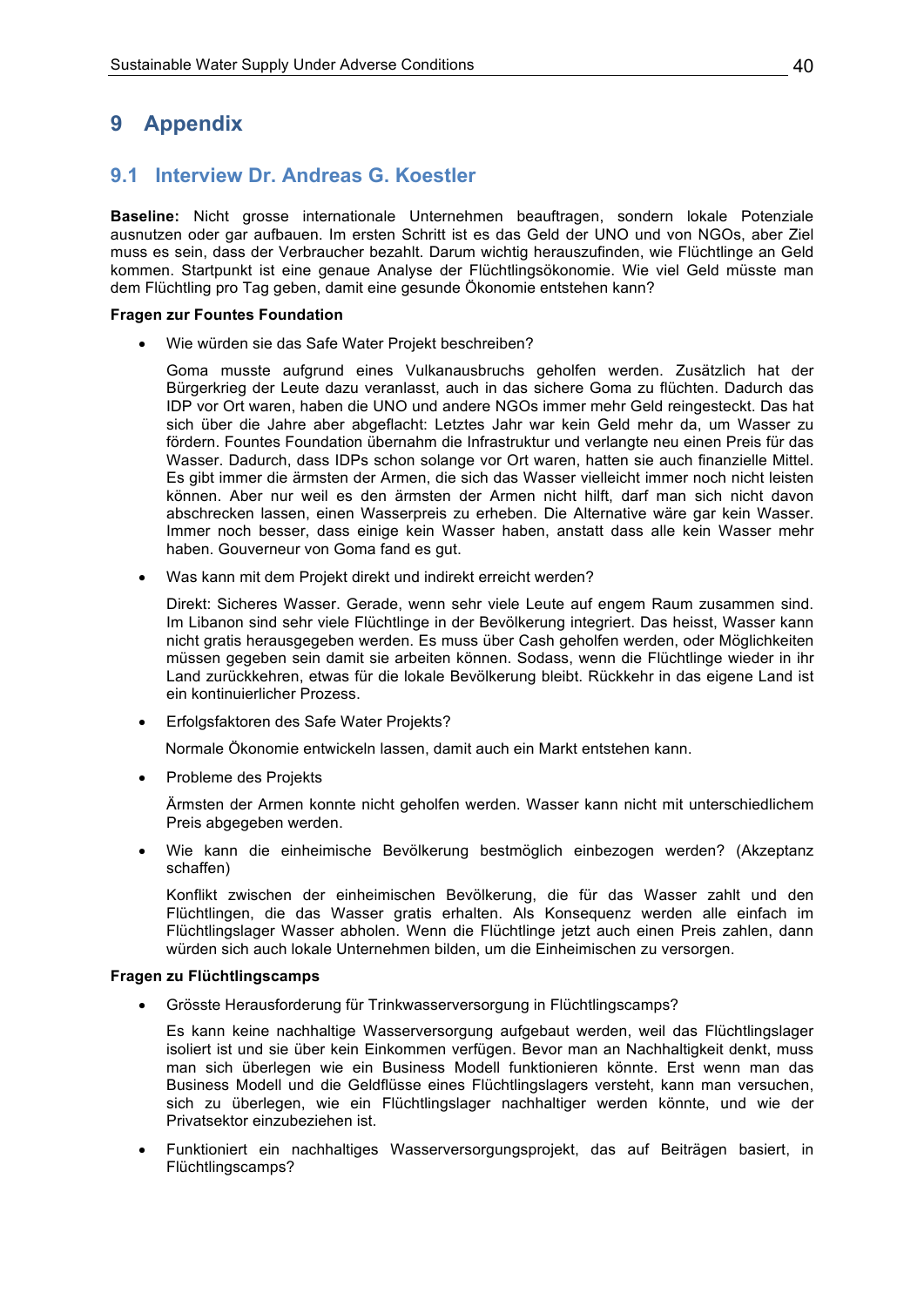Flüchtlingslager ist niemals nachhaltig, es ist einfach irgendwo ein Lager platziert. Die Gastländer wollen auch keine permanente Lösung anbieten, weil niemand will, dass sie bleiben. Flüchtlingslager sind eine temporäre Institution, durchschnittlich bleiben Flüchtlinge 17 Jahre. Sie sollten nicht als isolierte Einheit betrachtet werden, sondern die lokale Bevölkerung sollte als potenzielle Service Provider gesehen werden, die das Flüchtlingslager versorgen. Z.B. Wasserröhren/Pumpen lokal kaufen, damit sich auch ein lokaler Markt entwickeln kann, auch wenn das einen höheren Preis bedeuten würde.

#### Fragen zu Jordanien und Libanon

Was sind die grössten Probleme im Bereich der nachhaltigen Wasserversorgung in diesen Ländern?

Abkoppelung des Flüchtlingslagers vom restlichen ökonomischem System. Man muss diese Ökonomien verbinden und erkennen, dass auch viele Jobs von Lokalen für Flüchtlinge geschaffen werden. Es muss Akzeptanz dafür geschaffen werden, dass man für den Service einen Preis zahlt. In den anderen Projekten, in denen alles gratis zur Verfügung gestellt wurde, konnten die Behörden nicht wirklich Anforderungen stellen. Jetzt ist es so, wenn dafür gezahlt wird, können auch die Behörden Anforderungen stellen. Wenn ich Geld für etwas ausgebe, dann kann ich auch etwas dafür fordern.

Replizierbarkeit der Wasserversorgung ausserhalb von Flüchtlingscamps, in Gegenden, wo  $\bullet$ auch Wasserknappheit herrscht?

Es kann z.B. Pipelines in solche Gegenden geliefert werden. Aber Wasserknappheit ist ein sekundäres Problem, primär ist das fehlende Einkommen.

Konkret: Jordanien und Libanon - eignet sich das Projekt für diese Länder?

Ich kann mir nicht vorstellen wie das Geld der Flüchtlinge in Jordanien generiert werden kann, da die Flüchtlinge in isolierten Flüchtlingscamps leben.

Unterschied Libanon / Jordanien: Grösster Teil der Flüchtlinge im Libanon wohnen bei Bekannten/Familie. Situation in Jordanien ganz anders, es gibt diese gigantische Flüchtlingslager in der Wüste, wo nur Flüchtlinge beieinander sind.

Im Libanon eignet sich das Projekt eher, da Flüchtlinge sehr stark integriert sind und darum auch Geld vorhanden ist. Darum müsste man auch verstehen, wie das Business Modell funktioniert. Wichtig ist, dass man die Wasserinfrastruktur nicht nur auf das Flüchtlingslager begrenzt. Oft geht es den Flüchtlingen besser, als der lokalen Bevölkerung. Daher muss auch eine Wasserversorgung für die lokale Bevölkerung gebaut werden.

Flüchtlinge haben kein Einkommen, darum kann man ihnen kein Geld abnehmen. Statt Lebensmittel soll Geld abgegeben werden damit sich eine Ökonomie entwickeln kann. Cash Payment to refugee (CASH for refugees) um lokale Ökonomie aufrecht zu erhalten. Damit würde ein Denken etabliert, dass Wasser nicht gratis ist. Welche Mentalität nimmt ein Flüchtling mit, wenn er Jahre lang alles gratis bekommt: Er denkt, dass alles gratis ist. Dadurch hätten auch lokale Firmen bessere Chancen, eingebunden zu werden. Heute beauftragt die UNO grosse internationale Organisationen um die Wasserversorgung sicherzustellen und handelt mit der UNO einen Wasserpreis aus, ohne mit lokalen Anbietern zu arbeiten.

#### Fragen zur Rolle der staatlichen Institutionen/der DEZA

Wie könnte die DEZA dabei mithelfen/eingebunden werden?

Business Modell (welcher Service wird von wem durchgeführt, woher fliesst Geld in das Lager) des Flüchtlingslagers verstehen. Zusätzlich soll auch eine Marktanalyse des Ziellandes analysiert werden. Im nächsten Schritt muss das Business Modell des Flüchtlingslagers und die Ökonomie des Gastlandes in Einklang gebracht werden. Kann man das in Einklang bringen und ein gemeinsames Business Modell schaffen? Ziel muss es sein, den privaten Sektor zu entwickeln.

Wie könnte man die Wasserversorgung privatisieren und welches Know-how wird gebraucht? Training in Unternehmensführung/Enterpreneurship und im Bereich Wasserversorgung in Schulen, die die DEZA aufbauen könnte. Unternehmensführung. Ein anderer Ansatz könnte sein, herauszufinden, wer der Lehrer ist, wie er bezahlt wird, es muss herausgefunden werden, was die Geldströme sind. Auch Wasserversorgung müsste abgegeben werden, von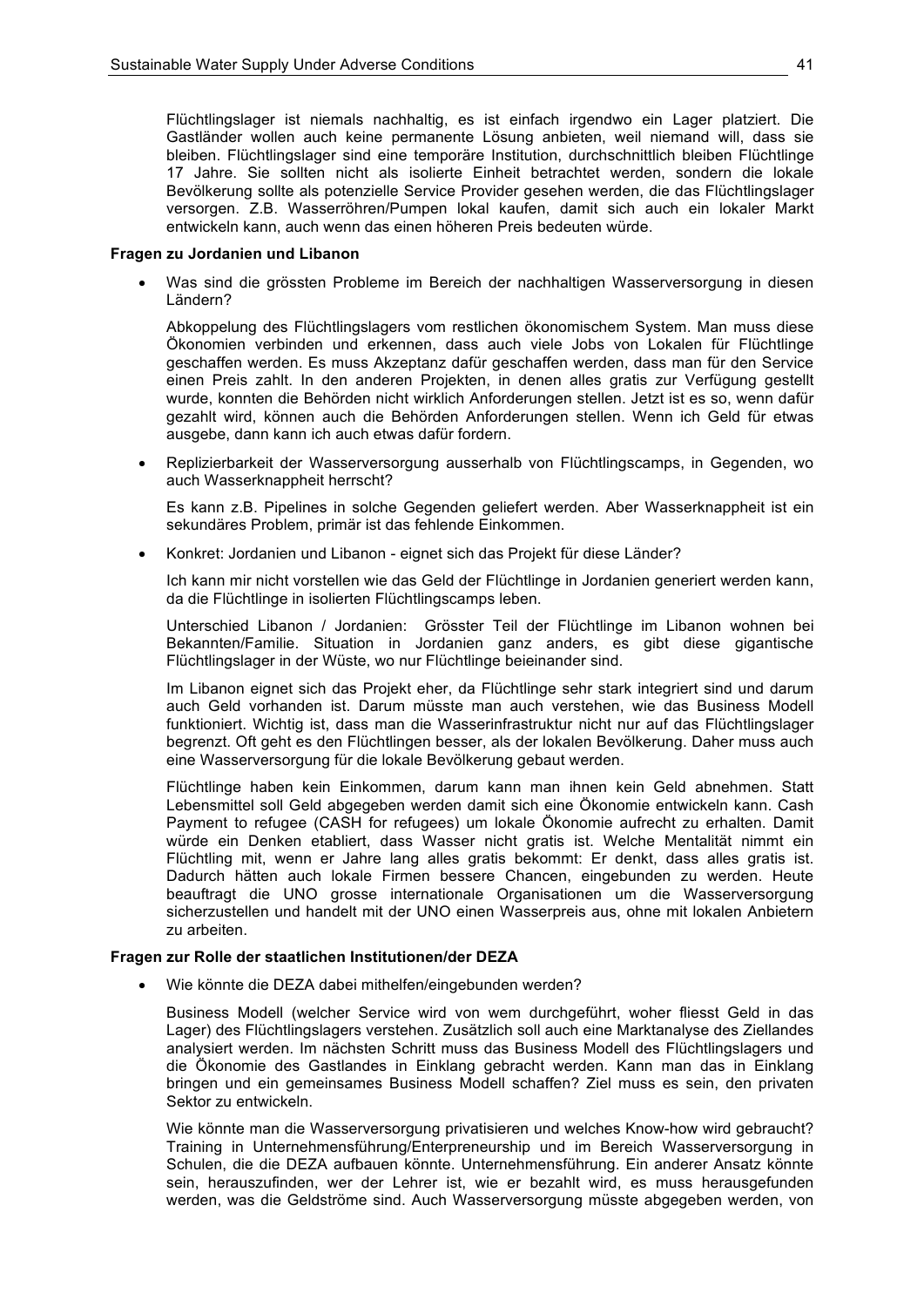NGOs an den Privatsektor. Wir sollten eine Analyse machen, wie viel Geld braucht ein Flüchtling pro Tag, damit eine gesunde Wirtschaft entstehen kann? Die Cash-Ökonomie in einem Flüchtlingslager müsste verstanden werden. Es ist notwendig, dass jemand diese Informationen zusammenträgt und Potentiale aufzeigt, um die für die Privatwirtschaft interessanten Potenziale aufzuzeigen. Zusätzlich könnte die DEZA unterstützen, in dem sie das Startkapital, um diese Projekte aufzuziehen, bereitstellt.

#### Abschlussfragen

Welche anderen Projekte im Bereich der nachhaltigen Wasserversorgung kennen Sie?

Es gibt nur wenige Projekte, die wirklich nachhaltig sind, weil es immer noch umstritten ist, dass das Wasser einen Preis hat. In diesem Sinne hat die UNO lange Zeit kontraproduktiv gearbeitet, indem sie gesagt hat, dass Wasser keinen Preis haben soll. Zentral muss es sein, dass der Wasserservice (nicht das Wasser selbst) einen Preis hat. Es kann gut aufgezeigt werden, dass das Wasser gefördert, abgefüllt und verteilt werden muss. Und auch das Geld muss ausgezählt werden. Daher muss das Verständnis geschaffen werden, wie Geld in diese Ökonomie kommt und dass diese Berufe auch wieder Geld in die Ökonomie bringen. Wegkommen von der Gratiswirtschaft eines Flüchtlingslagers, weil sie dann auch diese Gratis-Mentalität mitnehmen, wenn sie in ihr Heimatland zurückgehen.

(6. April 2017)

### 9.2 Interview Michael Kropac, Co-Director cewas

Cewas ist ein gemeinnütziger Verein, der 2010 gegründet wurde. Der Fokus von cewas liegt in der Ausbildung von Start-ups im Bereich des nachhaltigen Wassermanagements. Heute betreut cewas weltweit Start-up Programme, z.B. in Südafrika, Kenia, Indien, Südamerika, Sambia und seit 2015 auch im Mittleren Osten. Die Rolle von cewas ist es. Technologien/Ideen so weiterzubringen, dass sie auf dem Markt platziert werden können. Angefangen hat das Engagement von cewas im Mittleren Osten in Palästina, wo ca. 10 Startups mit einem Trainingsprogramm begleitet wurden. Es hat sich herausgestellt, dass dies auch in dieser Region funktioniert und so wurde letztes Jahr ein Programm mit der DEZA in Jordanien und Libanon lanciert. Privatwirtschaftliche Ansätze im Bereich Wasser sind auch im Mittleren Osten spannend, da dies noch wenig bekannt ist und der Wassersektor vom Staat dominiert wird.

Welches sind erfolgreiche Projekte von cewas Middle East geförderte Start-ups?

Erfolgreiche Projekte sind sehr unterschiedlich, denn Unternehmer kommen mit einer Idee auf cewas zu. Einige Beispiele: Ein Palästinenser hat ein Verfahren entwickelt, wie Edelmetalle aus Elektroschrott getrennt werden können. Da dieses Verfahren sehr umweltfreundlich ist, im Vergleich zu herkömmlichen Methoden, wird dadurch das Grundwasser weniger belastet. In einem anderen Projekt wurde ein Handyspiel für Kinder entwickelt, das auf die Problematik des Wassersparens aufmerksam macht.

- Wie wählt cewas die Einsatzgebiete im Mittleren Osten aus? Der Fokus liegt auf den Ländern rund um Syrien, da dort die Wasserproblematik auf die Flüchtlingsproblematik trifft.
- Richten sich die von cewas unterstützen Projekte im Mittleren Osten eher an Flüchtlinge oder an die lokale Bevölkerung? Die Lage ist ie nach Land sehr unterschiedlich, z.B. in Jordanien und Libanon. In Jordanien ist es eher gemischt, jedoch werden die Start-ups grösstenteils von jordanischen Unternehmern sein. Denn syrische Flüchtlinge haben da oft keine Möglichkeit, etwas aufzubauen. Im Libanon ist diese Situation noch verstärkt. Jedoch sind die Endkunden der unterstützen Projekte oft Flüchtlinge.
- Was sind die Hauptprobleme bei der Implementierung der Projekte im Mittleren Osten? Cewas implementiert selber die Projekte nicht, sondern unterstützt Start-ups. Die Probleme, die cewas jedoch antrifft in Libanon, ist der Umgang mit den Behörden. Das komplizierte politische System, die internen Spannungen zwischen den verschiedenen Gruppierungen erschweren die Arbeit in Libanon. Eine weitere Herausforderung für Start-ups ist, dass das Unternehmen korruptionsfrei agieren kann. Speziell im Mittleren Osten besteht die Problematik, dass es viele Marktverzerrungen gibt, beispielsweise bekommen einige das Wasser gratis, andere müssen etwas bezahlen.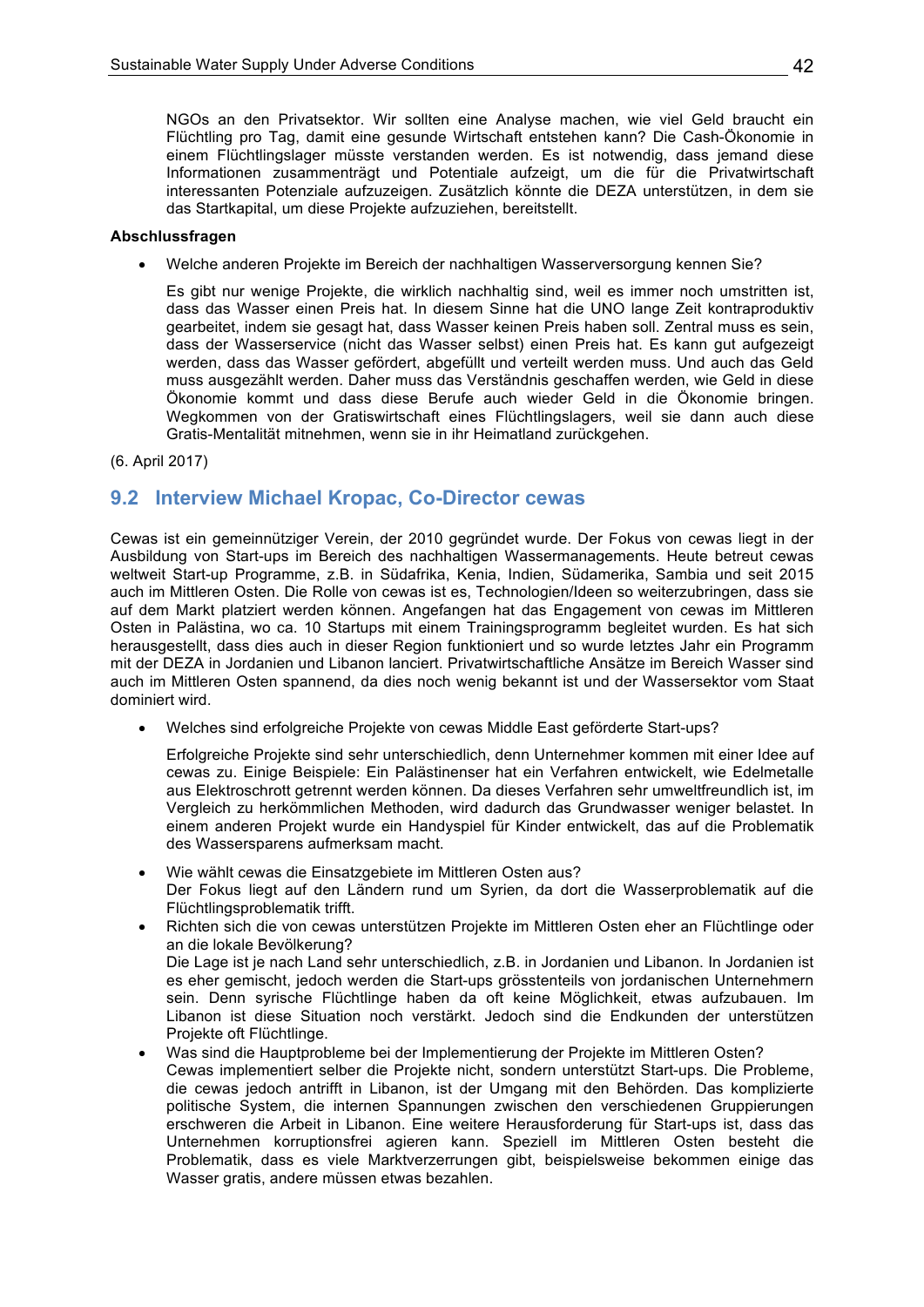- Cash for Refugees: Wäre es hilfreich für privatwirtschaftliche Initiativen im Wassersektor, wenn die Flüchtlinge für den Wasserservice bezahlen könnten? Im Prinzip ist das ein guter Ansatz, dass man den Flüchtlingen Bargeld gibt und sie dafür Dienstleistungen von lokalen Unternehmen in Anspruch nehmen. Die Schwierigkeit liegt allerdings im Detail, denn es braucht einen funktionierenden Markt. Wenn es diesen nicht gibt, wird dies schnell ausgenutzt. Der Nutzen von Cash for Refugees ist also situationsabhängig.
- Flüchtlingscamps sind normalerweise nur temporär. Inwiefern ist das ein Problem, um ein Unternehmen im Wassersektor aufzubauen? Die Camps sind nicht das grösste Problem, da die meisten Flüchtlinge in host communities untergebracht sind. Mehr Informationen zu Ansätzen in verschiedenen Situationen unter: http://www.sswm.info/category/step-sswm-humanitarian-crises/introduction Das Hauptproblem ist mehr, wo hört die humanitäre Hilfe auf und wo beginnt die Entwicklungszusammenarbeit. Cewas versucht hier einen Übergang zu gestalten, indem das Ziel ist, Start ups von Anfang an so zu gestalten, dass sie längerfristig Erfolg haben können. Die Flüchtlingssituation in Ländern wie Libanon kann mit einem extrem schnellen

Bevölkerungswachstum verglichen werden. Da die Kapazitätsgrenzen schnell erreicht sind in diesem Kontext, müssen dezentrale Lösungen gefunden werden und da kommen Unternehmer ins Spiel.

Welchen Impact kann ein verbesserter Zugang zu sauberem Trinkwasser im Kontext des Mittleren Ostens haben?

Der Mittlere Osten ist eine der Region mit sehr wenig Wasser. Ein wichtiges Problem ist, dass das Grundwasser in vielen Ländern des Mittleren Östens ausgeht. Dies kann auch enorme Kostenfolgen haben. Von der Ressourcenperspektive her werden deshalb neue Lösungen benötigt. Dies macht die Region für den Wassersektor interessant. In dieser Region sind neue innovative Lösungen, wie Recyceln von Wasser, Reuse von Wasser, Wasser sparen im Fokus. In einem politischen Kontext kann eine verbesserte Situation in Ländern wie Libanon also auch bessere Wasserservices, Arbeitsplätze, etc. - ein Anreiz sein, dass man nicht als Flüchtling nach Europa kommt. Mit einem unternehmerischen Ansatz kann ein Beitrag dazu geleistet werden.

Wie gestaltet sich die Zusammenarbeit mit Ministry for Water and Enegery oder anderen Departementen oder NGOs?

Das Ministry muss jeweils informiert werden, aber die eigentliche Zusammenarbeit findet mit den lokalen Behörden statt und mit lokalen Wasserversorgern. Die Wasserversorgung ist nicht komplett zentral organisiert. Mit den lokalen Akteuren ist man in Kontakt und schaut, wo sie Probleme haben und wo eine gute Zusammenarbeit mit NGOs, internationalen Organisationen oder Universitäten entstehen könnte. Bei einigen Themen, wie zum Beispiel Abwasser und Sanitation gibt es jedoch grosse kulturelle Barrieren. Oftmals ist das Abwasser ebenfalls ein grosser Teil des Problems und nicht nur der Zugang zu Wasser. Cewas versucht diese unattraktiven Bereiche zu fördern.

- Welche Rolle nimmt die DEZA bei cewas ein?
	- Neben der Finanzierung hilft die DEZA insbesondere beim Kontakt mit den Behörden. Denn die DEZA hat bereits viele Kontakte und Netzwerke und eine lange Historie. Dies öffnet oftmals Türen zu Regierungskreisen. Zudem kennt die DEZA die bestehenden Probleme. Für cewas ist diese Zusammenarbeit sehr wertvoll.

(20. April 2017)

## 9.3 Skype Call Philipp Beutler & Dalia Lakiss, SDC National Programme **Officer Lebanon**

What is the situation concerning safe water in Lebanon?

It's not so easy to go right into it, as it is a broad topic. The role of the private sector is not to help. It's about identifying the role of the private sector and the current set up of the private sector in the face of a very weak state. It is important to find a common ground and an eyelevel relationship, and how this could further evolve. The private sector should not get mandates, as they are already present in the water sector. The private sector will not help just because they are nice. They need an incentive to do so. It must be assessed where common interests with the private sector lie. In the water domain, our experience with the local water authority is that there are good regulations in place, but there is a lack of proper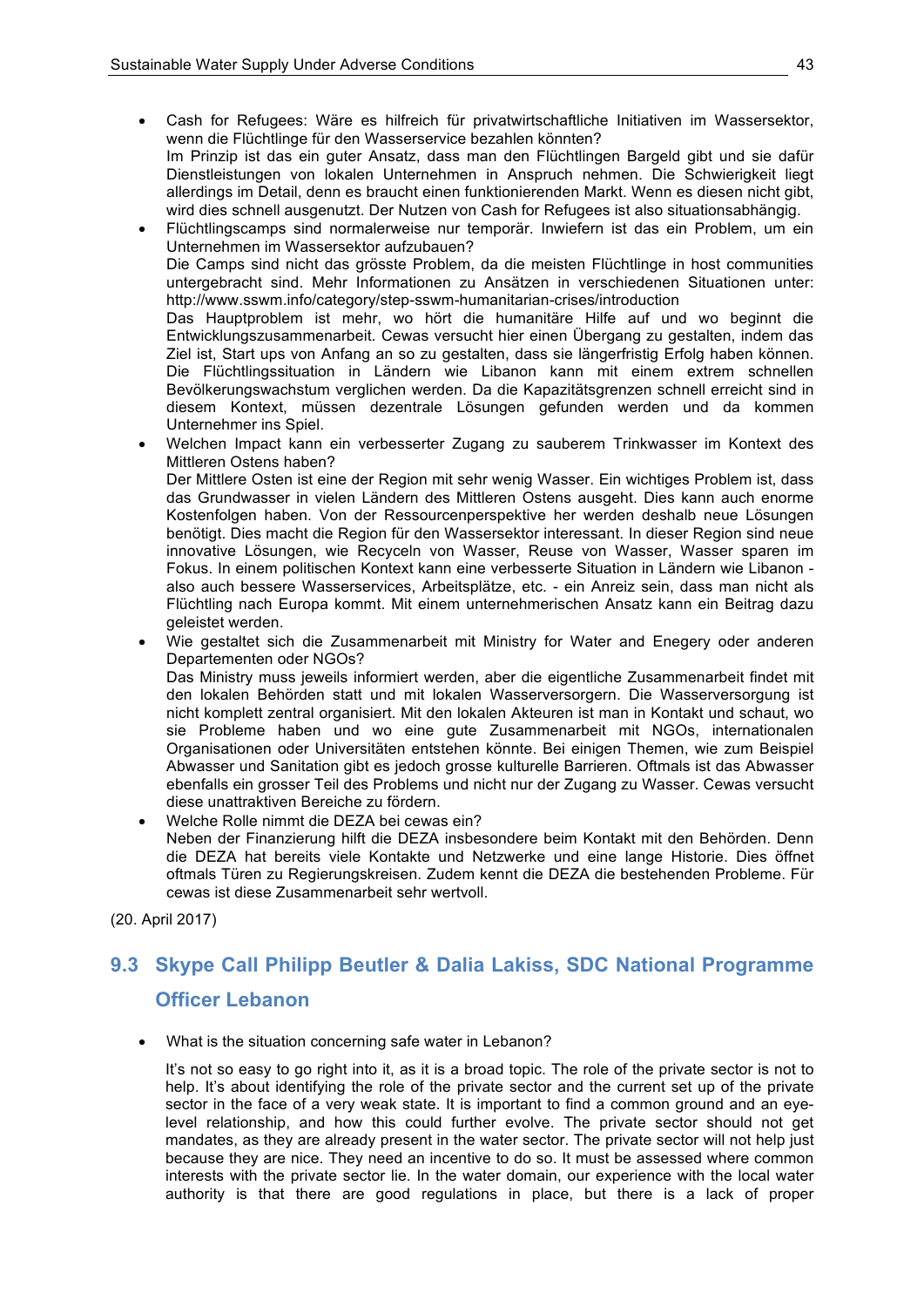implementation or enforcement in Lebanon. Standards and funds are not maintained. Circumstances make it hard to move towards a better water management. The private sector has to play a role, because they are competent, so we need to buy this competence. Overall, where does the private sector have incentives for collaboration beyond solidarity?

Is there any cooperation between the UNHCR, the government of Lebanon, the Ministry of Water and Energy, other NGOs, etc.?

There is cooperation with the UNHCR and we know what they are doing, and all their projects concern both refugees and locals. Ministries in general are easily accessible. We have a steering commission, so we have a direct line. However, we are not really good in linking up with the private sector. What we would like to see, is a private sector representation at the local level.

In Bekaa was a talk with the chamber of commerce about a cooperation with business and public water authorities. The impression is that they are unsure how this should work. So there is a need to push towards some collaboration and how this should be done. Service contract for water clocks control

Most services or products can be directly found on the market, there are good universities here. So we only rely on international organizations if the local market cannot provide it. However, always local markets first. SDC does not undercut this local competition. NGOs behave like an actor on the market and compete for donor money. I agree that we should not create a parallel system of NGOs.

• How can local municipalities be engaged in a sustainable way?

As the government is weak, it is subsidized by the private sector. The private business is strong. Therefore, the partnership with the private sector is seen by the government as a threat as the private sector is perceived to redirect the money for projects from Zahle.\$ Important to strengthen the region's water supply, so that both host communities and refugees profit from safe water supply. As most refugees are living with Lebanese, all solutions must be for both refugees and the local population. Switzerland always seeks support of the local government.

• How is the private water sector in Lebanon organized?

Most water is trucked to the regions, so you may need to pay a water bill. This is quite a big business. Refugees, that live in communities, need to pay for the water. Additionally, Lebanon doesn't want permanent refugee structures.

• How to deal with the governmental policy not to implement any permanent infrastructure?

There is no permanent structure, as the refugee situation in itself is not sustainable. It's about supporting these countries as long as the crisis lasts. We are highly interested in a cooperation between the private sector and the state beyond solidarity or a simply mandate.\$

Can the development of the water sector be a source of job creation? Exhausting local capacities or relying on international organizations to do the job?

It's about how to conceptualize the public private partnerships (PPP). The SDC chooses whoever is doing it best or most cost-efficient. Precondition is, that all partners have to follow local law and provide sustainable supply. Do we have a matching area of interest with the private sector? We try to establish an economic market by mandating as many local businesses as possible. But Swiss tax payer's money paying projects is not sustainable, as these financial aid is temporarily restricted. The NGOs and so on are always using local companies in order to do the job. Sometimes they bring some tools and infrastructures because this kind of tools are not available.

• Is it usually the role of women/children to collect water as in Africa (with regard to gender equality)?

No, it is not the case in Lebanon. Any family member can go into the shop and buy a bottle of water. It is not the responsbility of children or women.

SDC aims for sustainable water management, how is this project set up? (Do the locals have to pay fees? Water as a human right versus paying a fee in order to make it self-funded, thus economically sustainable)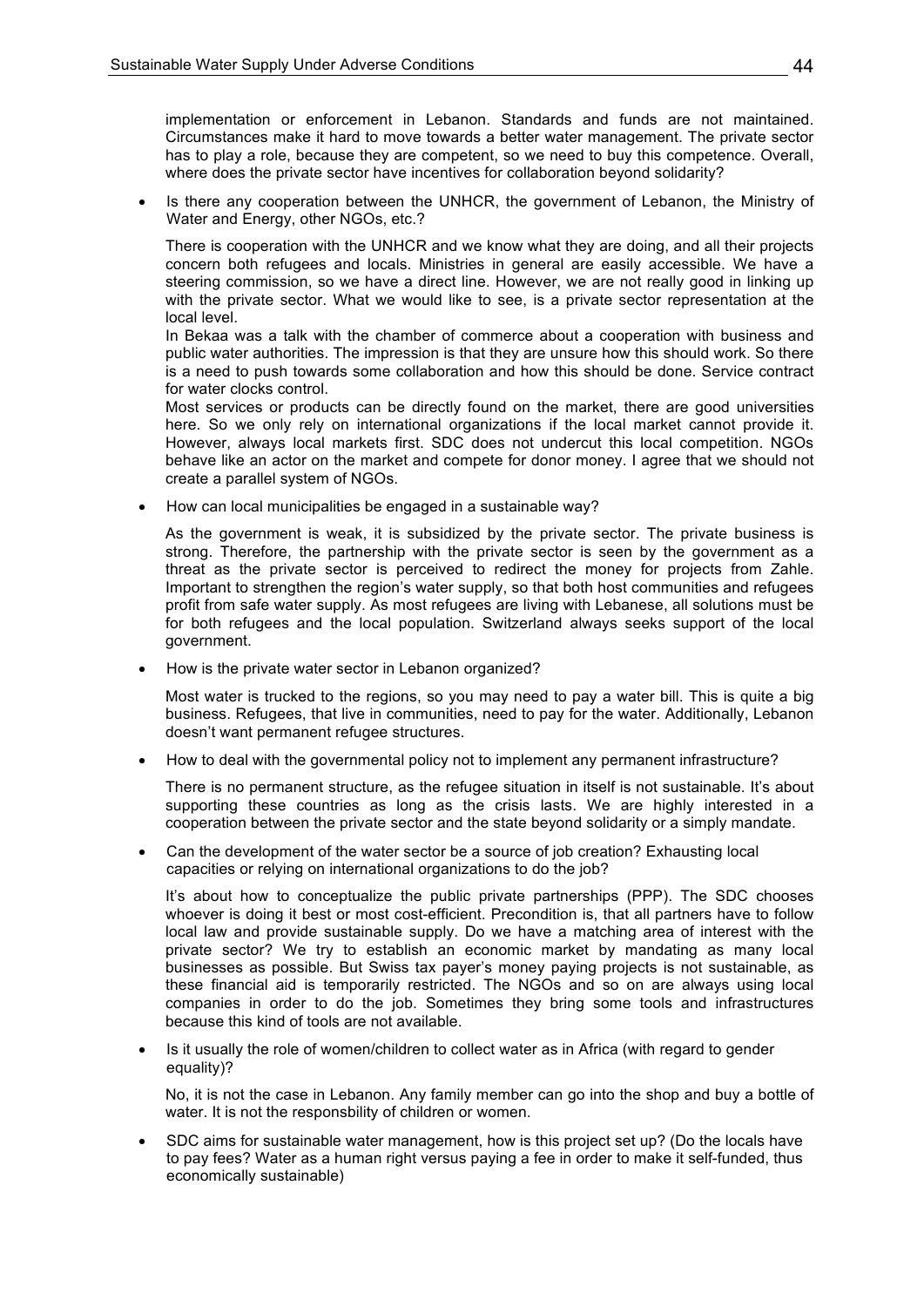It's not about free water but about unrestricted access to water. It's about access to safe water in a cost-efficient way through the private sector: What must they do, how can they contribute. First job is to play by existing rules, funds to private sector as it is now not good enough. We would like to see how private business can make the best use of public funds.

What do we expect from this paper? Find something that we cannot provide ourselves here. We talk a lot about PPP, however, only limited action follows these talks, there is a lack of a shared understanding of what we actually mean by PPP. Goal of the paper should be to show in an abstract, theoretical way how we ideally see the PPP with regard to the refugee movement. How would you go about it, what is the role of the PPP. The SDC lacks expertise when it comes to PPP.

Can the introduction of a cash-economy help to overcome this problem?

In the Lebanon case this approach will not work and does not reflect the reality. There are no refugee camps, so there is no problem with free water. It's not a classical refugee situation in camps. Every Lebanese family pays for water, as it is delivered in huge tanks. So the private sector is already engaged. As rules are not enforced, private businesses can do what they want. The water quality is going down. We don't need more private sector presence, there are already excellent entrepreneurs. What we need is a more regulated environment that is enforcing existing laws and that is creating a level playing field.

• What are successful projects and what made them successful?

The most interesting one is the Bekaa project, where the SDC partnered with the regional partners in a more efficient way. Another project is the Water Network: REDO as one way to reach out and pull expertise and competence to make sure our solutions are sustainable.

• Where and how can Switzerland and the SDC have the biggest impact in the future concerning sustainable safe water supply? What needs to be considered?

Added Value of Switzerland is to provide capacity building, because we have a lot of investors and donors who are investing in water infrastructures. Only few focus on how to maintain this structure. So what we can do is empowering them to maintain this structure.

However, what the SDC can do is restricted by the mandate of the SDC. Due to our mandate, solutions are immediate reactions to a humanitarian crisis rather than long-term solutions. The SDC wants to enable local authorities to do it rather than that Switzerland steps in and makes it. It's about helping them to build risk management capacities. From a development perspective, where we have some competence to offer, we will provide it.

(26. April 2017)

### **9.4 Discussion at the Swiss Agency for Development and Cooperation**

Gut war der holistische Ansatz, der politischen, wirtschaftlichen Realität. Es ist schwer nachhaltige Arbeitsplätze für Flüchtlinge zu generieren, gerade weil es auch Spannungen gibt zwischen dem Bedürfnis der lokalen Bevölkerung nach Arbeitsplätzen. Libanon ist ein unglaublich schwieriges Land, hat keine funktionierende Regierung und geprägt von sozialen Spannungen (z.B. der Bürgerkrieg). In diesem Kontext schwierig eine nachhaltige Entwicklung zu schaffen.

- Soziale Spannungen müssen noch genauer aufgezeigt werden. Das Zusammenleben im Libanon hängt auch von einer komplexen Machtverteilung der Ethnien innerhalb vom Libanon ab.
- Die Geschichte Libanons muss auch immer vor dem Hintergrund der palästinensischen Flüchtlinge betrachtet werden, sollte im Paper stärker erwähnt werden. Daher stammt der libanesische Widerstand nach permanenten Flüchtlingsstrukturen.
- Es gibt 3 nachhaltige Lösungen im Bereich Flüchtlinge
	- $\circ$  Rückkehr (kommt nicht in Frage aufgrund der Situation in Syrien)
		- Viele Syrier in Jordanien und Libanon hoffen auf ein Ende des Krieges und eine Rückkehr. Weil nach ein paar Jahren viele in Jordanien und Libanon gesehen haben, dass sie in diesen Ländern keine Zukunft hatten, sind sie nach Europa weitergezogen. Das heisst, die Leute, die noch in Jordanien und Libanon sind, hoffen vermehrt auf Rückkehr.
		- Wideransiedlung in Drittländern (politisch schwierig, nur wenige Länder nehmen Flüchtlinge auf)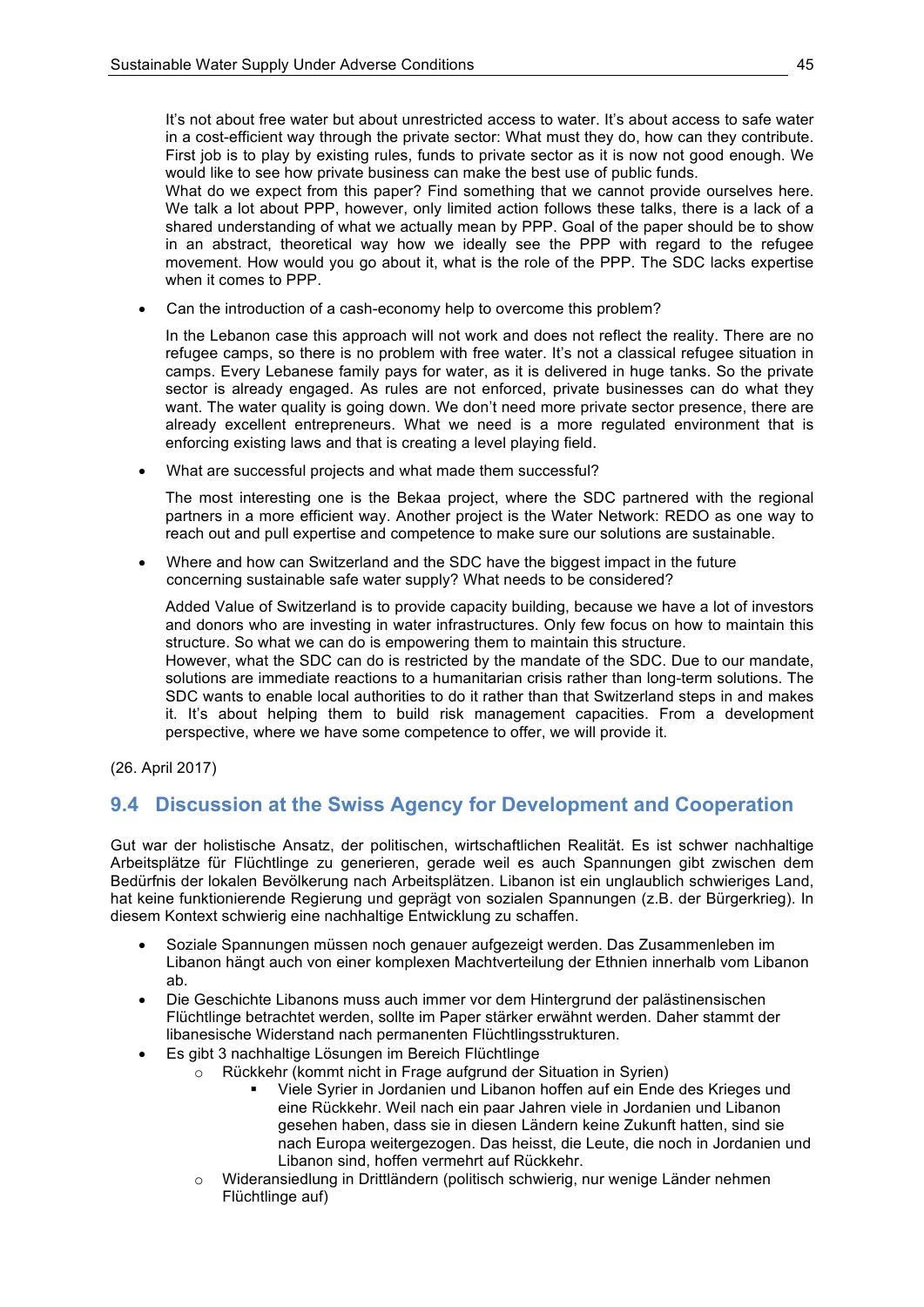- Lokale Integration (wäre der beste Ansatz, aber nicht einfach aufgrund der  $\Omega$ Spannungen und der hohen Zahlen)
- Welche Lösungsansätze können gefunden werden im Libanon?
	- Cewas und Fontes wäre gut  $\cap$ 
		- Wie kann Korruption eingeschränkt werden im Fontes-Projekt? Zum Beispiel mit Digital Payment. Denn Digital Payment ist elektronisch nachvollziehbar
		- Verbindung mit anderen Sektoren zwischen Wasser und anderen Sektoren z.B. der  $\circ$ Landwirtschaft. Zum Beispiel Reduktion des Wasserverbrauchs
		- Mangelnde juristische Rahmenbedingungen  $\circ$ 
			- Stärker betonen, wie die Schweiz sich mit anderen Ländern zusammentun kann, in einem Verbund arbeitet (z.B. mit EU, Weltbank, usw.), um einen grösseren Hebel zu erzielen.
			- Kommt nicht aut, wenn wir sagen, dass sie aufgrund der Migrationsprobleme dieses Projekt einbringen können. Das Framing ist wichtig. Es muss in ihrer Flüchtlingslogik kommuniziert werden.
- Was kann das Globalprogramm Migration machen?
	- "Help to enact PPP law" ist nicht Kerngebiet des GP Migration. Dies wäre ein  $\cap$ Schweizer Anliegen und nicht nur vom GP Migration
	- o GP Migration könnte aber koordinieren, eine Plattform aufbauen und finanziell mittragen, um diesen Dialog zwischen den verschiedenen Akteuren zu erreichen.
	- Scaling up von erfolgreichen Projekten indem die USA oder die Weltbank einbezogen  $\circ$ werden, um zusätzliche Mittel für ein Scaling up zu erreichen.
	- Transfer von Wissen. Da es viele Flüchtlingssituationen gib, sollte das Wissen von  $\circ$ einer Region in eine andere transformiert werden. Das technische Wissen ist insbesondere auch vor dem Hintergrund des Wiederaufbaus von Syrien wichtig. So könnte der Privatsektor den Wiederaufbau in Syrien unterstützen.
	- o Alternative Finanzierungsquellen können durch DEZA gefördert/ermöglicht werden (z.B Fintech, Digital Payment)
- Förderung der wirtschaftlichen Selbstständigkeit
	- Flüchtlinge warten 17 Jahre auf Lösung des Problems und sind solange abhängig von  $\Omega$ der Hilfe. Daher muss die Frage nach wirtschaftlicher Unabhängigkeit gelöst werden. Da der Privatsektor der grösste Arbeitgeber ist, hängt es auch stark von ihm ab.
	- Viele Flüchtlinge arbeiten bereits im informellen Sektor im Libanon. Aber gleichzeitig  $\circ$ verlieren die Libanesen deswegen ihre Arbeit an Flüchtlinge. Es wäre deshalb besser, einen kontrollierten Zugang zum Arbeitsmarkt für Flüchtlinge zu schaffen. Der informelle Zugang zum Arbeitsmarkt ist viel schädlicher, als ein offener Diskurs darüber zu führen.
- (1. May 2017)

## 9.5 Interview Lukas Rüst, Assistant Program Officer - Lebanon, Jordan & Iraq SDC

- Die DEZA stellen sich Fragen zum Einbezug des Privatsektors und PPPs momentan selber.  $\bullet$ Denn im Libanon arbeitet die DEZA vor allem mit internationalen NGOs, UNO und dem Staat zusammen und weniger mit dem Privatsektor. Ein Grund dafür ist, dass das Engagement im Libanon humanitär entstanden ist.
- Ein allgemeines Problem im Libanon ist die instabile Regierungszusammensetzung. Das Land hatte während drei Jahren praktisch keine Regierung. Dementsprechend ist es schwer für den Privatsektor mit der Verwaltung Kontakt zu haben und Abkommen zu schliessen.
- Die DEZA ist interessiert an Ideen, wie man mit dem Privatsektor zusammenarbeiten könnte. Die momentane Stärke der DEZA humanitärer Hilfe liegt darin, die Bedürfnisse von Flüchtlingen zu befriedigen. Momentan werden zu diesem Zwecke verschiedene Organisationen (z.B. UNO, NGOs) unterstützt, die Flüchtlinge und arme Libanesen unterstützen. Die humanitäre Hilfe der DEZA weiss, dass sie auf PPDP Partnerschaften am meisten Einfluss nehmen kann. Denn als eine solche Organisation kann man nicht den Privatsektor und Staat als Ganzes zusammenbringen. Alles, was die humanitäre Hilfe macht. ist auf Projektebene, d.h. normalerweise ist ein Akteur aus dem Privatsektor und der Staat involviert.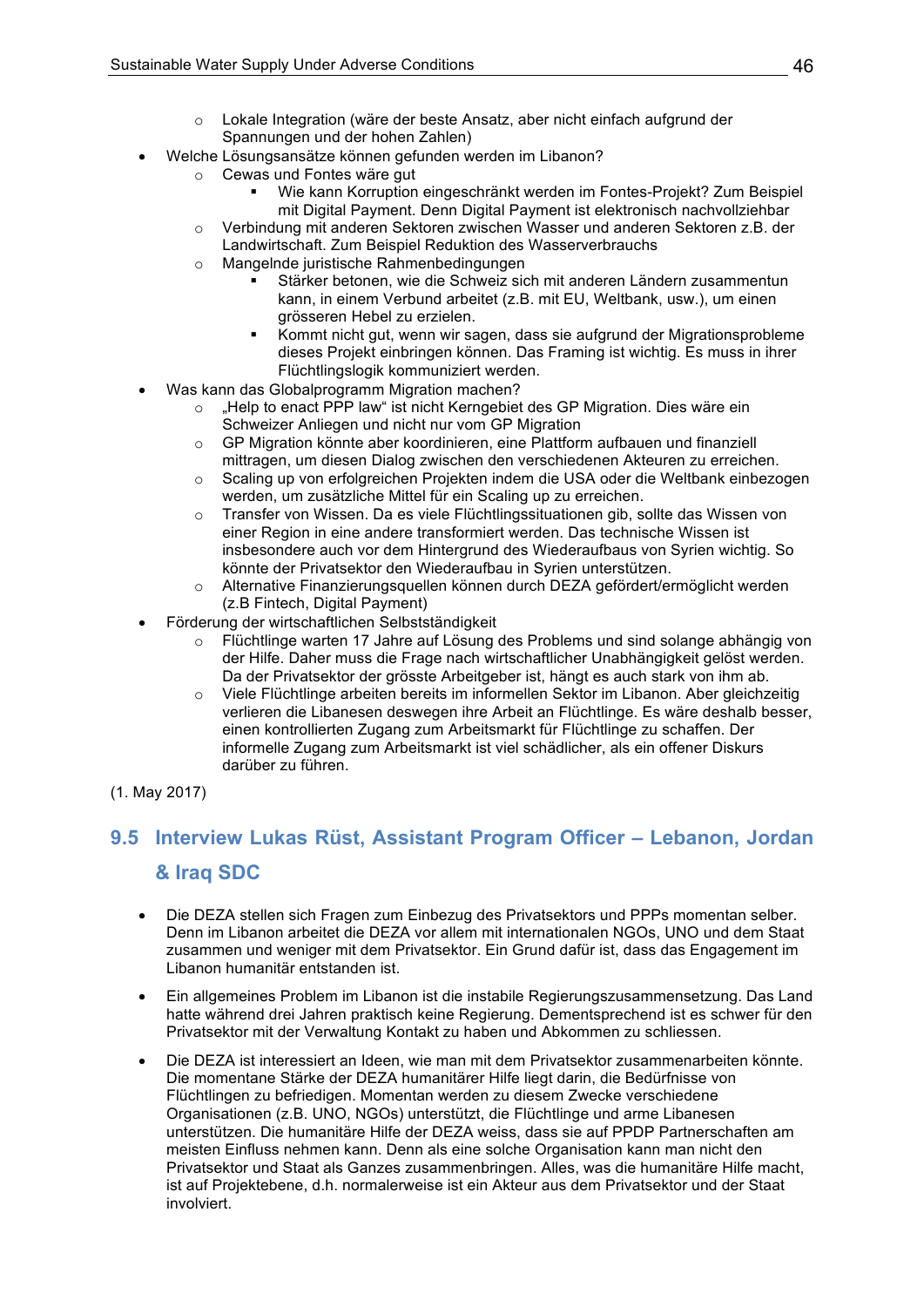- Der Wassersektor ist insbesondere für die Schweiz interessant, da in diesem Bereich sehr grosse Expertise vorhanden ist. So ist es beispielsweise interessant zu schauen, ob Schweizer oder auch Libanesische Unternehmen mit dem Bekaa Water Establishment zusammenarbeiten könnten. Ob eine solche Zusammenarbeit jedoch konkret als PPDP bezeichnet werden kann, ist zum aktuellen Zeitpunkt unklar.
- Ist ein fehlendes PPP Gesetz im Libanon ein grosses Hindernis?  $\bullet$

Das ist nicht dramatisch, denn solche Gesetze sind in einem solchen Kontext oft fehlend.

Wieso ist das Projekt erfolgreich, obwohl keine PPP Gesetze vorhanden sind?

Der Erfolg vom Bekaa Valley Projekt ist, dass das Projekt indirekt Flüchtlinge unterstützt und sich gleichzeitig sehr eng am libanesischen Partner orientiert. Es ist also nicht ein pures humanitäres Proiekt.

Ein grosses Problem bei der Syrienkrise ist, dass es kein baldiges Ende haben wird. Die angrenzenden Staaten kommen so mit ihren eigenen Systemen an Grenzen. Das Bekaa Valley Proiekt setzt dort an und stärkt die Kapazitäten und unterstützt Partner.

- Problem bei ganzer Syrienkrise ist, dass es kein baldiges Ende haben wird. Staaten kommen  $\bullet$ an Grenze mit eigenen Systemen. Das Projekt setzt dort an und stärkt Kapazitäten und unterstützt Partner. Im Libanon ist die Schweiz nicht so stark involviert. Die Förderung der wirtschaftlichen Entwicklung und Strukturierung des Privatsektors haben deshalb kein eigenes Budget. Deshalb geht eine Plattform, die private und öffentliche Akteure zusammenbringt, über die Mittel der DEZA hinaus. Es ist aber trotzdem interessant, welche Empfehlungen diese Arbeit machen kann, auch bezüglich Abwesenheit des PPP Gesetzes. Die Humanitäre Hilfe kennt sich nicht gut mit dem Privatsektor aus.
- Wie arbeitet die DEZA mit PPDPs?  $\bullet$

PPDPs bedeutet, dass Akteure des Privatsektors und der Staat bzw. Entwicklungsagenturen gemeinsame für Entwicklungsziele arbeiten. Diese Entwicklungsziele sind nicht primär das Ziel von privaten Akteuren, jedoch wird zunehmend erkennt, dass der Privatsektor ohne eine entwickelte Gesellschaft nicht funktionieren kann. Die DEZA macht dabei keine Subventionen an den Privatsektor, sondern die Risiken werden gemeinsam getragen. Z.B. kann der Privatsektor im Bekaa Tal eine wichtige Rolle in der Wasserversorgung einnehmen. Die zentrale Frage dabei ist: Wie können die Akteure gemeinsam für Entwicklungsziele an Bord geholt werden? Es gibt verschiedene Kontexte, in denen die DEZA operiert. Beispielsweise gibt es grosse Entwicklungsprogramme in Entwicklungsländern, die weniger humanitäre Probleme haben. Dort sind viele Mittel vorhanden und es besteht die Möglichkeit auf die Gesetzgebung einzuwirken. Ein anderer Kontext ist die humanitäre Orientierung. Dort gibt es Probleme und Grundbedürfnisse, die gelöst werden müssen. Die Gesetzte und Rahmenbedingungen sind in diesem Kontext weniger wichtig. Eine Absicherung der Projekte erfolgt durch das Abschliessen von Projektabkommen mit der Regierung. Für das Bekaa Valley Projekt wurde zum Beispiel ein Projektabkommen mit dem Bekaa Water Establishment abgeschlossen. Für private Akteure ist es nicht unbedingt schlecht, wenn es weniger Reglementierung gibt, denn das bedeutet auch mehr Handlungsspielraum.

Kann die DEZA im Libanon den Erlass eines PPP Gesetztes fördern?

Momentan, in der aktuellen Kooperationsstrategie, gibt es im Libanon keine Kapazitäten, um sich mehr im Gouvernanzbereich zu engagieren. Die DEZA ist im Libanon zurzeit primär humanitär aufgestellt (basic needs and services, Schulinfrastruktur, Schutz gegen Naturkatastrophen, Unterstützung von Flüchtlingen). Es könnte aber sein, dass nach der aktuellen Kooperationsstrategie (2019) eine neue Kooperationsstrategie für Entwicklung gibt, die ein Engagement im Gouvernanzbereich vorsieht. Die ist also eher eine Idee für eine zukünftige Strategie. Dabei ist es wichtig, mögliche Partner zu finden, denn normalerweise werden Projekte zusammen mit anderen Gebern unterstützt (z.B. Weltbank, andere Staaten). Im Libanon sind die wichtigsten Partner die Weltbank (in allen Ländern wichtig), andere Länder wie Deutschland, Grossbritannien, USA und die EU. Aber auch nicht staatliche Akteure (z.B. Handelskammern) haben ein Interesse daran.

Wie werden in einer Kooperation mit grossen Ländern (Deutschland, USA) Vorschläge der Schweiz aufgenommen?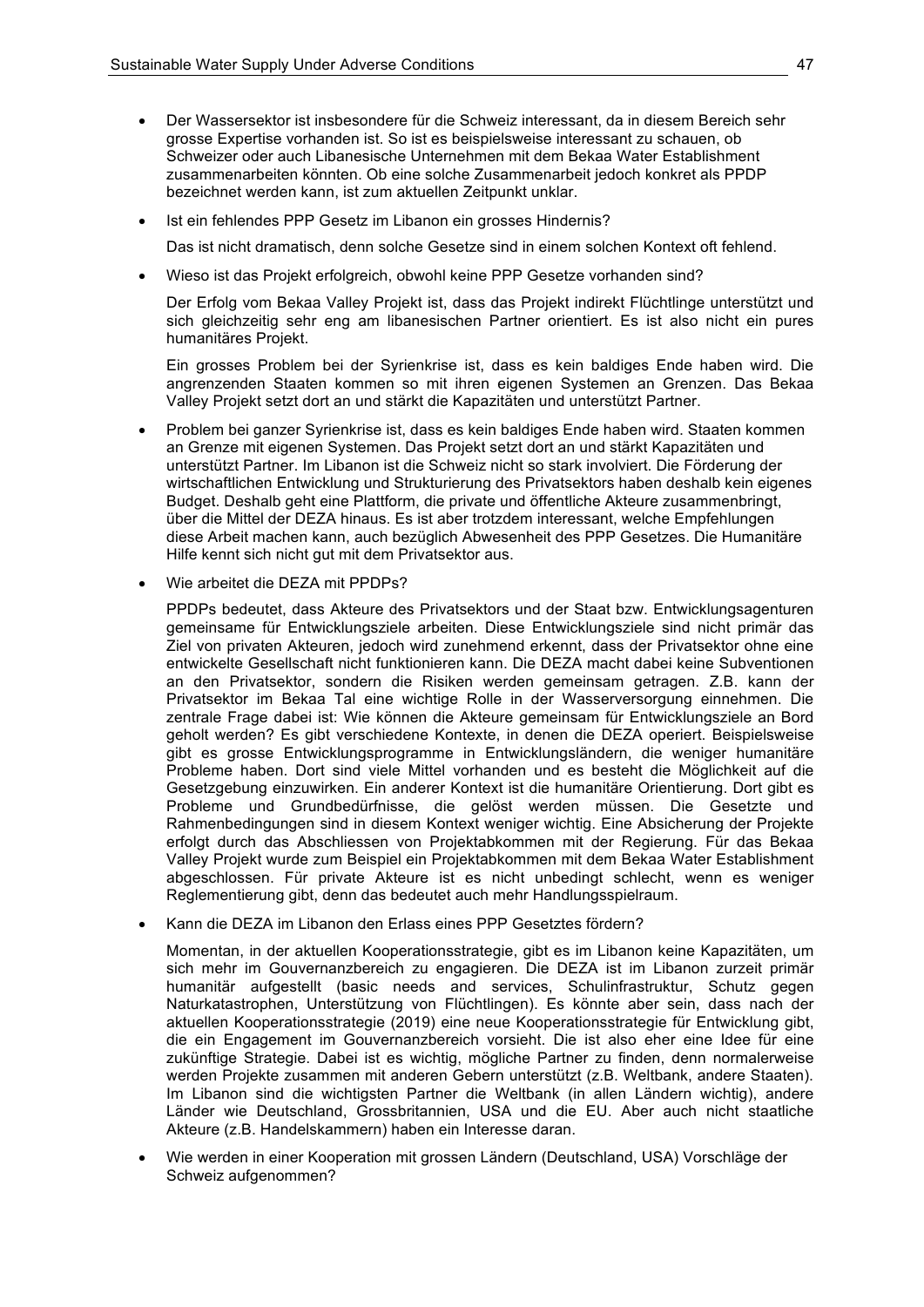Es kommt sehr darauf an. Momentan ist Libanon stark im Fokus aufgrund der grossen Betroffenheit im Zusammenhang mit der Syrienkrise. Es besteht eine grosse Aufmerksamkeit und ein politischer Druck, dass die angrenzenden Länder von Syrien unterstützt werden müssen, damit die Flüchtlinge dort bleiben können. Die Folge davon ist jedoch, dass andere Krisen (z.B. Jemen, Horn von Afrika) weniger beachtet werden. Die DEZA ist in diesen Ländern zwischen Nummer 10-15 unter den Geberländern. Die Position der DEZA ist allgemein gesehen nicht sehr stark, aber wenn man sich auf spezifische Bereiche konzentriert und auch Personal hat, ist es möglich, bessere Ergebnisse zu haben. Das Projekt im Bekaa Valley kann zum Beispiel nur gemacht werden, weil die Schweiz viel Expertise hat, die innerhalb der DEZA einfach mobilisiert werden kann. Das ist auch der Vorteil der humanitären Hilfe. Denn über diesen Weg kann die Schweiz selber Projekte umsetzten. Das gibt es in der Entwicklungszusammenarbeit nicht, da die Schweiz dort eher Geber als Umsetzer ist. In der humanitären Hilfe ist das iedoch umgekehrt.

Welche privaten Akteure sind gute Partner für PPDPs?

Die humanitäre Hilfe hat keine klaren Antworten auf diese Frage. Sie wollen jedoch eher klein anfangen. Es sollen keine Millionenbeträge investiert werden, sondern eher mit lokalen Partnern oder punktuell mit internationalen Partnern zusammengearbeitet werden. Das Problem mit grossen internationalen Unternehmen/Partnern ist, dass diese Unternehmen riesig sind und selber auch gewisse Ansprüche haben. Damit die humanitäre Hilfe ein Projekt gestalten kann, sollten Projekte möglichst klein sein und dezentral beginnen. So hat die humanitäre Hilfe grossen Einfluss. Zudem sollte in einer Region angefangen werden, wo die DEZA ein Büro vor Ort hat. Ausserdem lohnt es sich zu Beginn eines Projektes, viel Zeit zu investieren, vor allem wenn man mit Akteuren zusammenarbeitet, die man nicht gut kennt. Zu schnell eingegangene Partnerschaften basieren oft auf Missverständnissen und sind selten erfolgreich.

Auf der Regierungsebene gilt im Libanon eher Zurückhaltung, ein grosses Projekt mit der Zentralregierung durchzuführen. Dies kommt aber immer auf die Umstände an. Im Bekaa Valley kann der öffentliche Partner des PPDPs die DEZA oder auch der Staat Libanon sein. Es gibt ganz unterschiedliche Formen, wie sich der libanesische Staat einbringen kann. Wenn ein Projekt beispielsweise das Bekaa Water Establishment interessiert, dann geben sie ihre Zustimmung, aber eigentlich ist die Schweiz der Aktuer, der das Projekt vorantreibt. Die Schweiz ist in einem solchen Kontext auch oft ein Garant für den privaten Akteur, da die Schweiz für eine gewisse Zuverlässigkeit und für eine korruptionsfreie Arbeit steht.

Wo sehen Sie die optimale Rolle der Schweiz?

Zum Beispiel in der Zusammenführung von lokalen Unternehmen und lokalen Regierungen. Die Schweiz kann aber auch gut selber Partnerschaften mit privaten Akteuren eingehen. Bezüglich der Finanzierung wäre es gut, wenn das Kapital aus dem Libanon kommt. Aber schlussendlich kommen in einem PPDP die Beiträge immer von beiden Parteien, vom Staat (eher von der Schweiz, auch wenn der Libanon involviert ist) als auch vom Privatakteur im libanesischen Gebiet. Diese Beiträge können in Form von Finanzierung oder Naturalleistungen sein. Zentral ist, dass beide Parteien einen Beitrag leisten.

- Was sind attraktive Finanzierungsmittel? Es werden momentan Bonds z.B. mit dem IKRK getestet, oder via Weltbank Projekte finanziert. Das ist interessant, wenn man grösser denkt, aber die DEZA denkt eher kleiner. Denn es ist schwierig eine solche Partnerschaft zustande zu bringen. Deshalb schaut die DEZA innerhalb der Organisation, wie die Mittel beschafft werden können.
- Ist es besser, wenn libanesische Behörden und der Privatsektor die Mittel aufbringen? Realistisch gesehen bringt die DEZA und libanesische Unternehmen den Grossteil der Mittel.
- Kann in einem solchen Projekt auch ein finanzieller Beitrag von der Bevölkerung im Libanon erwartet werden? Im Projekt Bekaa Valley wurde eine Water Billing Unit aufgestellt. Diese stellt den Verbrauch von Wasser in Rechnung. Jedoch wird im Bekaa Valley der Wasserverbrauch nicht anhand von Mengen in Rechnung gestellt, wenn die Mengen tief sind. Es wird also nicht verfolgt, welche Wassermenge privat konsumiert wird. Das ist auch ein Grund, weshalb es viel Verschwendung von Wasser gibt. Zudem ist die Beziehung der Bevölkerung gegenüber dem Staat anders, als wir es hier kennen. Es fehlt an Vertrauen in den Staat und das Verständnis, dass die Bevölkerung einen Beitrag zum Staat leistet, fehlt ebenfalls.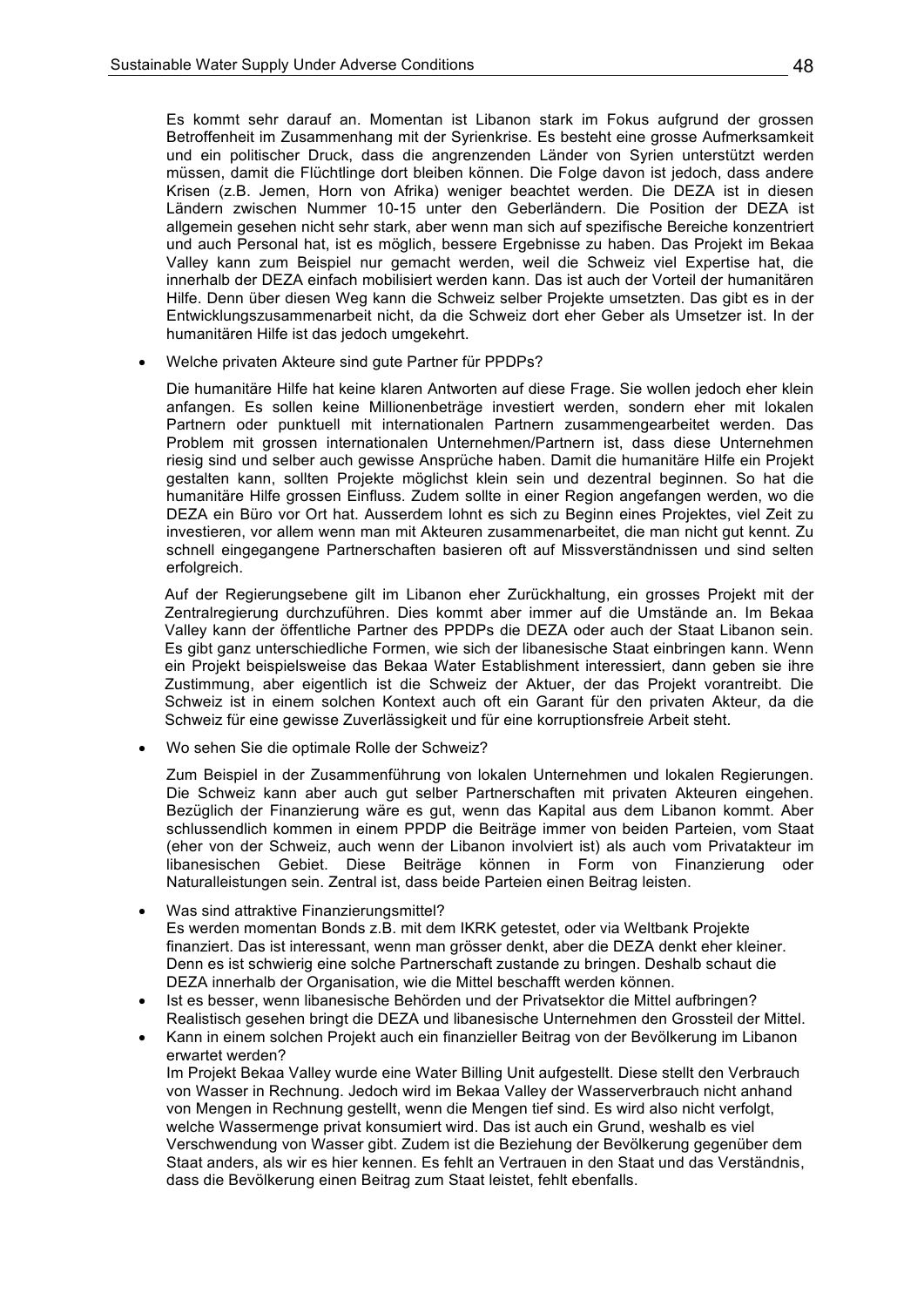- Wie kann im Kontext von Libanon mit Korruption, Monopolen (Rent Seeking) im Wassersektor  $\bullet$ umgegangen werden? Korruption ist ein enormes Problem. Eine Möglichkeit, um gegen Korruption vorzugehen ist, dass die DEZA selber Akteur in einem PPDP ist, also der öffentliche Partner darstellt. Denn die DEZA ist ein vertrauensbildender Aktuer.
- Wenn aber die DEZA selber der öffentliche Partner ist, wird dann nicht das Vertrauen in den libanesischen Staat untergraben? Das ist ein guter Punkt. Wenn die Studenten hier Ideen haben, wäre Herr Rüst froh, diese zu erhalten. Längerfristig muss sich die DEZA zurückziehen. Dann könnte das Projekt zusammenbrechen, weil lokale Behörden bisher nicht solche Projekte gemacht haben. Es ist oft ein Fehler bei humanitären Projekten, dass es schnell gehen muss und man deshalb selber Projekte lanciert. Man denkt nicht daran, welches Potential lokal vorhanden ist.
- Könnte die DEZA auch als Verbindung zwischen verschiedenen Projekten tätig sein, anstatt selber Projekte zu machen?

Die DEZA ist meistens als Finanzierungsquelle aktiv. Aber das Problem, welches die DEZA hat, ist, dass sie im Libanon ein relativ kleiner Akteur ist. Um Projektübergreifend Einfluss zu haben, ist es wichtig, dass die Projekte zusammenhängen. Wenn man sich zum Beispiel auf einen gewissen Bereich fokussiert, ist es möglich.

Herr Mona hat in der Diskussion vorgeschlagen, zu versuchen, das Engagement im Wassersektor mit anderen Sektoren zu verbinden (z.B. Landwirtschaft). Welche Schnittstellen sehen Sie?

Wasser und Landwirtschaft ist bestimmt eine Schnittstelle, da die Landwirtschaft ein erheblicher Wasserkonsument ist. Zudem organisiert das DEZA Büro im Libanon auch Projekte für den Landwirtschaftssektor in Verbindung mit Wasser. Andere Sektoren bedeuten auch andere Akteure. Alleine schon in einem Sektor aktiv zu sein und eine Rolle einzunehmen, ist nicht einfach. Zudem ist die Koordination in mehreren Sektoren nicht die Rolle der DEZA. In der Realität fehlen dazu die Personal- und Finanzressourcen. Theoretisch kann man einen solchen Link auf dem Papier schon produzieren, aber wenn man schaut, was vor Ort passiert, dann ist das nicht viel. Zum Beispiel macht die DEZA einen finanziellen Beitrag für Libanon von 20 Mio. Die Hälfte davon geht an palästinensische Flüchtlinge. Also bleiben noch 10 Mio. übrig. Pro syrischen Flüchtling sind das etwa 10 CHF. Das sind also nicht viele Mittel. Zudem müssten auch personelle Ressourcen vorhanden sein, um Einfluss zu nehmen. Deshalb ist es wichtig, sich zu konzentrieren. Herr Rüst denkt, es ist bereits eine sehr grosse Herausforderung, in einem Sektor Einfluss zu haben.

Welche Zeithorizonte werden für PPDPs angesetzt?

Die Zeithorizonte der DEZA sind ca. 4-5 Jahre. Das ist schon relativ lang. Die meisten humanitären Projekte sind auf eine Dauer von 0.5-1.5 Jahre angelegt. In der Entwicklungszusammenarbeit denkt man in längeren Zeithorizonten. Klein anfangen bedeutet auch mit einer kurzen Dauer anfangen.

(2. May 2017)